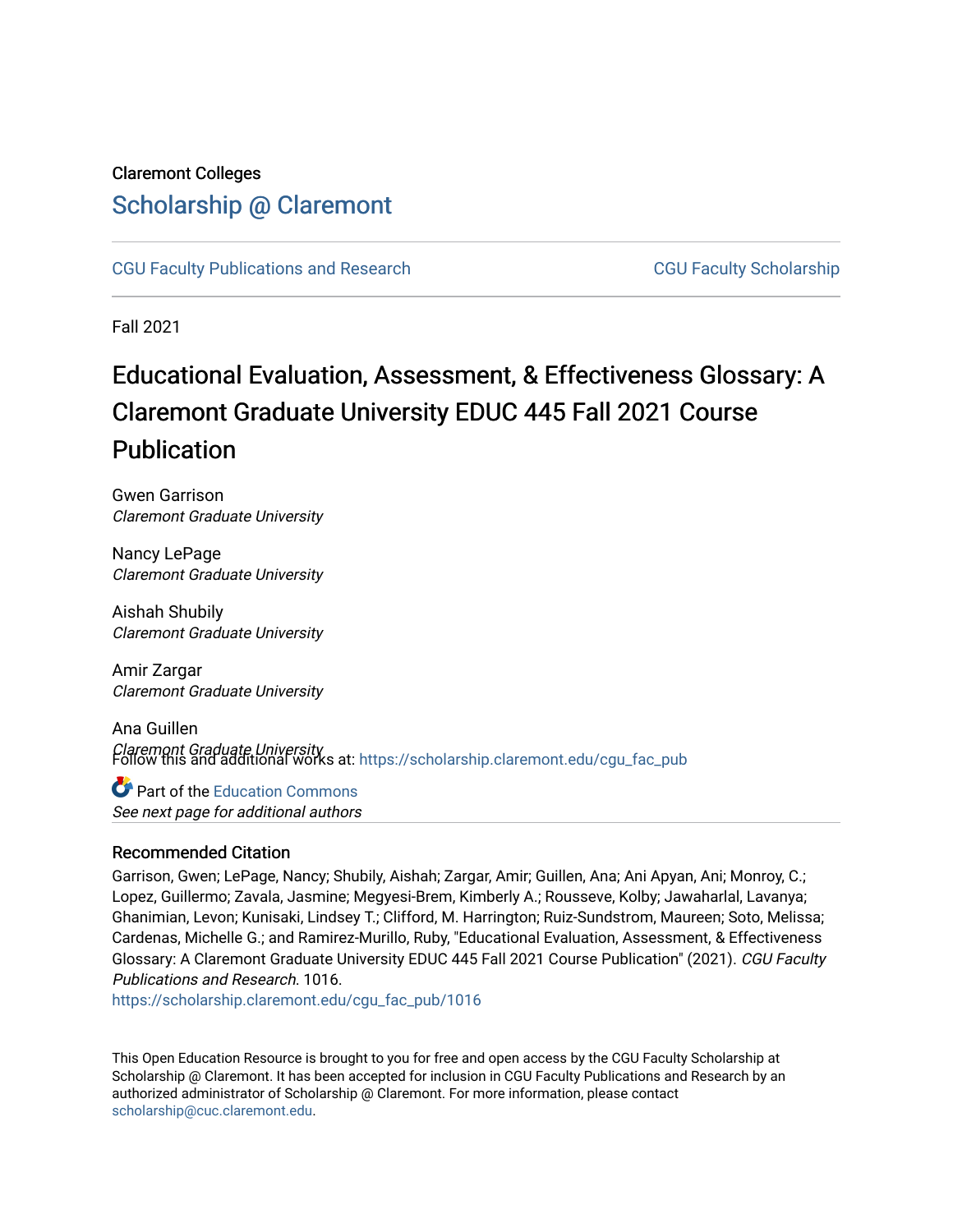#### Authors

Gwen Garrison, Nancy LePage, Aishah Shubily, Amir Zargar, Ana Guillen, Ani Ani Apyan, C. Monroy, Guillermo Lopez, Jasmine Zavala, Kimberly A. Megyesi-Brem, Kolby Rousseve, Lavanya Jawaharlal, Levon Ghanimian, Lindsey T. Kunisaki, M. Harrington Clifford, Maureen Ruiz-Sundstrom, Melissa Soto, Michelle G. Cardenas, and Ruby Ramirez-Murillo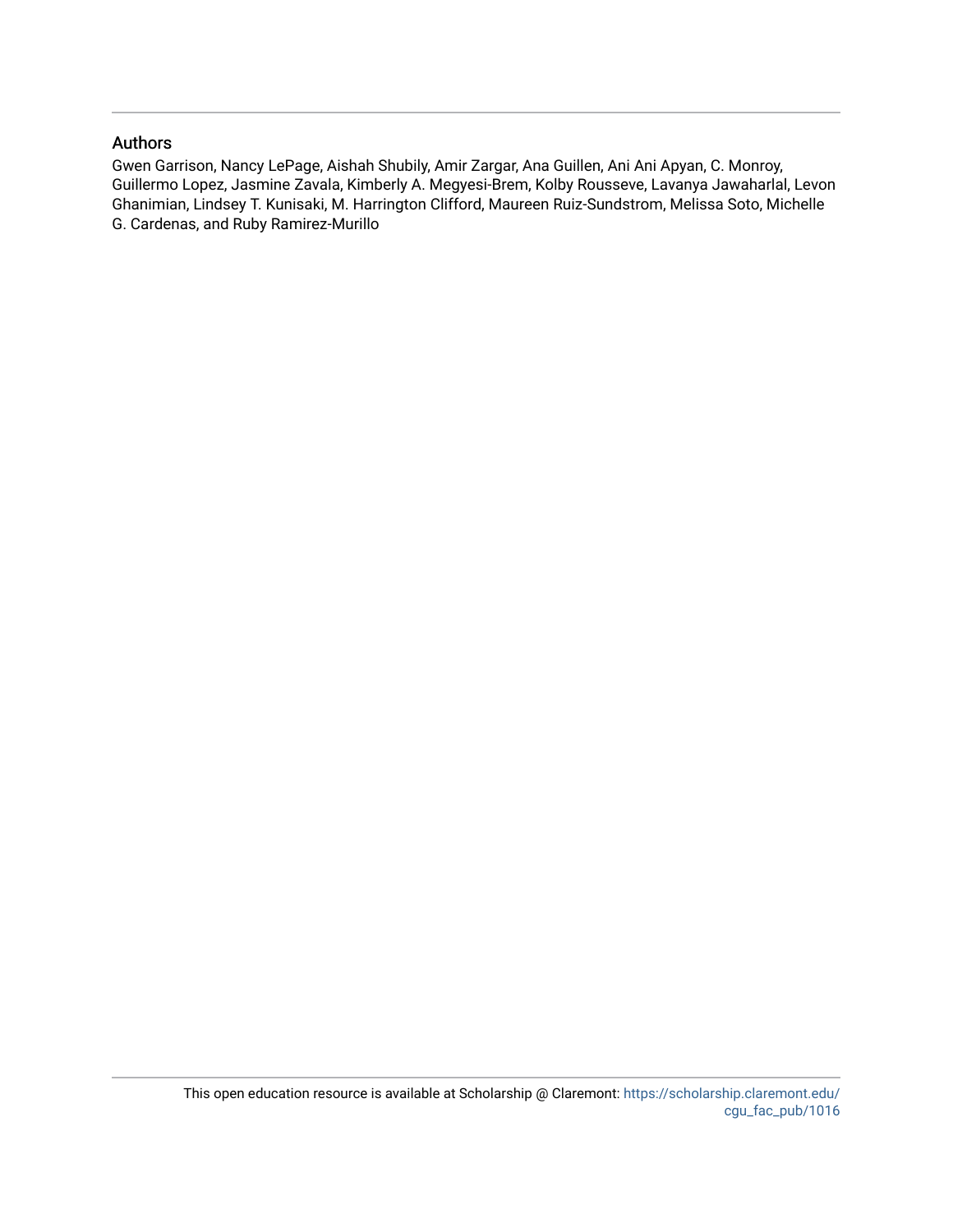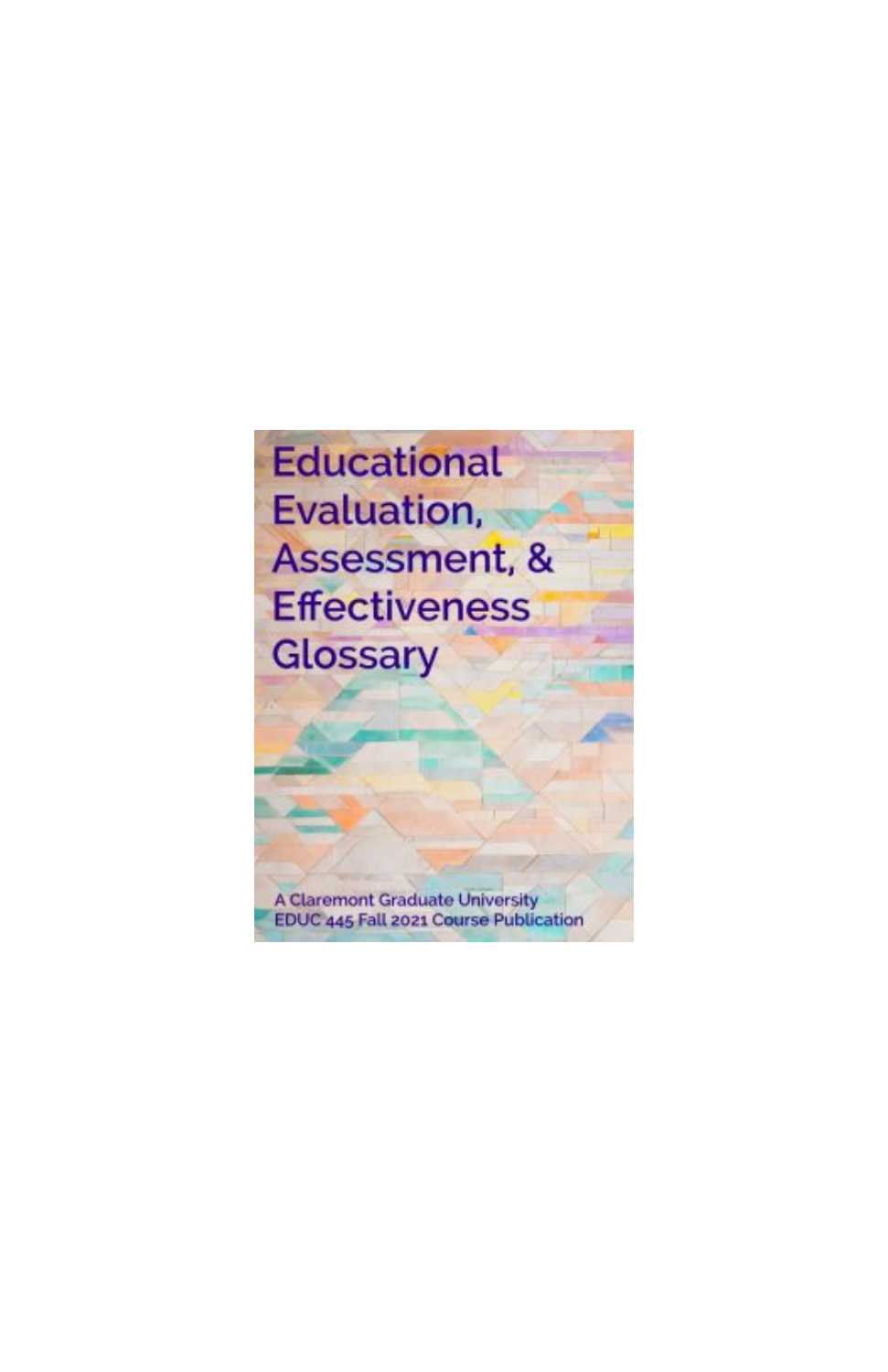Educational Evaluation, Assessment, & **Effectiveness Glossary**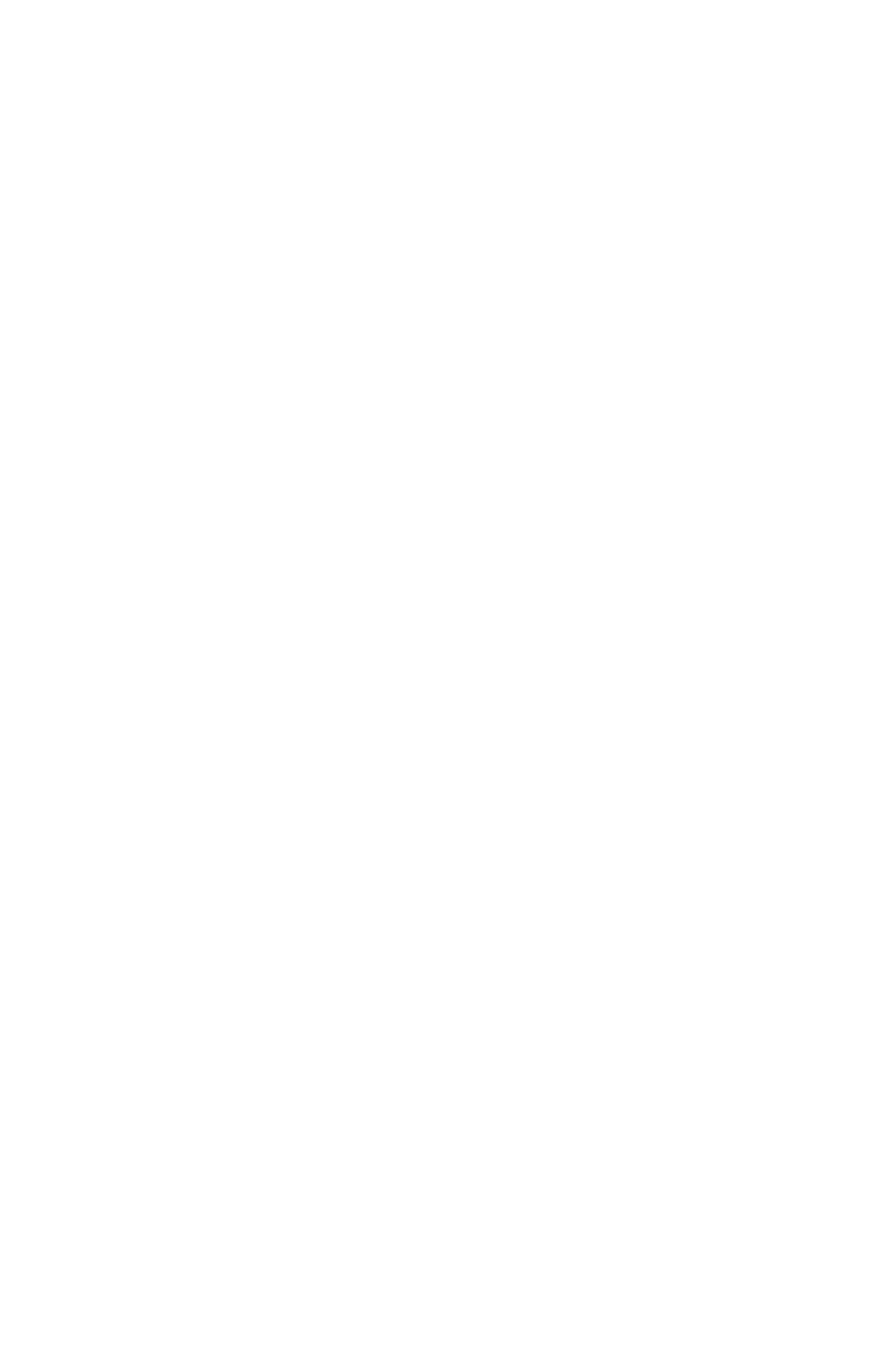# **EDUCATIONAL EVALUATION, ASSESSMENT, & EFFECTIVENESS GLOSSARY**

A Claremont Graduate University EDUC 445 Fall 2021 Course Publication

AFAF IGBARIA; AISHAH SHUBILY; AMIR ZARGAR A. ZARGAR; ANA GUILLEN; ANI APYAN; C. MONROY; GUILLERMO LOPEZ; KIMBERLY A MEGYESI-BREM; KOLBY ROUSSEVE; LAVANYA JAWAHARLAL; LEVON GHANIMIAN;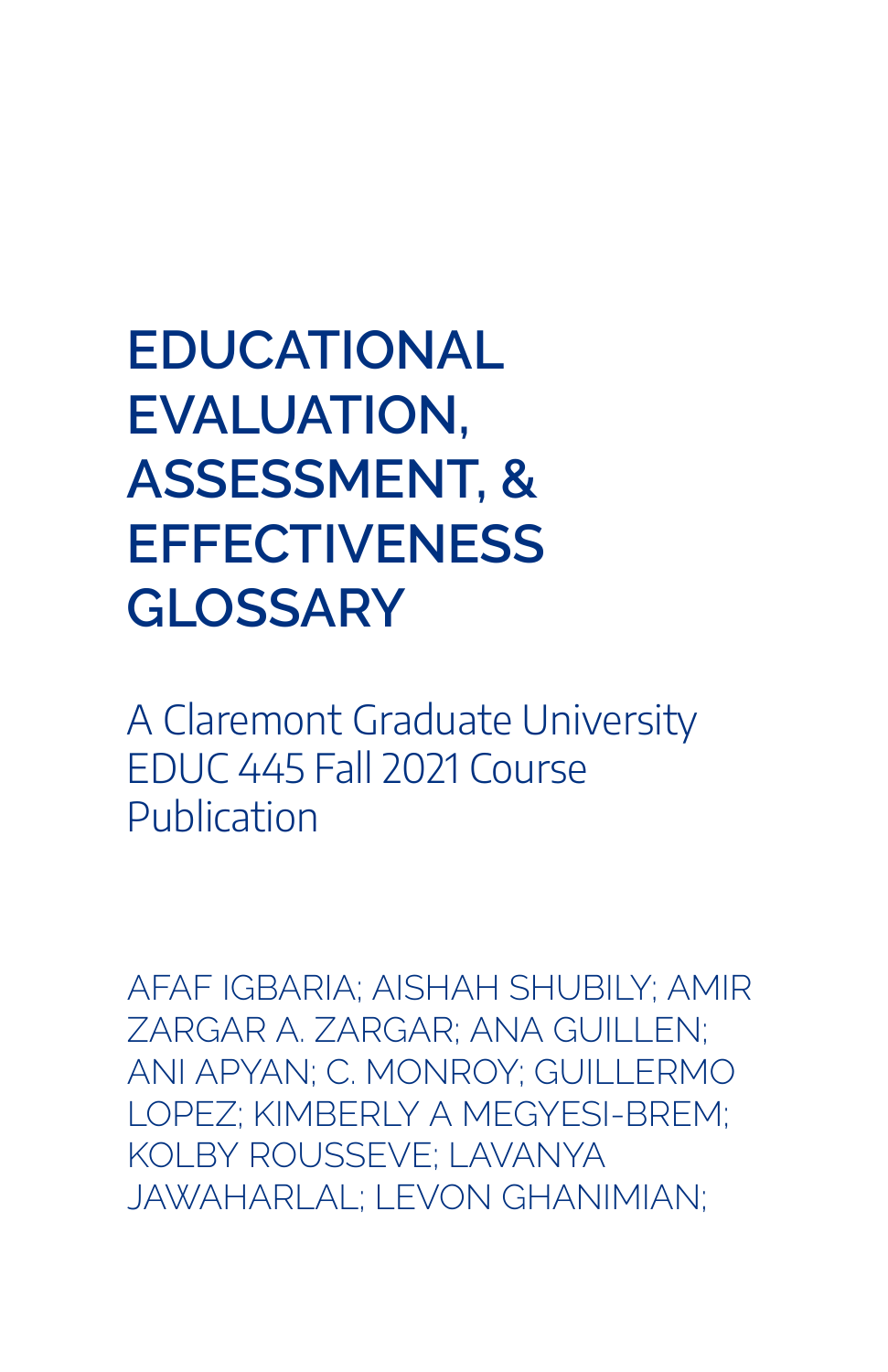LINDSEY T. KUNISAKI; M. HARRINGTON CLIFFORD; MAUREEN RUIZ-SUNDSTROM; MELISSA SOTO; MICHELLE G. CARDENAS; RUBY RAMIREZ-MURILLO; STEVE FLORES; SUNNY LE; YUTENG WANG; AND JASMINE ZAVALA

Claremont Colleges Library Claremont, CA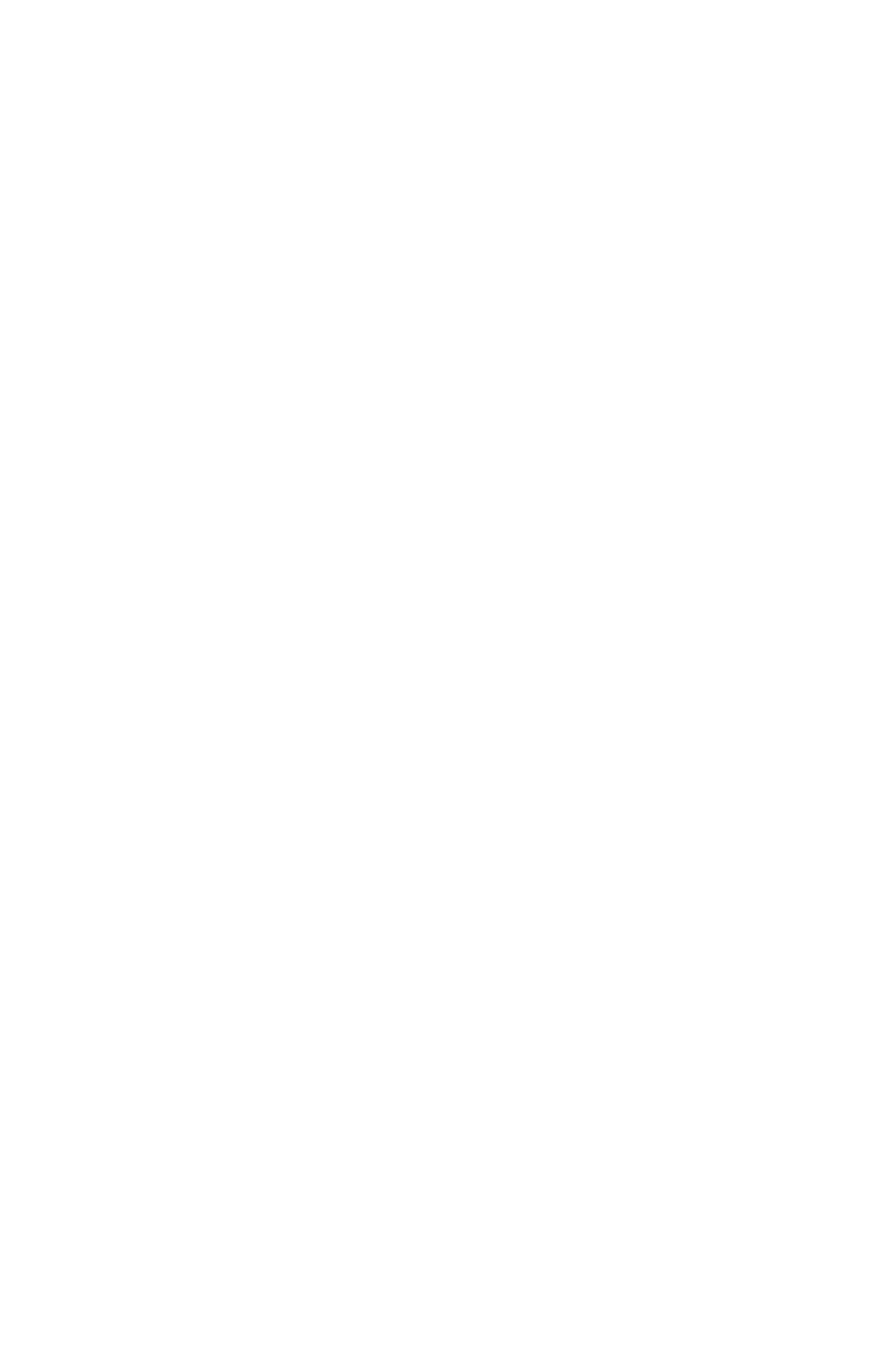

*Educational Evaluation, Assessment, & E3ectiveness Glossary by Afaf Igbaria; Aishah Shubily; Amir Zargar A. Zargar; Ana Guillen; Ani Apyan; C. Monroy; Guillermo Lopez; Kimberly A Megyesi-Brem; Kolby Rousseve; Lavanya Jawaharlal; Levon Ghanimian; Lindsey T. Kunisaki; M.*  Harrington Clifford; Maureen Ruiz-Sundstrom; Melissa Soto; Michelle G. *Cardenas; Ruby Ramirez-Murillo; Steve Flores; Sunny Le; Yuteng Wang; and Jasmine Zavala is licensed under a [Creative Commons](https://creativecommons.org/licenses/by-nc/4.0/) [Attribution-NonCommercial 4.0 International License](https://creativecommons.org/licenses/by-nc/4.0/), except where otherwise noted.*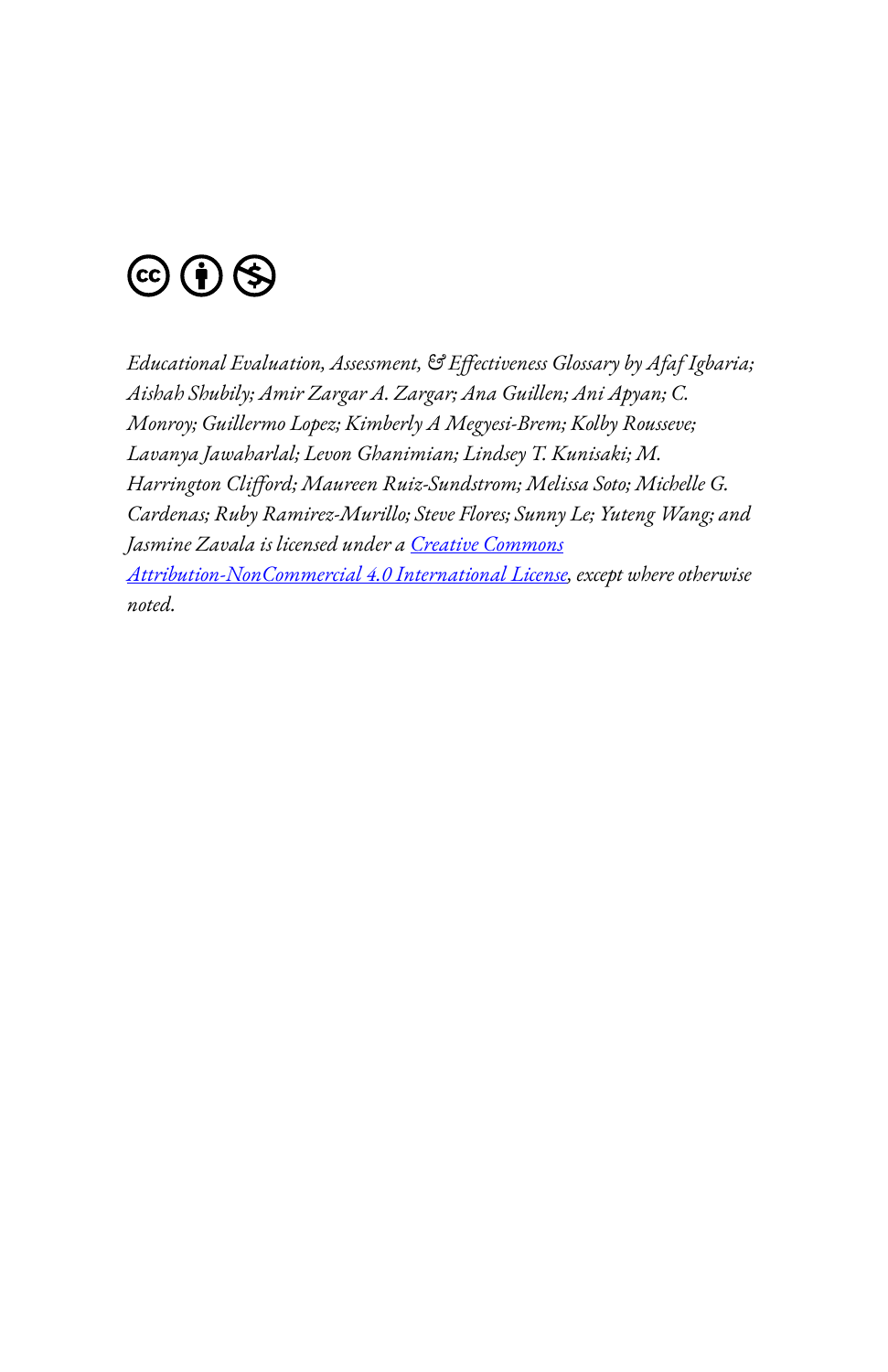# **CONTENTS**

| Introduction |  |
|--------------|--|
| Glossary     |  |
| References   |  |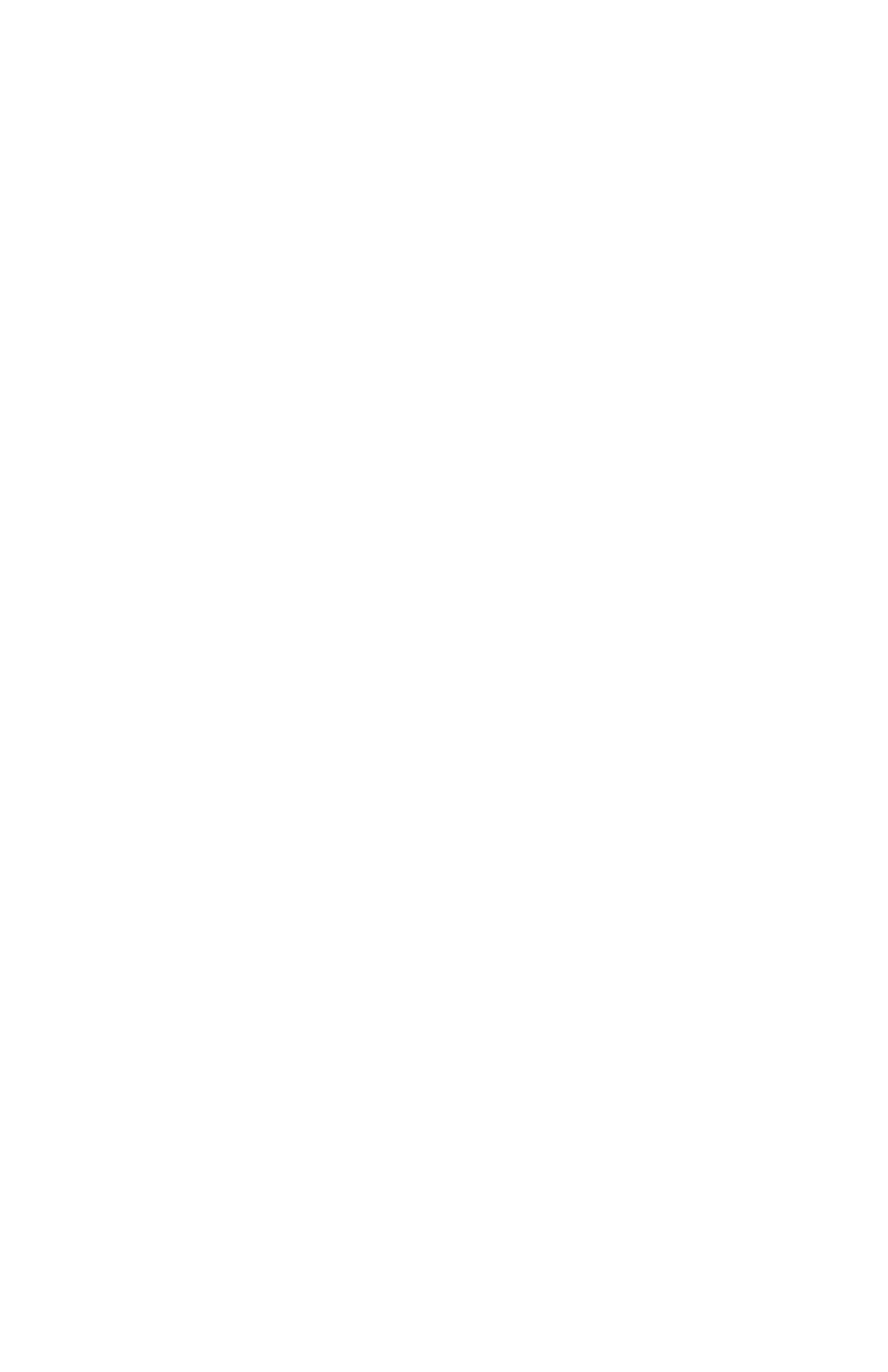<span id="page-11-0"></span>This glossary is intended to support professionals who are seeking to understand evaluation, assessment, and effectiveness in the context of K-12 and higher education. The definitions in this e-book represent the shared meanings that were cocreated by education professionals in EDUC 445 at the Claremont Graduate University during Fall 2021 under the guidance of Dr. Gwen Garrison, PhD.

Though evaluation is commonly viewed as a separate field from education, this glossary seeks to bridge the gap between the two. As such, it is a resource for professionals who are new to exploring the interconnectedness of these topics, both in theory and/or practice.

For more information, you are encouraged to explore the following key resources:

- Trochim, W. M., Donnelly, J. P., & Arora, K. (2016). *Research methods: The essential knowledge base* (2nd ed.). Boston, MA: Cengage Learning. ISBN-10:1133954774
- Banta, T. W., & Palomba C. A. (2015). *Assessment essentials: Planning, implementing, and improving assessment in higher education.* San Francisco, CA: Jossey-Bass Higher and Adult Education. ISBN-10:1118903323
- Bryk, A. S, Gomez, L.M., Grunow, A., & LeMahieu, P.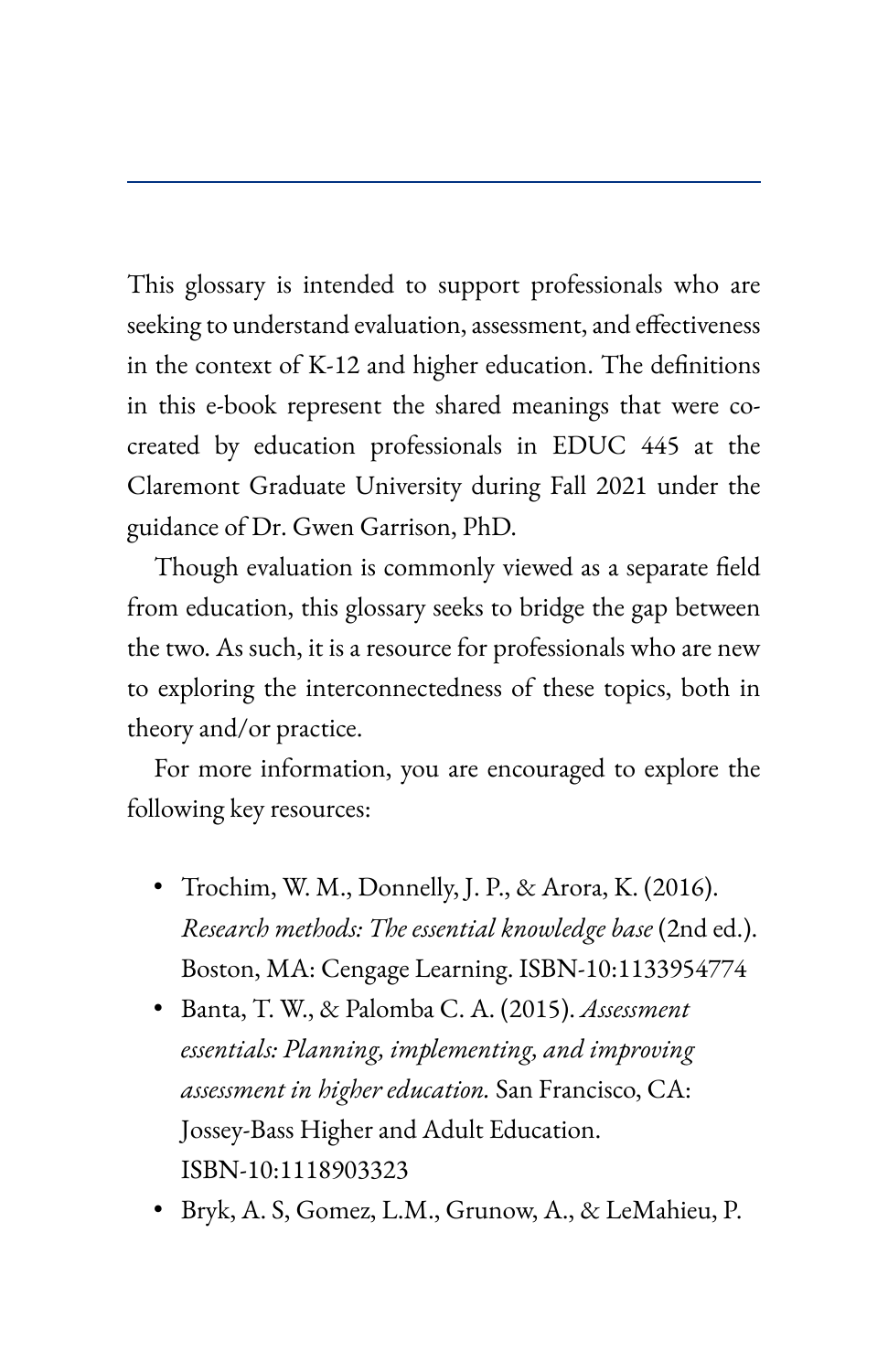#### x | INTRODUCTION

G. (2015). *Learning to improve: How American's schools can bet better at getting better.* Cambridge, MA: Harvard Educational Press. ISBN 678-1-61250-791-0

- Kyriakides, L., Creemers, B., & Charalambous, E. (2018). *Equity and quality dimensions in educational*  effectiveness. Cham, Switzerland: Springer. ISBN-10:3319720643
- Suskie, L. (2014). *Five dimensions of quality: A common sense guide to accreditation and accountability.* San Francisco: Jossey-Bass. ISBN-10:9781118761571

Additional resources are listed in the References section. The authors of this publication are as follows:

- 1. Afaf Igbaria
- 2. Aishah Shubily MA in Education Student
- 3. Amir Zargar A. Zargar
- 4. Ana Guillen MA in Education Student
- 5. Ani Apyan Ph.D. in Politics & Education
- 6. C. Monroy MA in Education Student
- 7. Guillermo Lopez PhD in Education Scholar
- 8. Jasmine Zavala PhD in Education Student
- 9. Kimberly A Megyesi-Brem
- 10. Kolby Rousseve
- 11. Lavanya Jawaharlal PhD in Education Student
- 12. Levon Ghanimian MA in Community Engaged Education and Social Change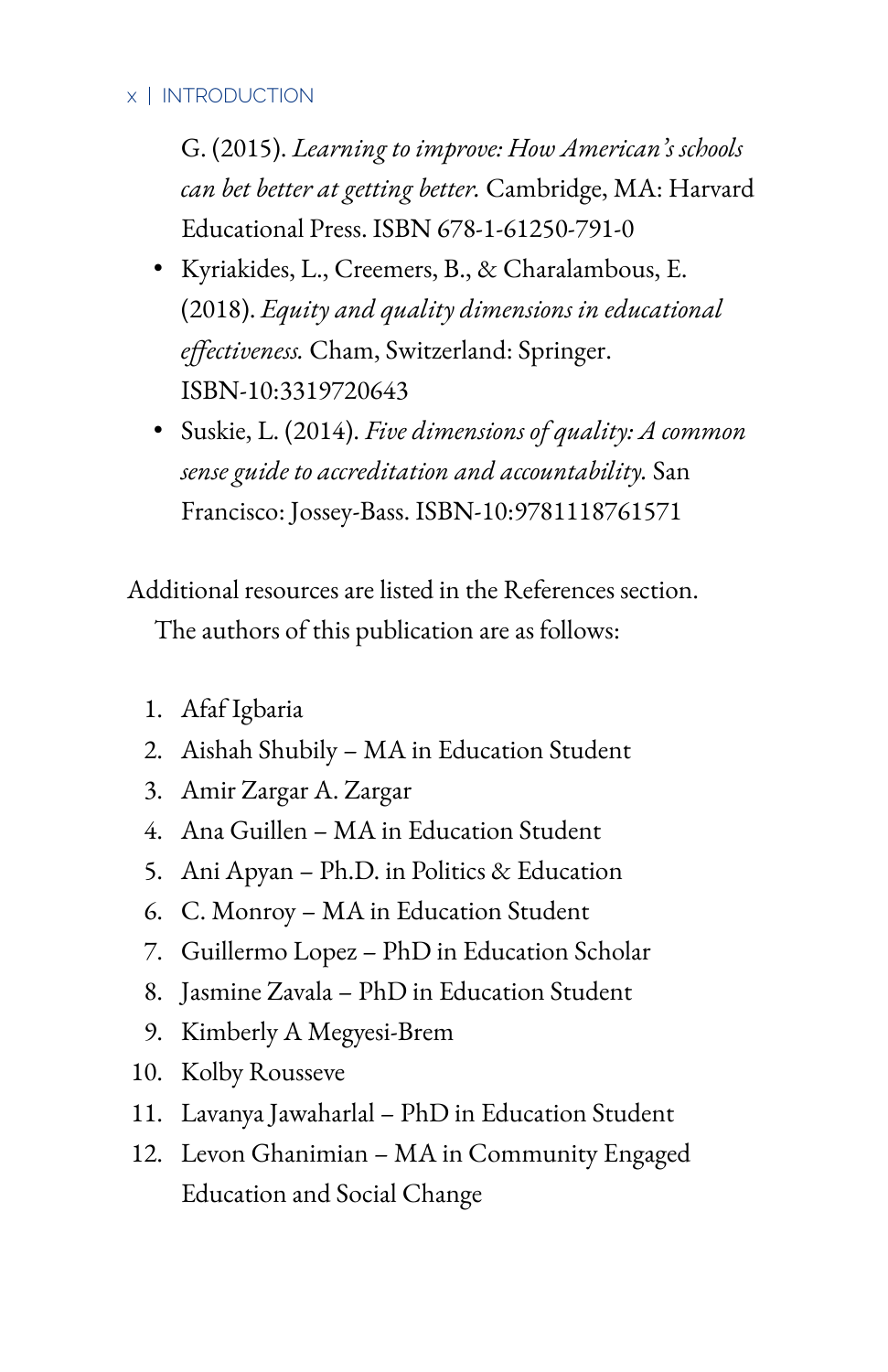- 13. Lindsey T. Kunisaki
- 14. M. Harrington Clifford
- 15. Maureen Ruiz-Sundstrom
- 16. Melissa Soto PhD in Education Student
- 17. Michelle G. Cardenas
- 18. Ruby Ramirez-Murillo
- 19. Steve Flores MA in Education with a concentration in Student Affairs and Educational Justice (SAEJ)
- 20. Sunny Le PhD in Mathematics and Education Student
- 21. Yuteng Wang MA in Higher ED

This publication was edited by Nancy LePage, PhD in Education Student.

This publication is licensed under Attribution-

NonCommercial 3.0 Unported (CC BY-NC 3.0). It can be referenced in APA citation style:

> Apyan, A., Cardenas, M. G., Flores, S., Ghanimian, L., Guillen, A., Harrington Clifford, M., Igbaria, A., Jawaharlal, L. T., Kunisaki, L., Le, S., Lopez, G., Megysei-Brem, K. A., Monroy Rodriguez, C., Ramirez-Murillo, R., Rousseve, K., Ruiz-Sundstrom, M., Shubily, A., Soto, M., Wang, Y., … Zavala, J. (2021). Educational evaluation, assessment, & effectiveness glossary: A Claremont Graduate University EDUC 445 Fall 2021 publication. (N. LePage, Ed.). Claremont, CA: The Claremont Colleges Library.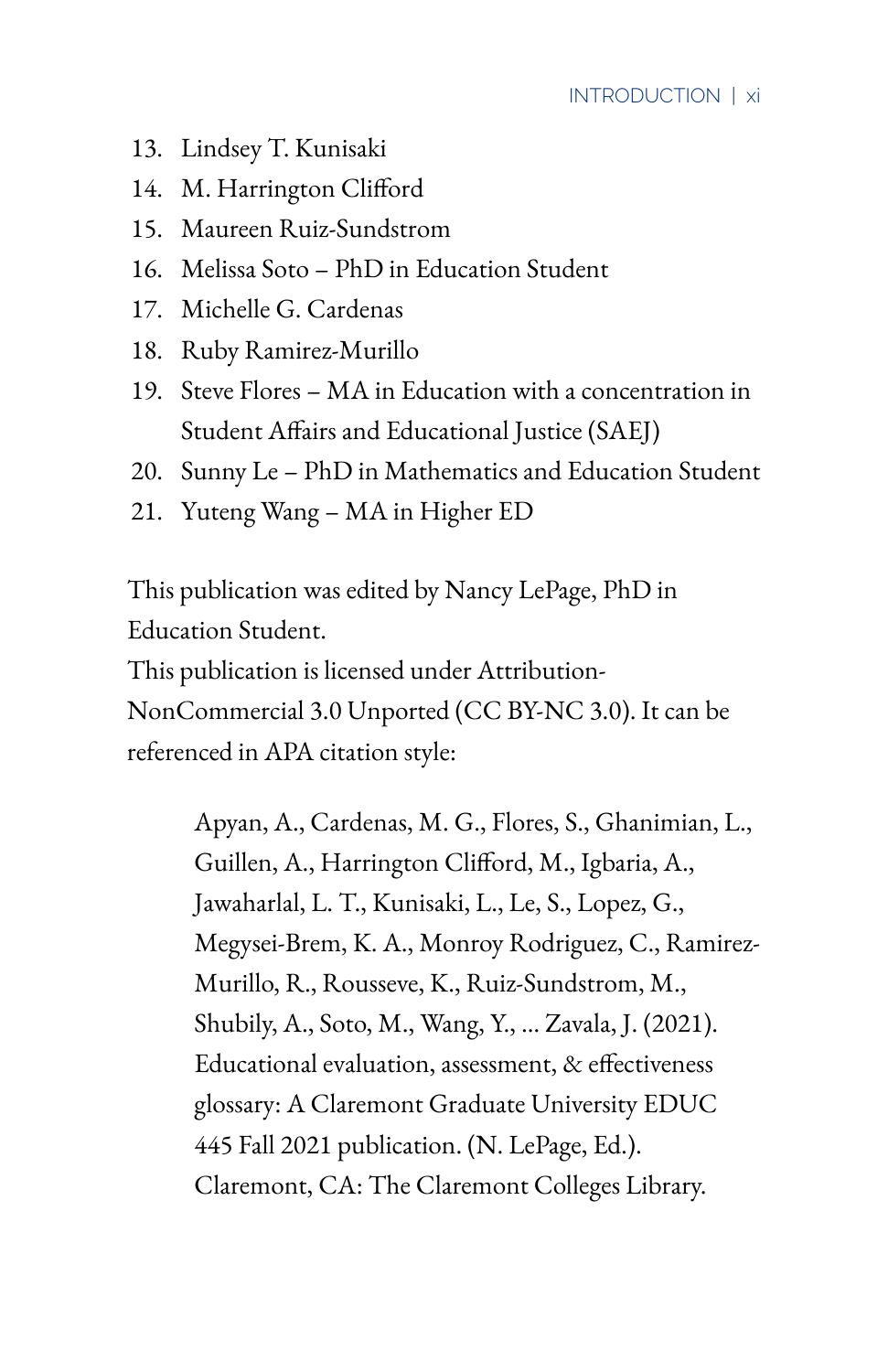## xii | INTRODUCTION

Available at [https://pressbooks.claremont.edu/](https://pressbooks.claremont.edu/educ445/) [educ445/](https://pressbooks.claremont.edu/educ445/) 

Cover image attribution:

Photo by [Jeremy Bishop](https://unsplash.com/photos/KFIjzXYg1RM) on [Unsplash](https://unsplash.com/)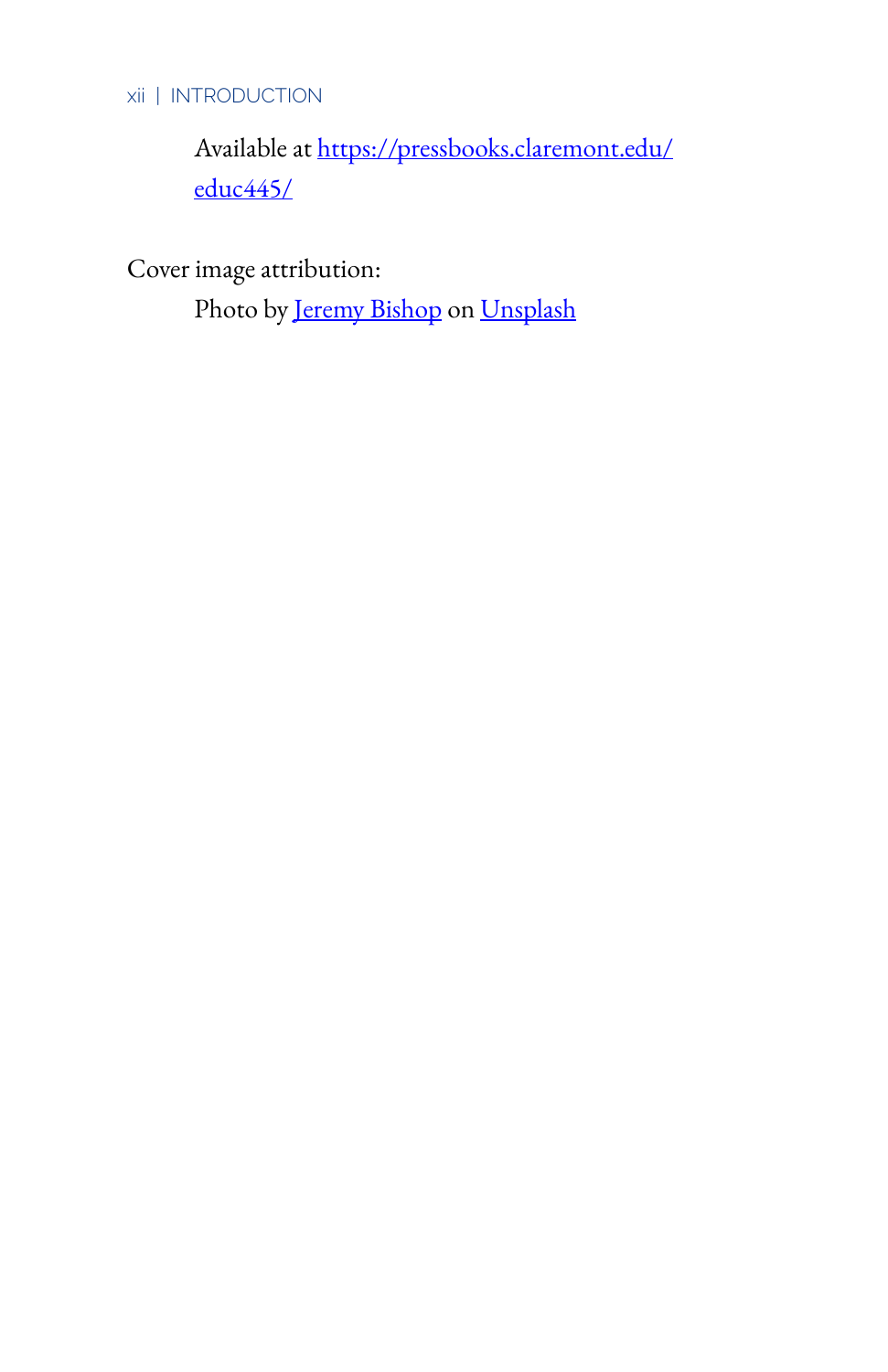# <span id="page-15-1"></span><span id="page-15-0"></span>**accreditation**

Accreditation is an evaluation process based on a set of rigorous standards to ensure quality. In higher education, the term asserts that institutions are qualified and meet the expectations to grant degrees (Suskie, 2014). Accreditation seeks to evaluate the [quality](#page-50-0) of colleges, universities, and other post-secondary programs in the United States. This process is oftentimes used outside the U.S. because of its standards of accreditation (Suskie, 2014). There are several types of accreditation, including regional, national, and specialized.

#### **accreditation, national**

An [accreditation](#page-15-1) process used when colleges and universities are not eligible for regional accreditation (Suskie, 2014).

# **accreditation, regional**

An **[accreditation](#page-15-1)** process that accredits colleges and universities in their entirety (Suskie, 2014).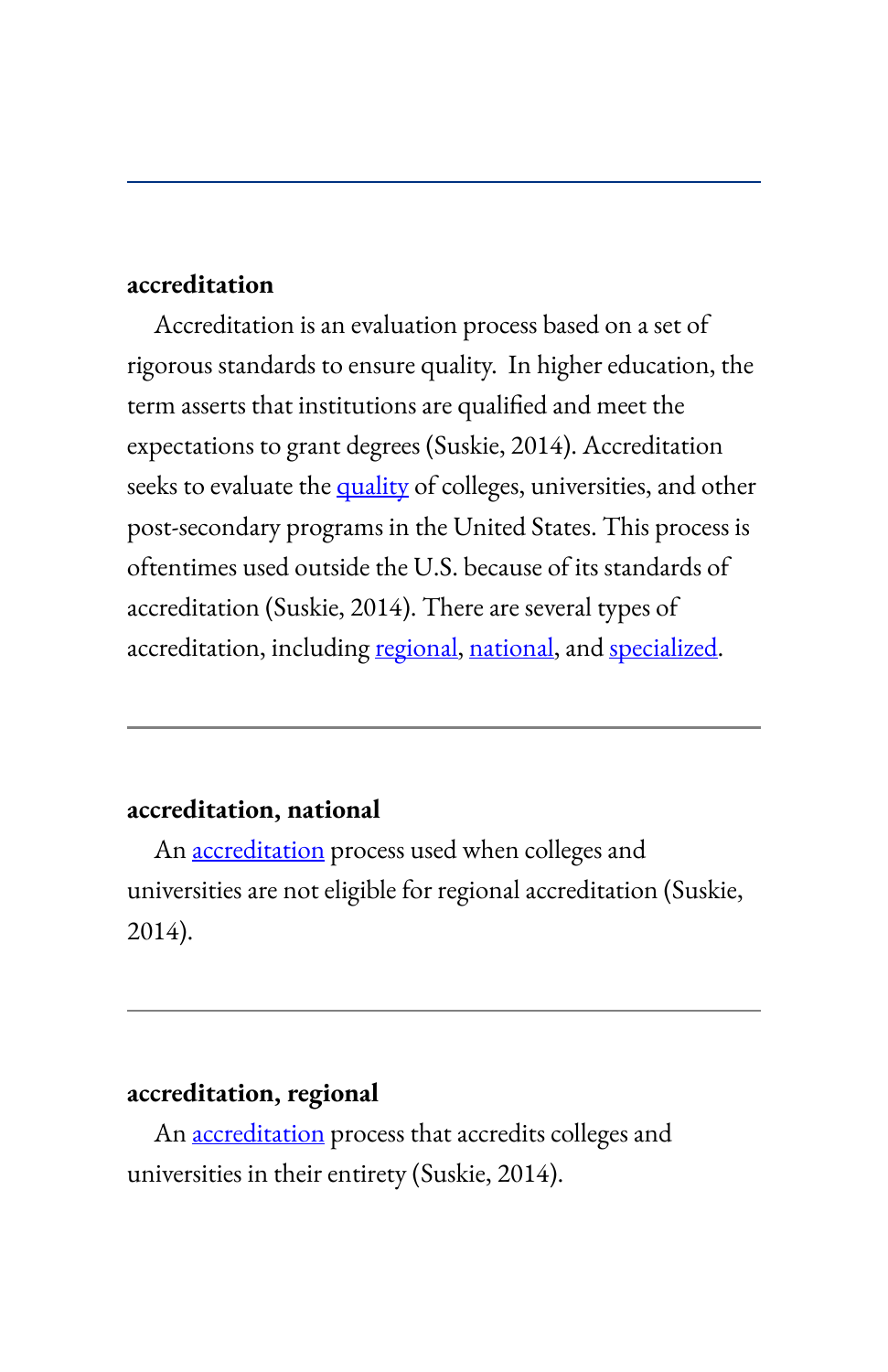#### **accreditation, specialized**

An [accreditation](#page-15-1) process that accredits specific programs (Suskie, 2014).

#### <span id="page-16-0"></span>**anonymity**

Anonymity is when no one (not even the researchers) can connect the data to the participant (Trochim et al., 2016). To achieve anonymity, no questions can be traced back to the individual and no identifying information is collected (Trochim, et al., 2016). Examples include [observations](#page-45-0) of strangers in public places, [interviews](#page-38-0) where the person gives consent to participate but their name is never obtained by the researcher, and [surveys](#page-64-0) that don't ask for or collect any personal information (e.g., names, IP addresses).

Anonymity is the best way to protect participant privacy (Trochimet al., 2016); the second best way is **confidentiality**. Protecting participants' data and privacy are important because **one right of the participants is that no harm will come to them from participating in the study** and because taking care of their safety matters.

**Nancy–it feels like the bolded item should be cited, but I could not find this.**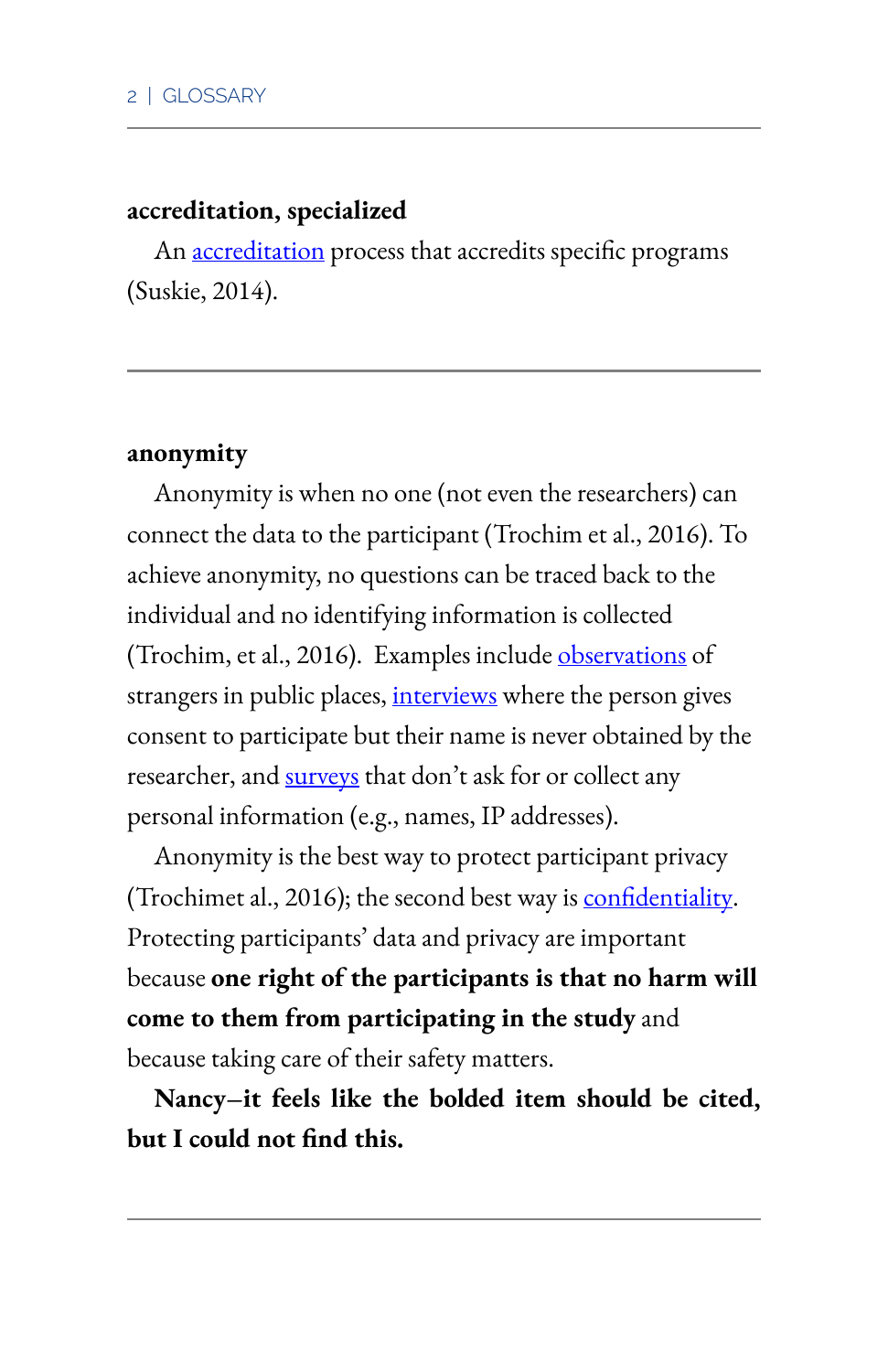#### <span id="page-17-0"></span>**assessment**

In higher education, assessment is the evaluation of academic programs or institutional effectiveness through analysis of program resources, actions, and outcomes (Banta & Palomba, 2015). Assessment is conducted through a reflective process that includes dialogue with a range of stakeholders, such as students, faculty, and administration. The focus is on improving practice and student learning rather than generating theoretical knowledge (i.e., research).

Assessment methods for evaluating institutional effectiveness include the following (Banta & Palomba, 2015). They can be broadly categorized as either direct or indirect [assessment methods](http://assessment%20methods,%20indirect).

- Electronic institutional portfolios
- Quality management
- Academic audits (i.e., external peer review)
- Performance assessments & indicators
- Course-embedded assessments
- League tables or rankings
- Outcomes assessments
- Student, faculty, graduates, and employer [surveys](#page-64-0)

#### **assessments, authentic**

Authentic assessment is a type of performance assessment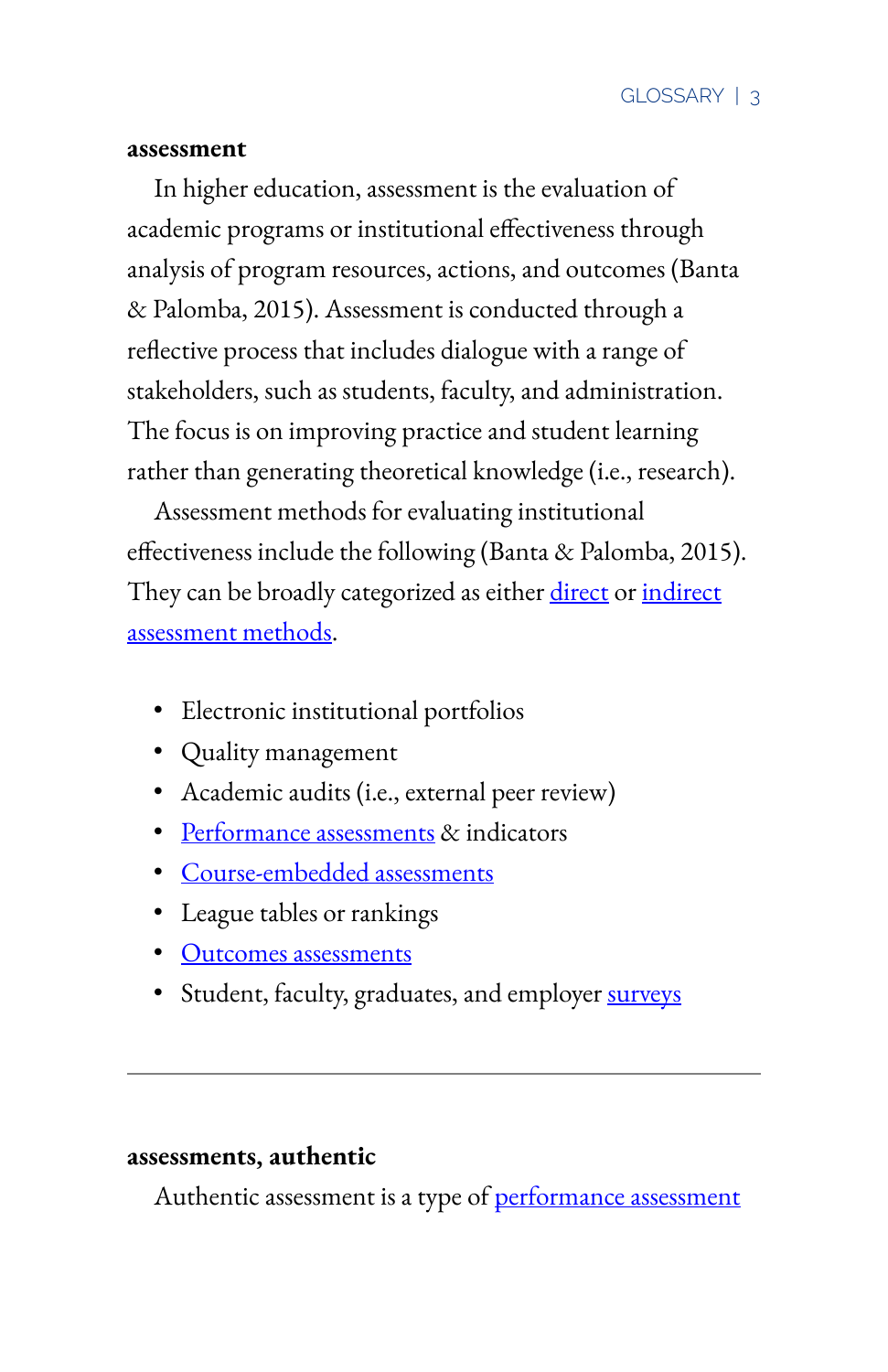reflecting a higher standard whereby the assignment requires students to address real-world problems central to the discipline that are closely aligned to the course objectives (Banta & Palomba, 2015). An example is an observation of a student teaching. Authentic assessments promote student self-reflection and creativity, and they elicit increased student engagement and motivation.

#### **assessments, course-embedded**

Course-embedded assessments are often used as a component of program evaluation since they incorporate course activities and/or products already being assigned, completed, and graded. Analysis is often conducted in a collaborative format. Data might include objective tests, performance assessments, and [rubrics](#page-55-0) (Banta & Palomba, 2015). The findings may result in institutional changes to instruction or assessments, such as changes that would lead to increased equity. Advantages of course-embedded assessments are that they are likely more cost-effective and less vulnerable to issues involving student motivation.

### **assessment, equity-centered**

Equity-centered assessment is an umbrella term that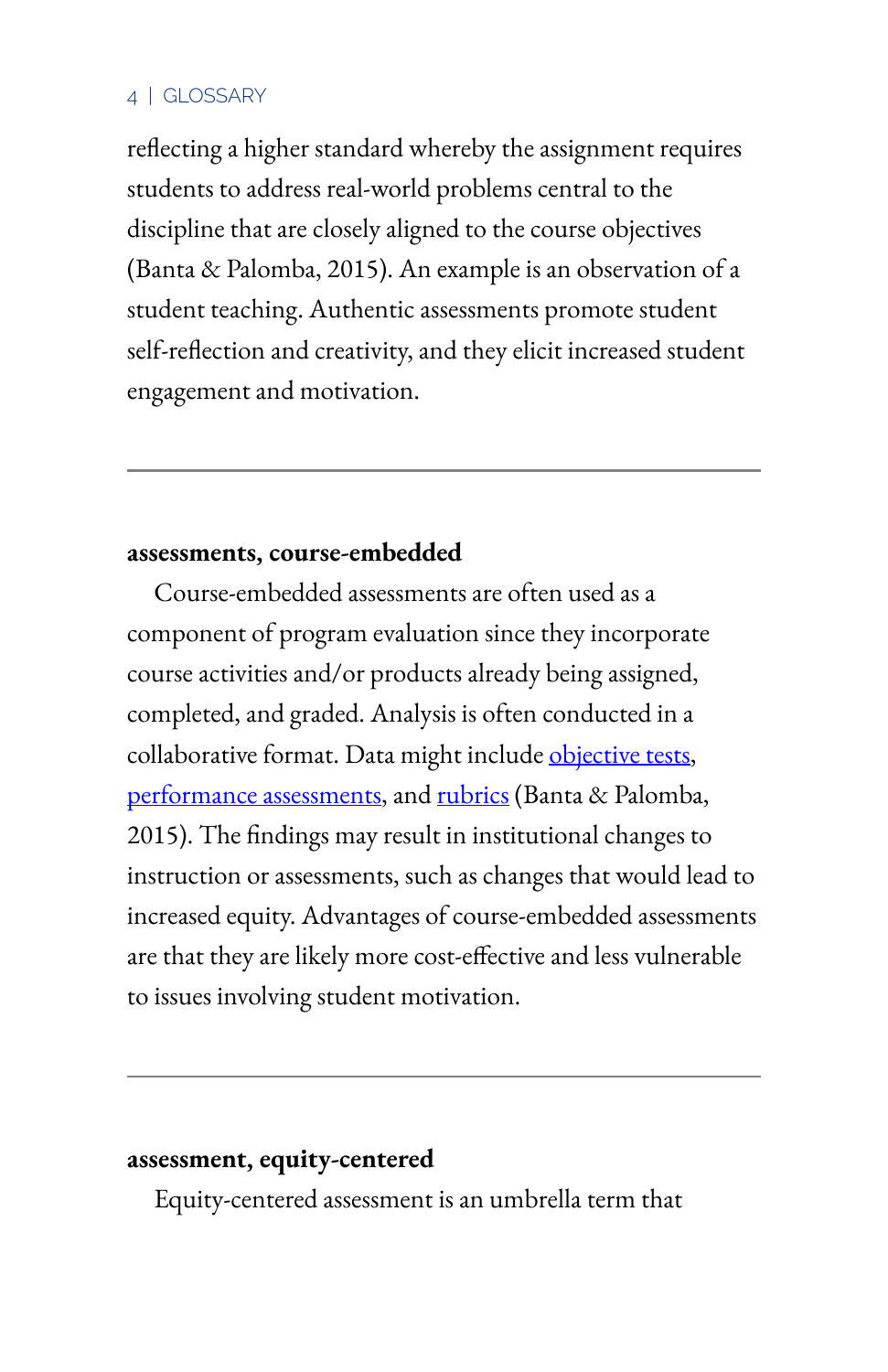"validates and attends to students' identities and cultural backgrounds; considers how systemic bias and discrimination can affect learning and the student experience; exposes policies and procedures that promote bias and discrimination; and helps educational practice be more inclusive and equitable" (Lundquist, et al, 2020). Few models have yet been developed (Henning, et al, 2021). A key component is stakeholder (often student) engagement (Henning, et al, 2021).

# **assessment for social justice**

Assessment for social justice represents a shift in assessment beyond just evaluating diversity, equity, and inclusion programs and beyond evaluating student learning and program effectiveness, towards assessment with the purpose of promoting justice (Henning, et al., 2021).

# **assessment inventory**

A collection of information showing assessment techniques being used in various programs or departments; it helps share information and provides a record of assessment methods being used (Banta & Palomba, 2015).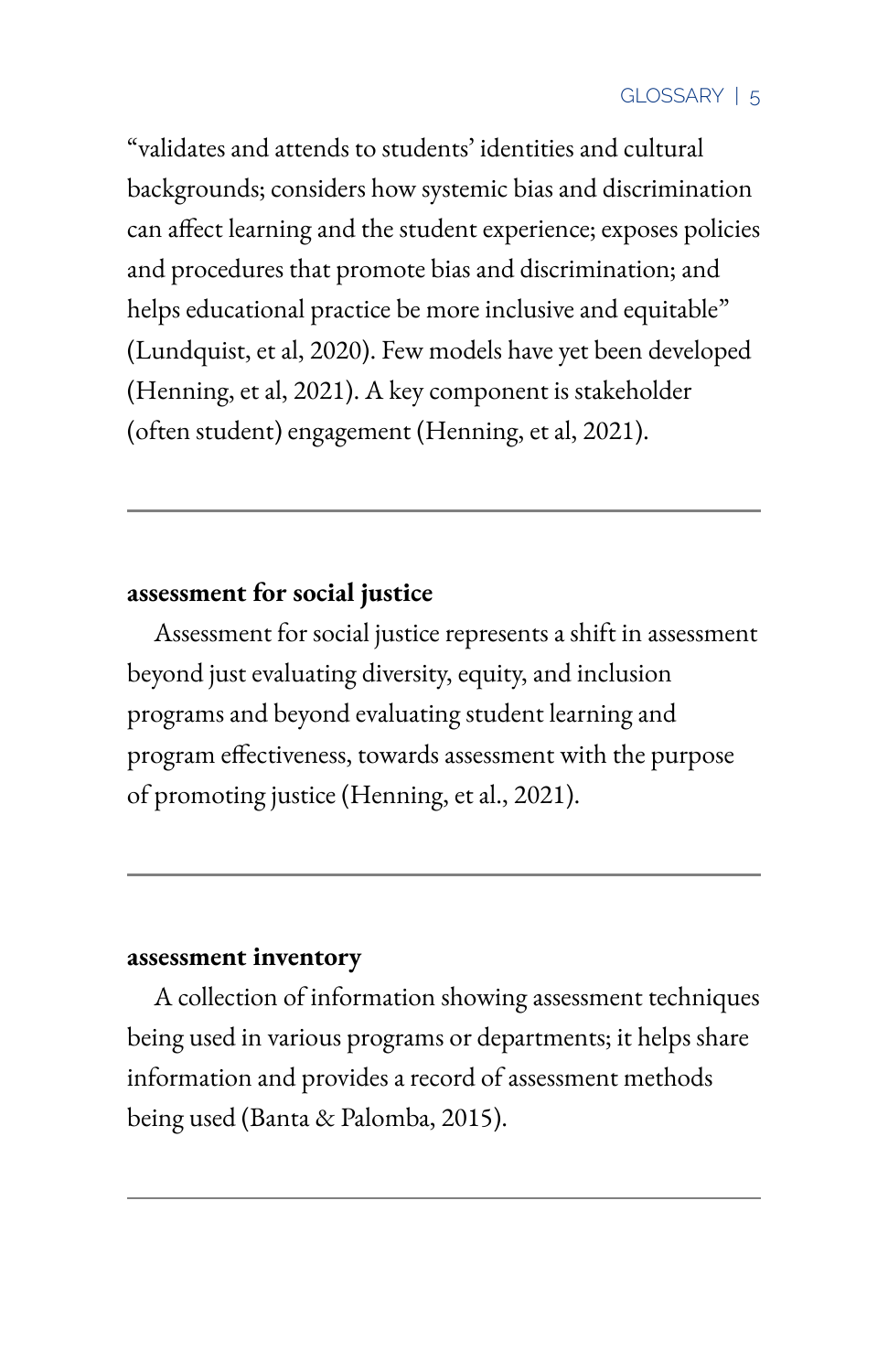#### **assessment methods, direct**

Direct assessment methods are measures of learning in which students demonstrate their knowledge and skills. Examples include [tests/exams](#page-65-0) and performance assessments.

#### **assessment methods, indirect**

Indirect assessment methods evaluate students' reflection on what they have learned and experienced in a course or program as opposed to observing direct evidence. Examples of indirect assessment methods include [surveys/questionnaires](#page-64-0), [interviews](#page-38-0), and **focus** groups.

#### **assessment, outcomes**

Outcomes assessment is a practice in higher education that analyzes individual results together in order to understand patterns of strength and weakness among the group; these results then guide plans for improvement (Banta & Palomba, 2015). Outcomes assessment is a holistic approach carried out to better "understand how programs and institutions are working and to determine whether they are contributing to student growth and development" (Banta & Palomba, 2015, p. 9-10). The focus of the assessment is on programs rather than individuals (Banta & Palomba, 2015).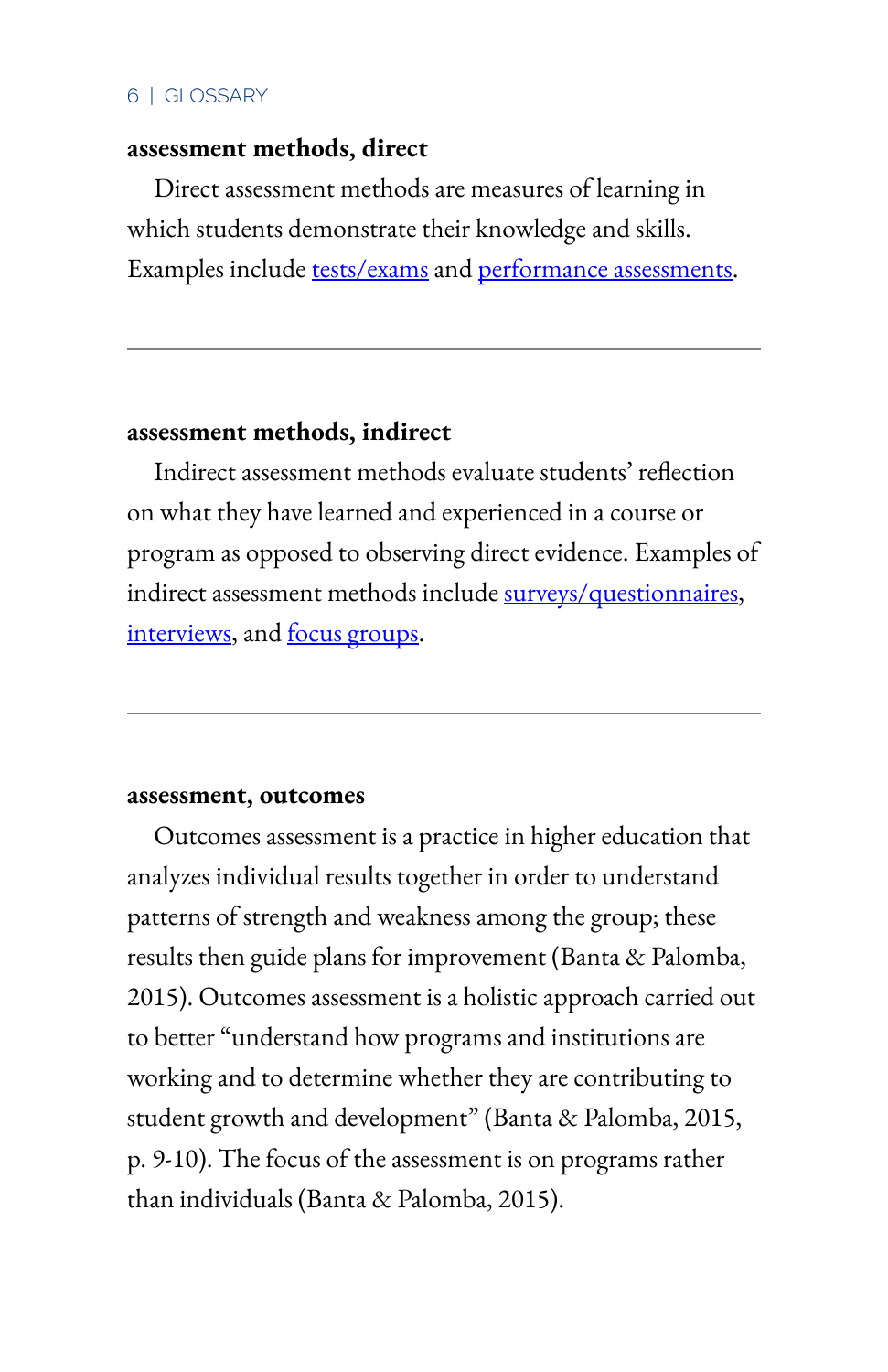#### **assessments, performance**

Performance assessment is a form of direct assessment that allows students to demonstrate their competence in one or more skills through their own choices, ideas, writing, etc. (Banta & Palomba, 2015). Examples include a wide range of methods such as essays, presentations, projects, research papers, [simulations](#page-61-0), portfolios, problem sets, and oral examinations (Banta & Palomba, 2015). Performance assessments contrast with with multiple choice tests and other objective exams that provide predetermined answer choices (Banta & Palomba, 2015). Other aspects of performance assessments include the following (Banta & Palomba, 2015):

- Demonstrates planned learning outcomes in coursework
- May incorporate self-reflection based upon feedback and observation of other students' performance
- Often associated with higher student motivation and engagement

In consideration of the impact of power and oppression on validity and knowledge, and given that whose voices are heard matters, performance assessments may be more equitable than objective tests (Hundley, 2021; First Peoples Principles of Learning, 2021; Equity-Centered Assessment, 2021).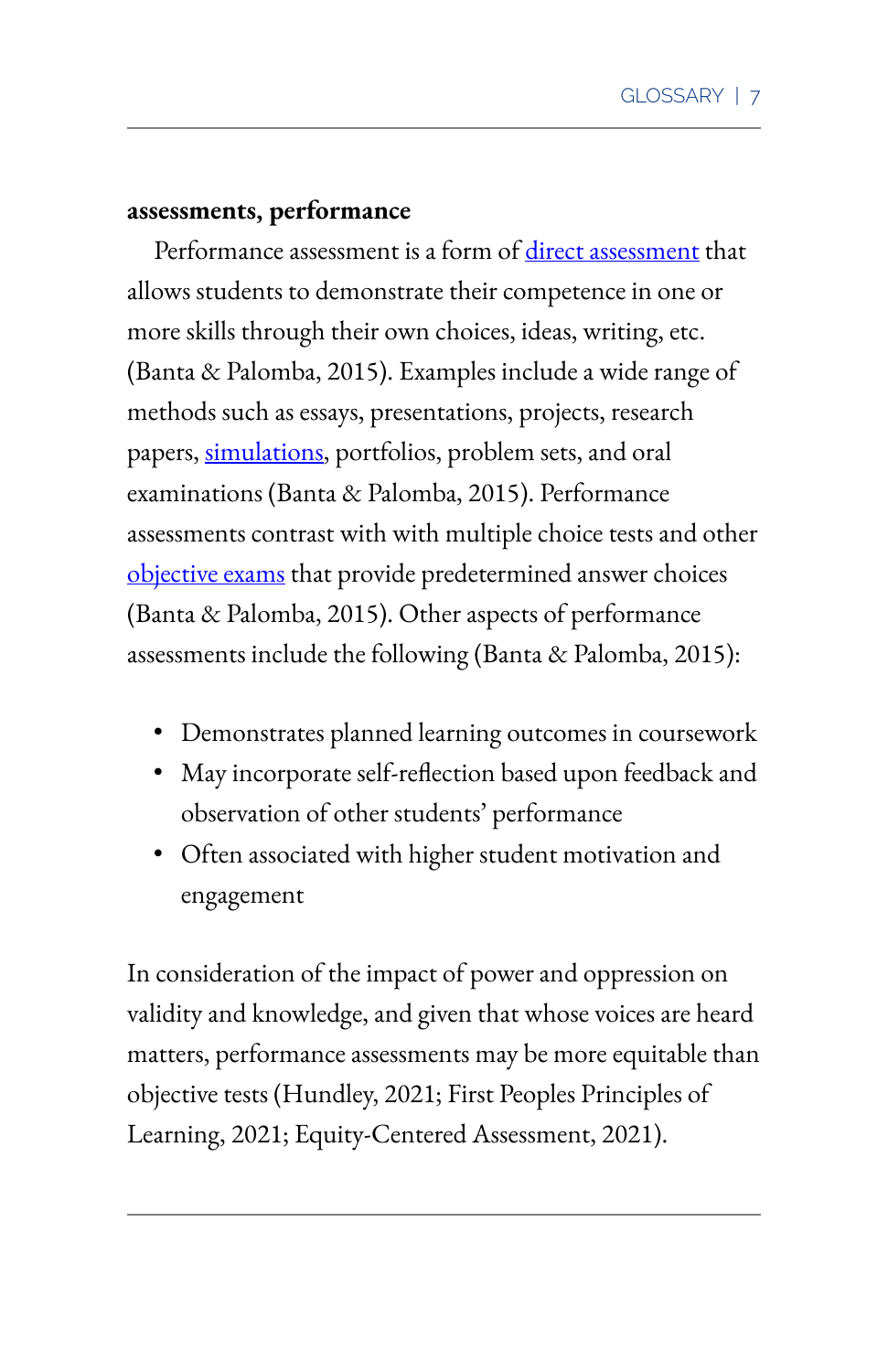# **assignment, signature**

A signature assessment is a type of **authentic assessment** where the task is a central component of the course, intended to reflect a student's best work in response to noteworthy questions and demonstrate the achievement of major course outcomes (Banta & Palomba, 2015).

# **beneficence**

Beneficence is a key principle in the Belmont Report which refers to the following (Trochim et al., 2016):

- Estimating the expected impact on a person that results from participating in the study;
- Minimizing those risks; and
- Maximizing benefits to the participants

Other principles of the Belmont Report include [justice](#page-39-0) and respect for persons (Trochim et al., 2016)

# **big data**

An assortment of data which are collected in various formats (e.g., structured, unstructured, numeric) and from multiple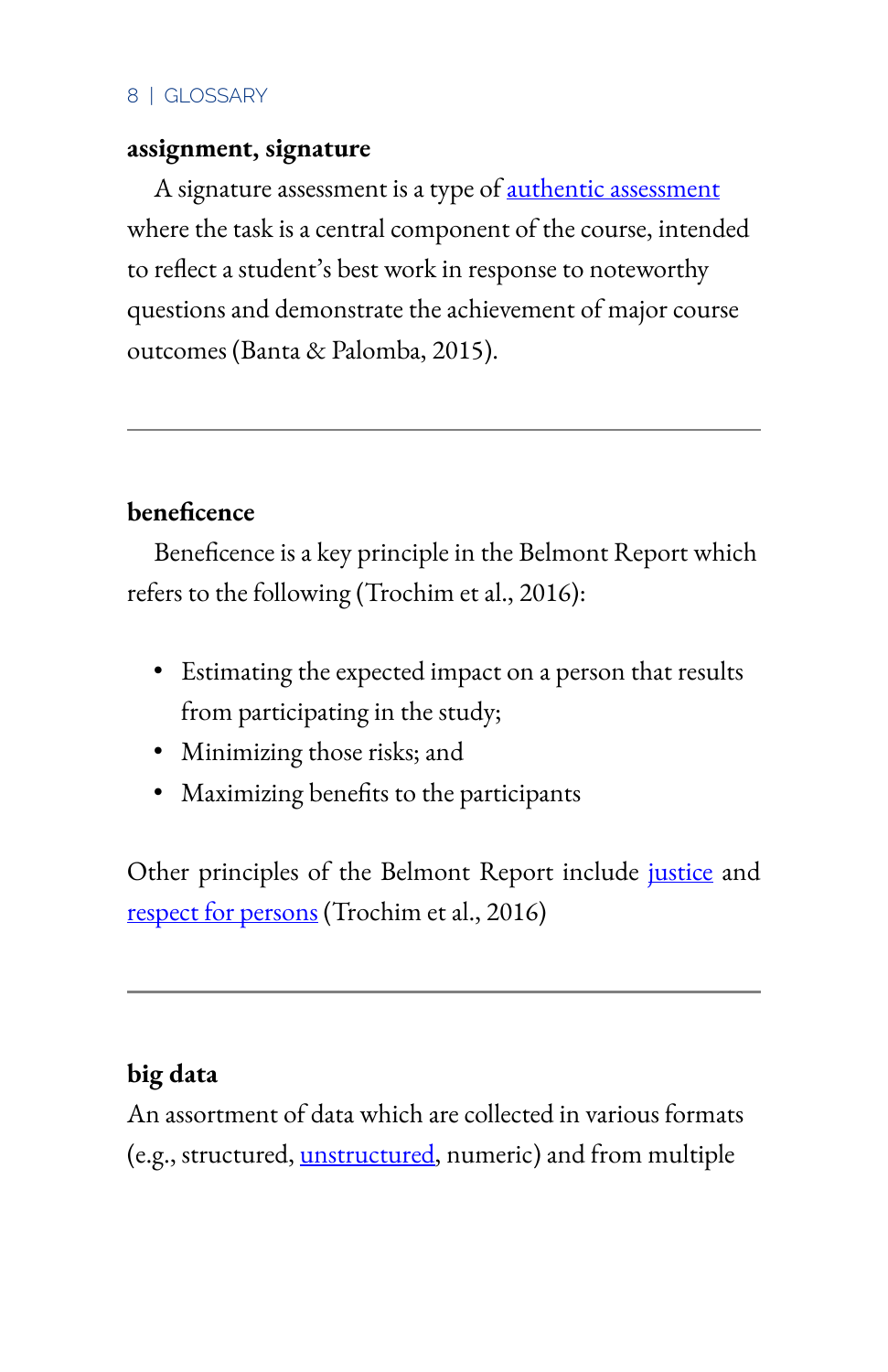sources, such as large-scale [surveys](#page-64-0), databases, and real-time devices. (Hesse, Moser, & Riley, 2015)

# **Bloom's Taxonomy (cognitive)**

Bloom's Taxonomy is a <u>learning taxonomy</u> created by Benjamin Bloom that focuses on cognitive learning objectives. It is arranged in the following six levels of increasing complexity (Bloom, 1956):

- 1. Knowledge
- 2. Comprehension
- 3. Application
- 4. Analysis
- 5. Synthesis
- 6. Evaluation

A 2001 revision of Bloom's Taxonomy added four levels of knowledge for students: factual knowledge, conceptual knowledge, procedural knowledge, and metacognitive knowledge (Anderson & Krathwohl, 2001).

# **Bologna Declaration**

At a meeting in Bologna, Italy in 1999, a determination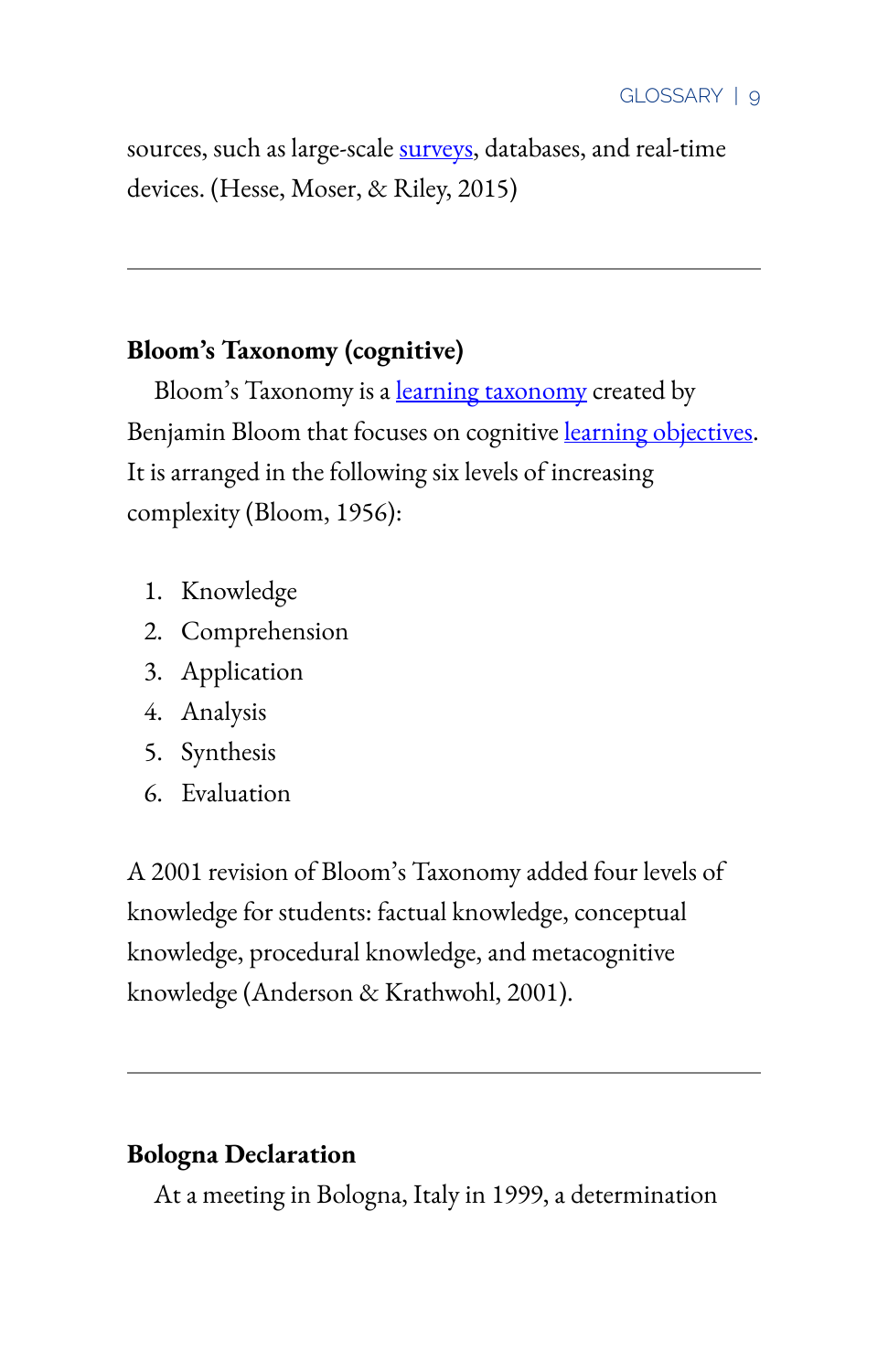was made by 29 European countries to centralize higher education programs throughout Europe for improved communication, transferability, and quality assurance (Banta & Palomba, 2015). Similar frameworks have been developed in other nations and regions (Banta & Palomba, 2015).

### **case study**

A case study is a research method involving an in-depth investigation of a particular situation, context, or phenomenon (Trochim et al, 2016).

# **complexity theory**

Complexity theory is used to explain and understand complex systems, issues, or problems. The three levels of complexity within the context of evaluation include simple, complicated, and complex (Bamberger, Raimondo, & Vaessen, 2016). Mixed methods in evaluation can aid in understanding complex evaluands (Mertens, 2018). Theorists have identified six different aspects of complex evaluands, which are (Patton, 2011):

1. **nonlinearity**: Change does not always occur in a linear series of events. The use of mixed methods can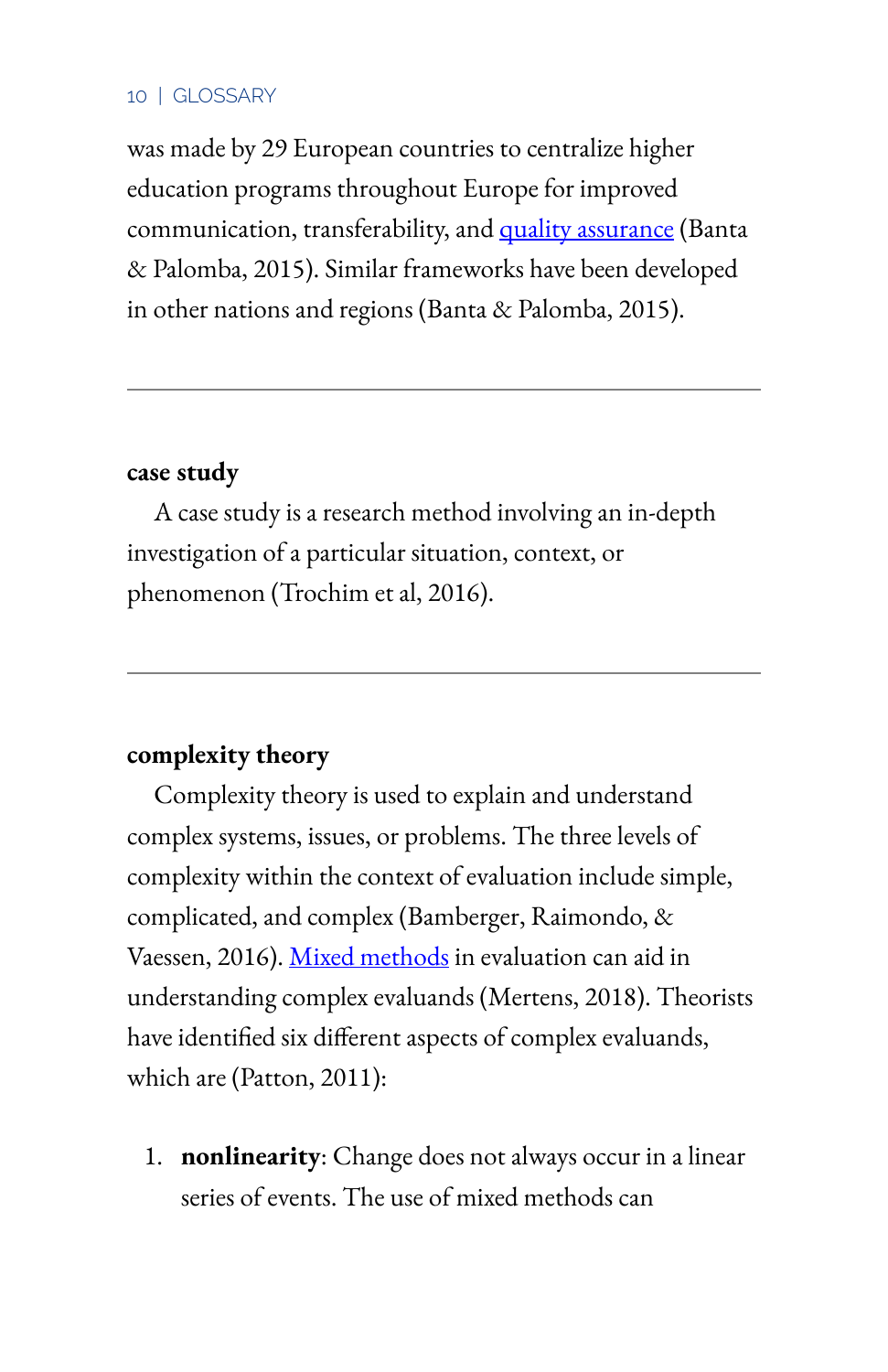contribute to meaningful perspectives derived from quantitative data to create a qualitative shift in a program, policy, system, or organization.

- 2. **emergence**: Interactions between individuals and/or groups can become something beyond that what was intended. Mixed methods can be used to document the emergence of new meaningful perspectives resulting from the process of interaction.
- 3. **adaptive**: Individuals and groups adapt through interactions by being exposed to new knowledge, practices, resources, relationships, and other elements. Mixed methods can be used to identify those elements.
- 4. **uncertainty**: Uncertainty exists within complex problems, nature of problems, potential solutions, and responsiveness of [stakeholders.](#page-62-0) Mixed methods can make areas of uncertainty visible which can lead to meaningful perspectives needed for progress.
- 5. **dynamical**: Systems are interdependent and change at every interaction. Mixed methods allow for inclusion of approaches and changes to be recorded and tracked.
- 6. **coevolutionary**: The organization and evaluator evolve together during the evaluation. The use of mixed methods can track this evolutionary process through quantitative and qualitative methodologies.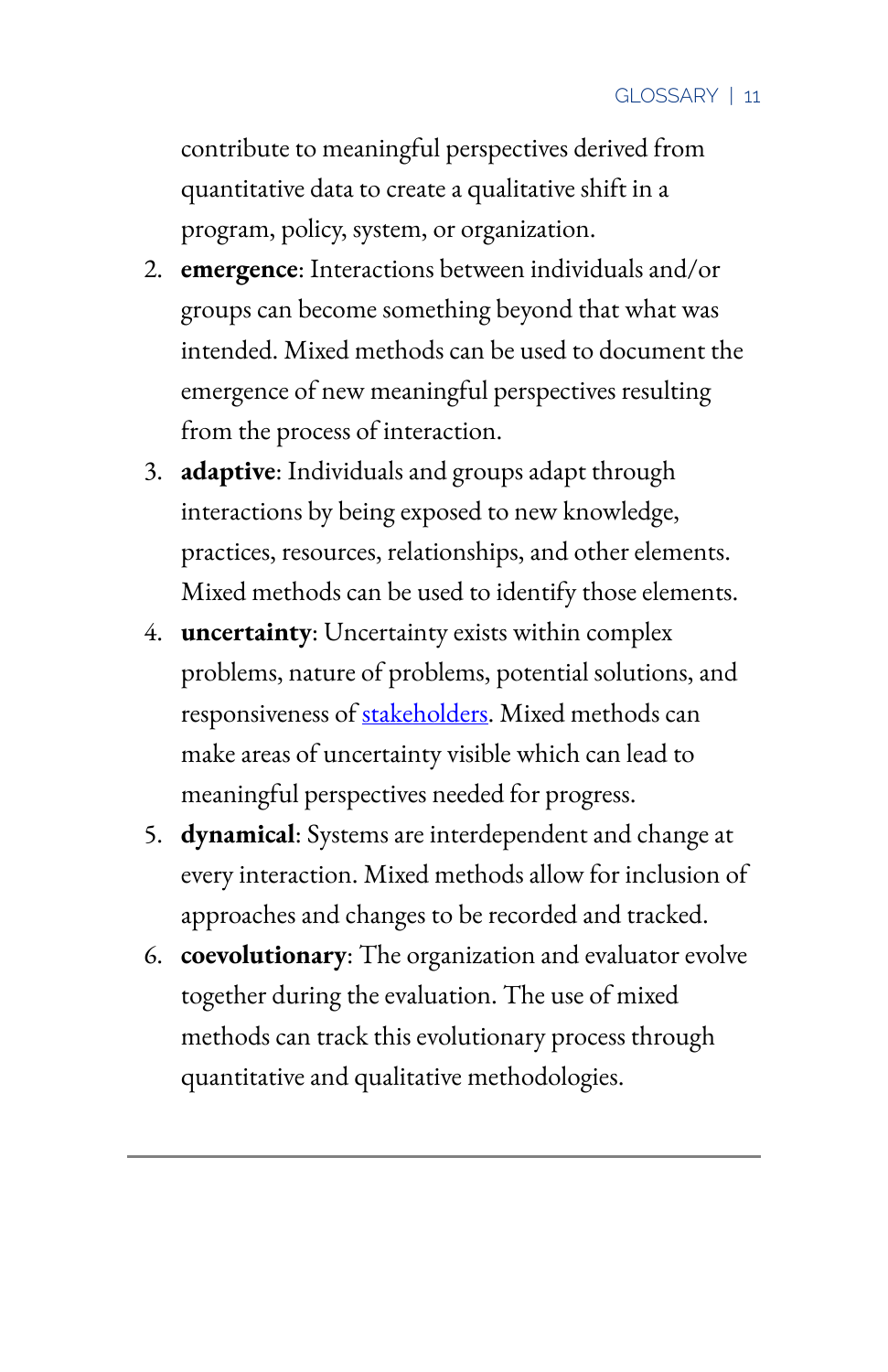# <span id="page-26-0"></span>confidentiality

Confidentiality means that the researchers can connect the data to the participant and therefore knows their identity, but they are the only ones who know and do not share this with anyone else (Trochim et al, 2016).

This is the second best way to protect participant privacy, with the best way being [anonymity.](#page-16-0) Protecting participants' data and privacy are important because one right of the participants is that no harm will come to them from participating in the study and because taking care of their safety matters.

# **curriculum map**

A curriculum map in higher education is used to organize data from a program or department to show outcomes organized by course, providing users with a clear map of curricular expectations (Banta & Palomba, 2015). Curriculum maps allow administrators to assess whether any of the program's learning outcomes are being overrepresented or under-represented across multiple courses (Banta & Palomba, 2015).

# **data analysis, qualitative**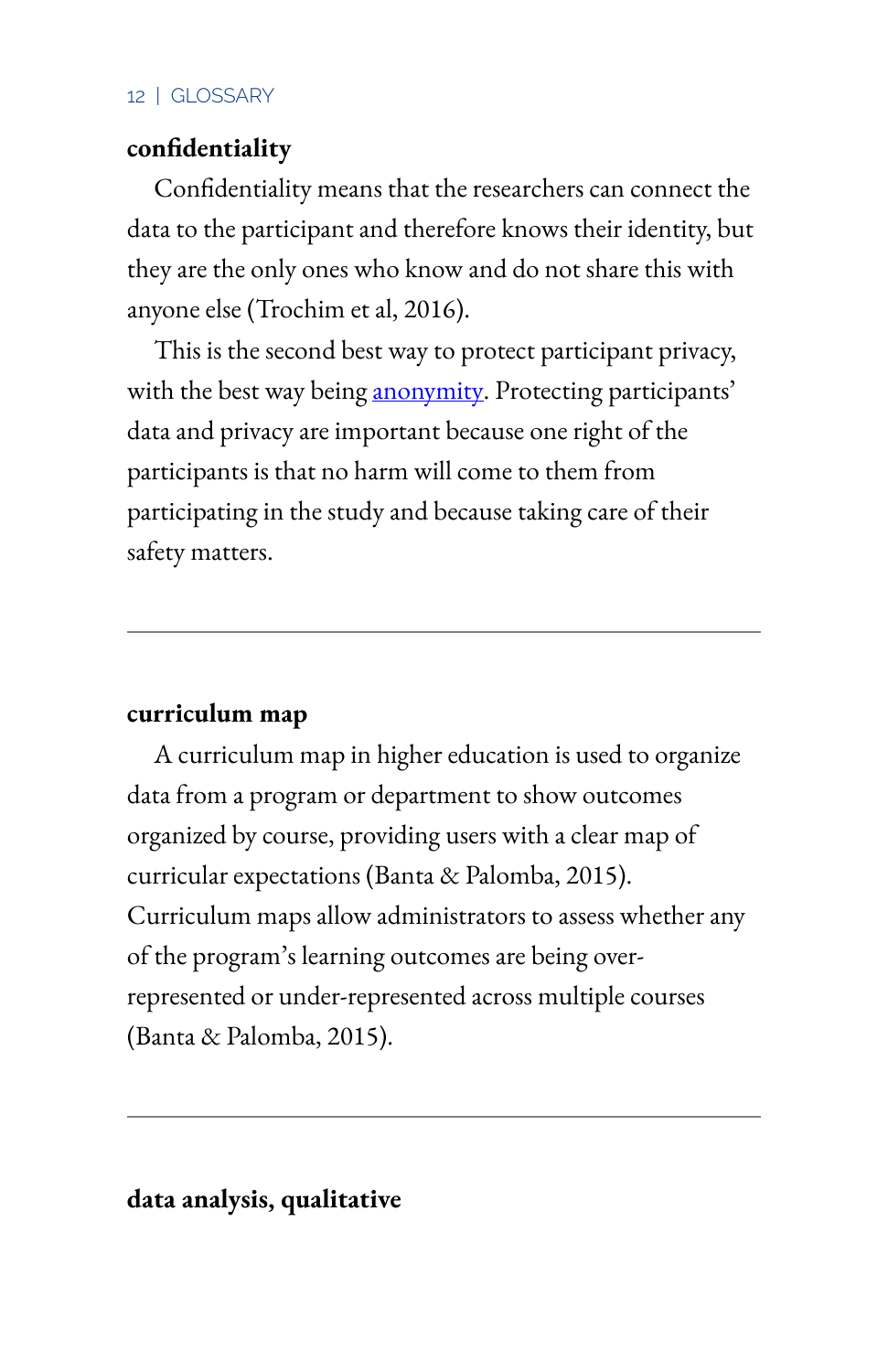Concerning the analysis of words, qualitative analysis involves making judgements about what respondents have said or written about (Trochim, et al., 2016).

- **Content analysis** is used for analyzing text (Trochim, et al., 2016).
	- Thematic analysis of text looks for themes in the text (Trochim, et al., 2016).
	- Indexing looks for key words by using an "exception dictionary" to eliminate irrelevant words such as "the" or "is". This allows the researcher to see how often a word is used by respondents and in what context (Trochim, et al., 2016).
- **Word clouds** are used to analyze short answer responses. However, they only tell the frequency of a word, not respondents' connotations or meanings of the word.

In order to remain unbiased, qualitative research should be judged using the following criteria **(Lincoln & Guba, 1985):** 

- **credibility**: Do respondents believe results of research reflect their views?
- **dependability**: Does the measurement tool consider the complexities of the research environment?
- **confirmability**: Data audits and triangulation can assist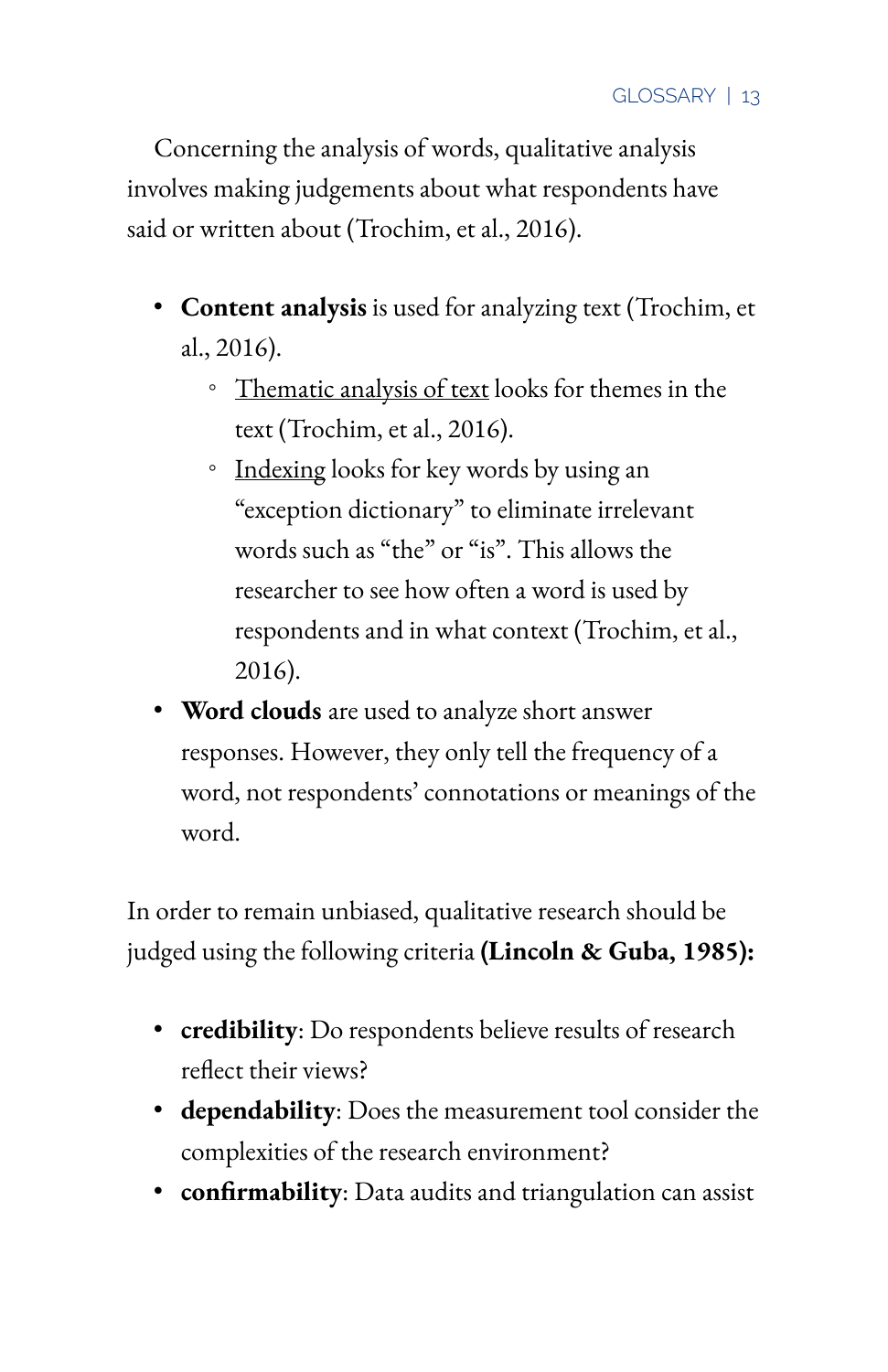in establishing the researcher's unique perspective of a study.

• **transferability**: Can results be transferred or generalized in other contexts? (this is determined by the person looking to apply this study to a different context)

# **data analysis, quantitative**

Data analysis for quantitative analysis involves two significant steps, preformed typically in this order (Trochim, et al., 2016):

- 1. Data preparation
- 2. Statistical analysis (descriptive and inferential)

### **data preparation**

The process of cleaning and transforming raw data before processing and analysis (Trochim, et al., 2016). It involves screening and logging the data; making a codebook; entering the data; checking the data for accuracy; transforming the data; and developing and documenting a database that integrates all of the measures (Trochim, et al., 2016).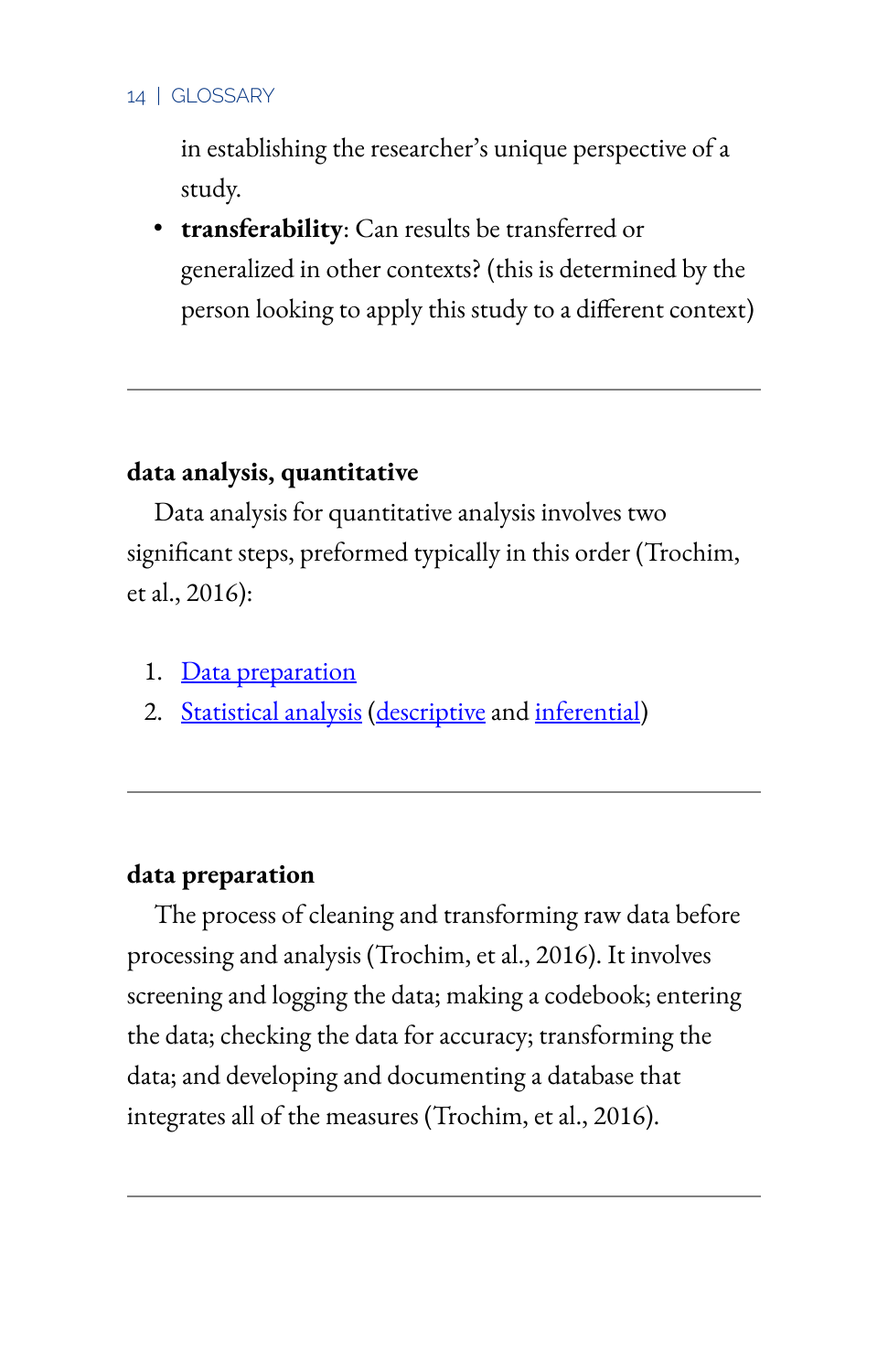# **dialectical pluralism**

Dialectical pluralism is a metaparadigm that involves dialogue (dialectical), logical thinking (dialogical), and critical reflection to construct a reality that involves multiple perspectives, including but not limited to the perspectives of other researchers, [stakeholders,](#page-62-0) participants, and competing paradigms (Johnson & Schooneboom, 2015).

# **driver diagrams**

Driver diagrams are used to make a theory explicit by using a diagram to describe the theoretical framework used to reach a program's or policy's end goal (Bryk et al., 2015). There is no definitive "right answer" to how a driver diagram is designed, and they often change over time as understandings develop on how a program or policy achieves the end goal (Bryk et al., 2015). Driver diagrams created collaboratively can promote team buy-in, greater understanding, and greater contributions (Bryk et al., 2015).

Driver diagrams consist of one or more aims on the far left, drivers in the middle, and change Ideas on the far right of the diagram (Bryk et al., 2015).

- **Aims**: The aims answer the question "What are we trying to accomplish?"
	- Tips for Crafting a Good Aim statement: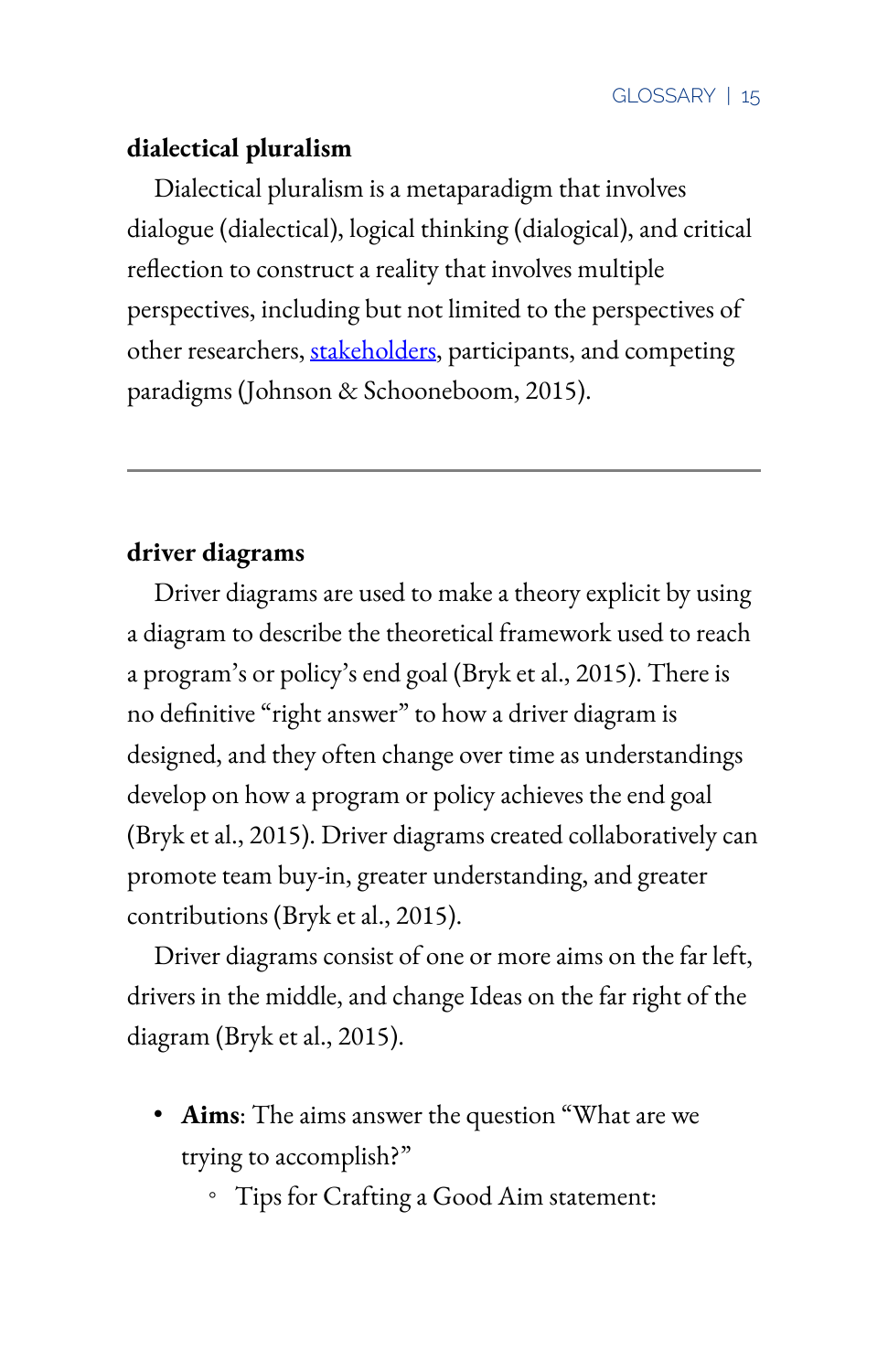- Think about *scoping*. The scope should be both ambitious and realistic.
- Think about the *will* of the people you need to involve.
- Think about your ability to *influence* those people.
- **Driver**: The drivers answer the question "How will we know that a change is an improvement?"
- **Change Ideas**: The change ideas answer the question "What change can we make that will result in improvements?"



# **educational effectiveness research (EER)**

A tool used to "determine the impact of schools on student progress rather than on the final learning outcomes." EER "can be seen as a combination of research findings in different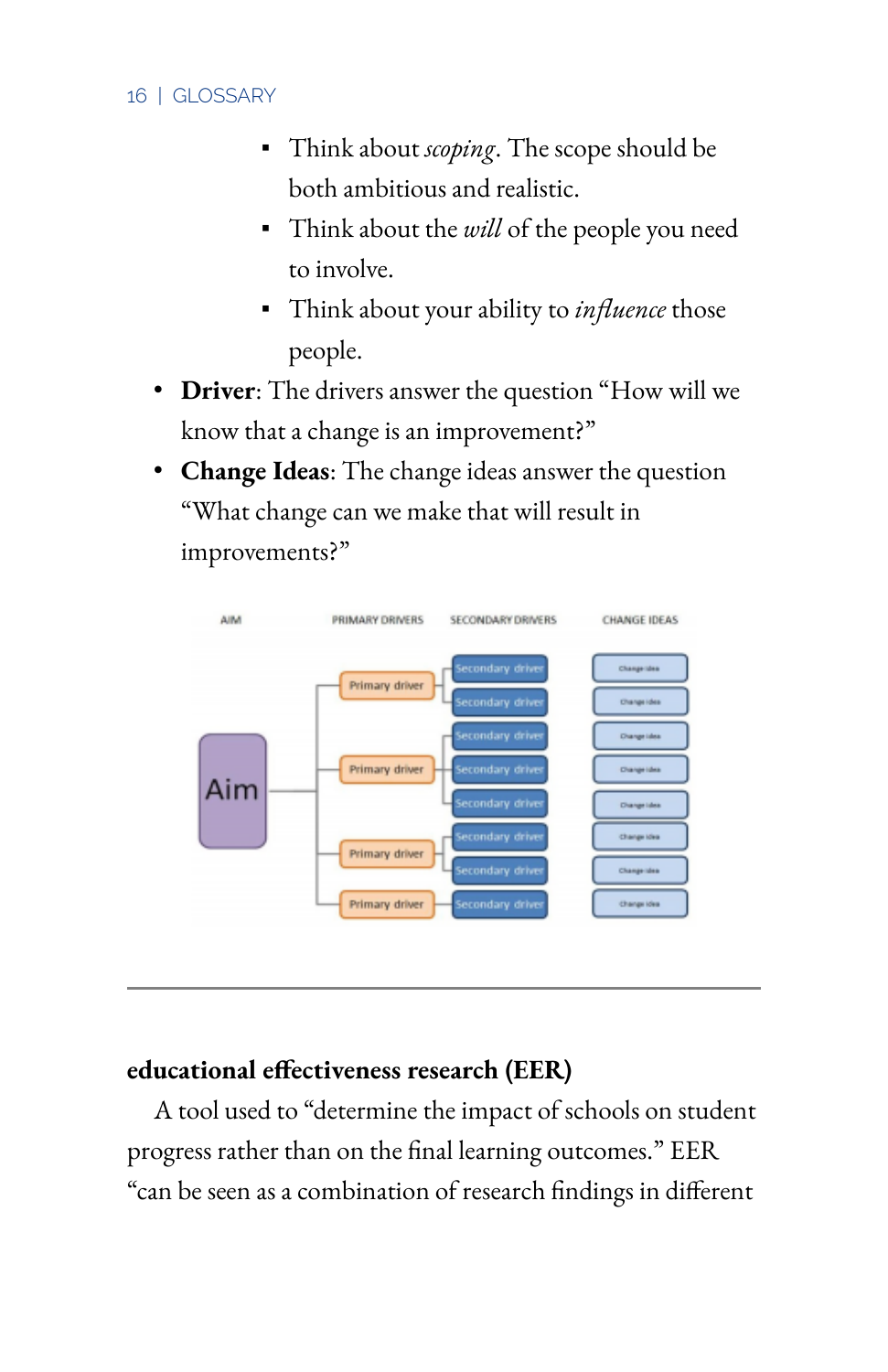areas: research on teacher behavior, curriculum, grouping procedures, school organization, and educational policy" (Kyriakides, 2018).

# **educational equity**

The idea that expected educational outcomes should reflect student effort and ability and should not be determined or limited by a student's identity or circumstances (in other words, uncontrollable factors such as gender, ethnicity, or socioeconomic status, or interactions between any of these factors) (Kyriakides, 2018).

There are two broad views of how equity is achieved in education (Kyriakides, 2018):

- **The meritocratic view of educational equity** assumes success is based on individual qualities such as cognitive ability, effort, or talent. It places the onus of educational achievement and success on the student. All students are given the same tools and support, despite individual characteristics or circumstances (Kyriakides, 2018).
- **The egalitarian view of educational equity** argues that society is responsible for ensuring equitable educational success and that schools and educators should provide support and resources for students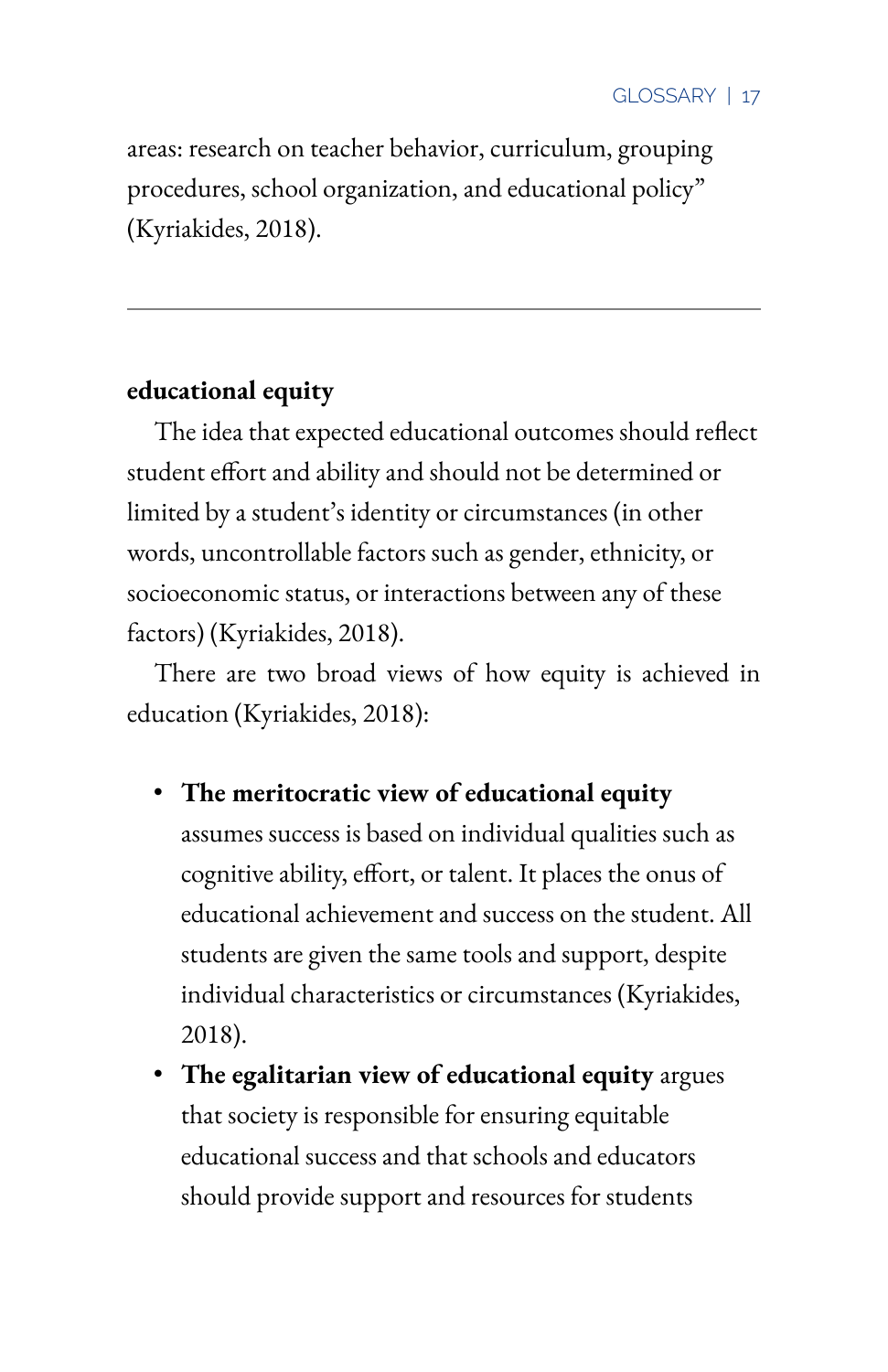according to their need. This has become the mainstream view of educational equity (Kyriakides, 2018).

Educational equity can be examined in two "closely linked" ways (Kyriakides, 2018):

- **Equity as inclusion** refers to "providing a basic minimum standard of education for each and every student" (Kyriakides, 2018). An example would be a school requiring a science class of all students, but also offering an optional lab component for the class that students can enroll in for an additional fee to cover lab supplies; all students are provided with a minimum standard of the required class, but not equal access to the lab.
- **Equity as fairness** refers to "ensuring that personal and social circumstances" are not "an obstacle to educational success" (Kyriakides, 2018). These circumstances can include "gender, ethnic origin or family background" (Kyriakides, 2018). Following the example above, equity as fairness would mean allowing all students to participate in the science lab regardless of whether they have the means to pay for lab supplies.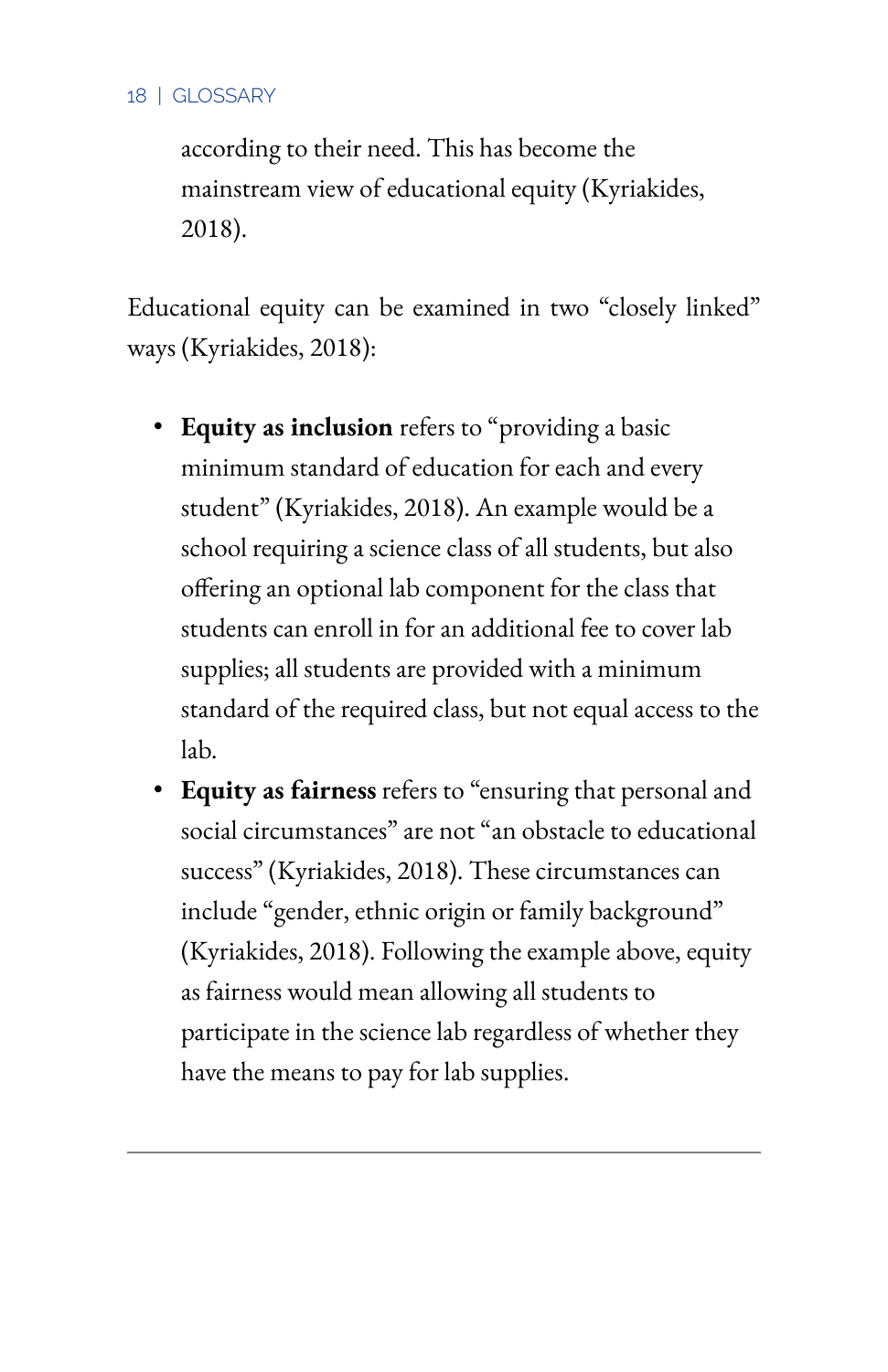#### **evaluand**

The focus or subject of an [evaluation](#page-33-0) such as a program, policy, system, or an organization (Mertens, 2018).

### <span id="page-33-0"></span>**evaluation**

Intentional investigative activity examining a program or policy's plans, processes, outcomes, or impacts. Evaluation involves comparing the findings against some standards; results in judgements about the merit, value, and worth of the thing evaluated; and informs [stakeholders'](#page-62-0) decisions regarding the thing evaluated (Wanzer, 2021).

Evaluation studies focus on the utility of the findings for the clients and are nearly always conducted "on the ground" in the program setting with stakeholder involvement. [Assessment](#page-17-0) is a part of evaluation.

# **evaluation, branches of**

There are four widely recognized "branches of evaluation" which reflect paradigms that evaluators use when doing their work (Mertens, 2018).

• **positivism and post-positivism paradigm (Methods Branch)** prioritizes the use of research methods as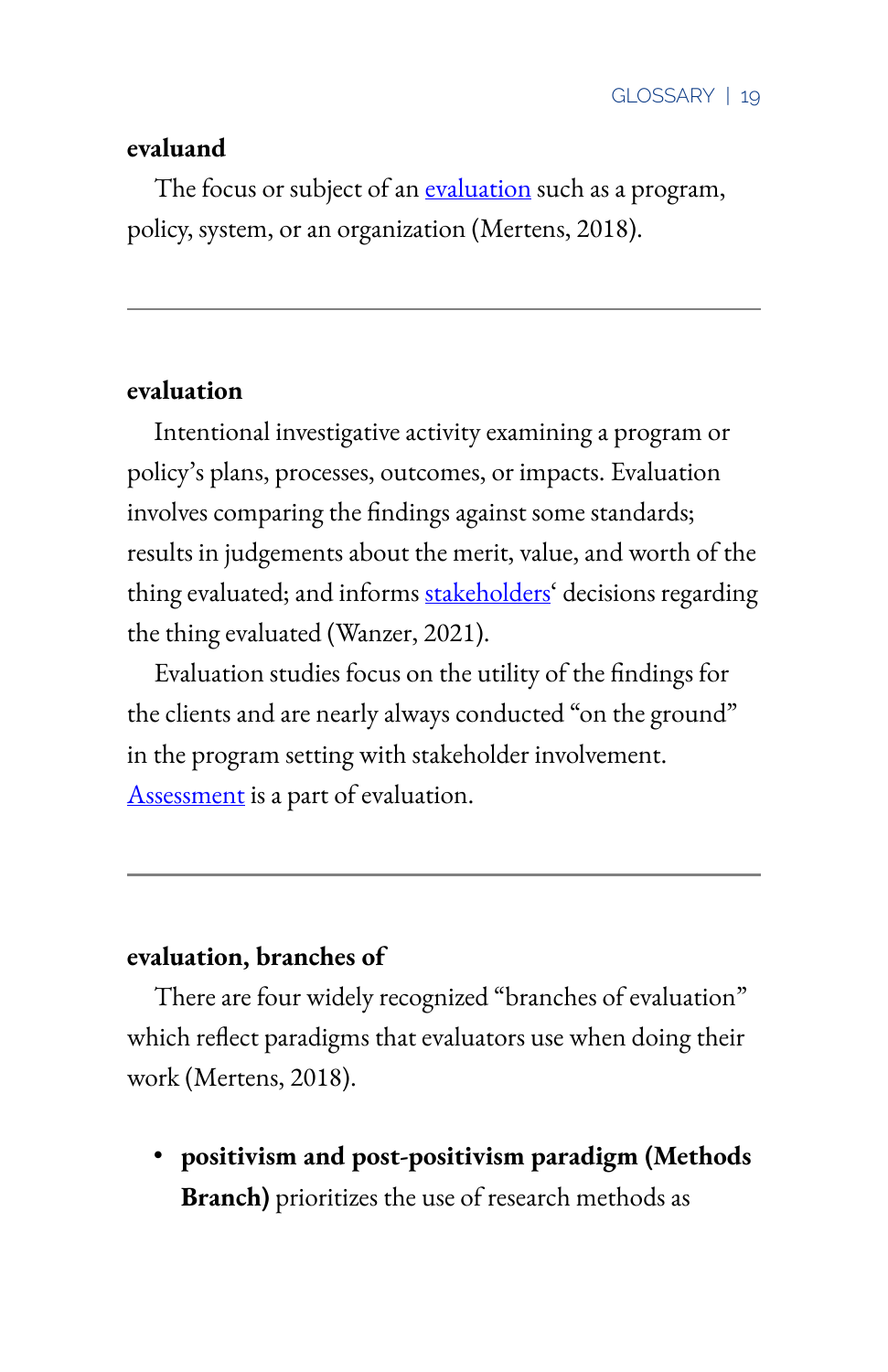techniques to conduct evaluation (Alkin & Christie, 2013).

- **pragmatism (Use Branch)** promotes the use data to "assist" [stakeholders](#page-62-0) in making informed decisions (Alkin & Christie, 2013).
- **constructivist paradigm (Values Branch)** focuses on valuing data with the purpose of establishing credibility (Alkin & Christie, 2013).
- **transformative paradigm (Social Justice Branch)**  includes the voices of communities who have historically been marginalized for the purpose of creating transformative, systemic, and equitable change (Mertens & Wilson, 2012).

Another approach which aims to blend the above approaches is dialectical pluralism (Mertens, 2018).

### **evaluation, impact**

Impact evaluations aim to to determine how effectively a program achieved its goals by using randomization and control groups to determine whether outcomes or changes in outcomes can be directly attributed to a specific intervention (Kyriakides, 2018).

Kyriakides (2018) identifies two "dimensions" of impact evaluations in education: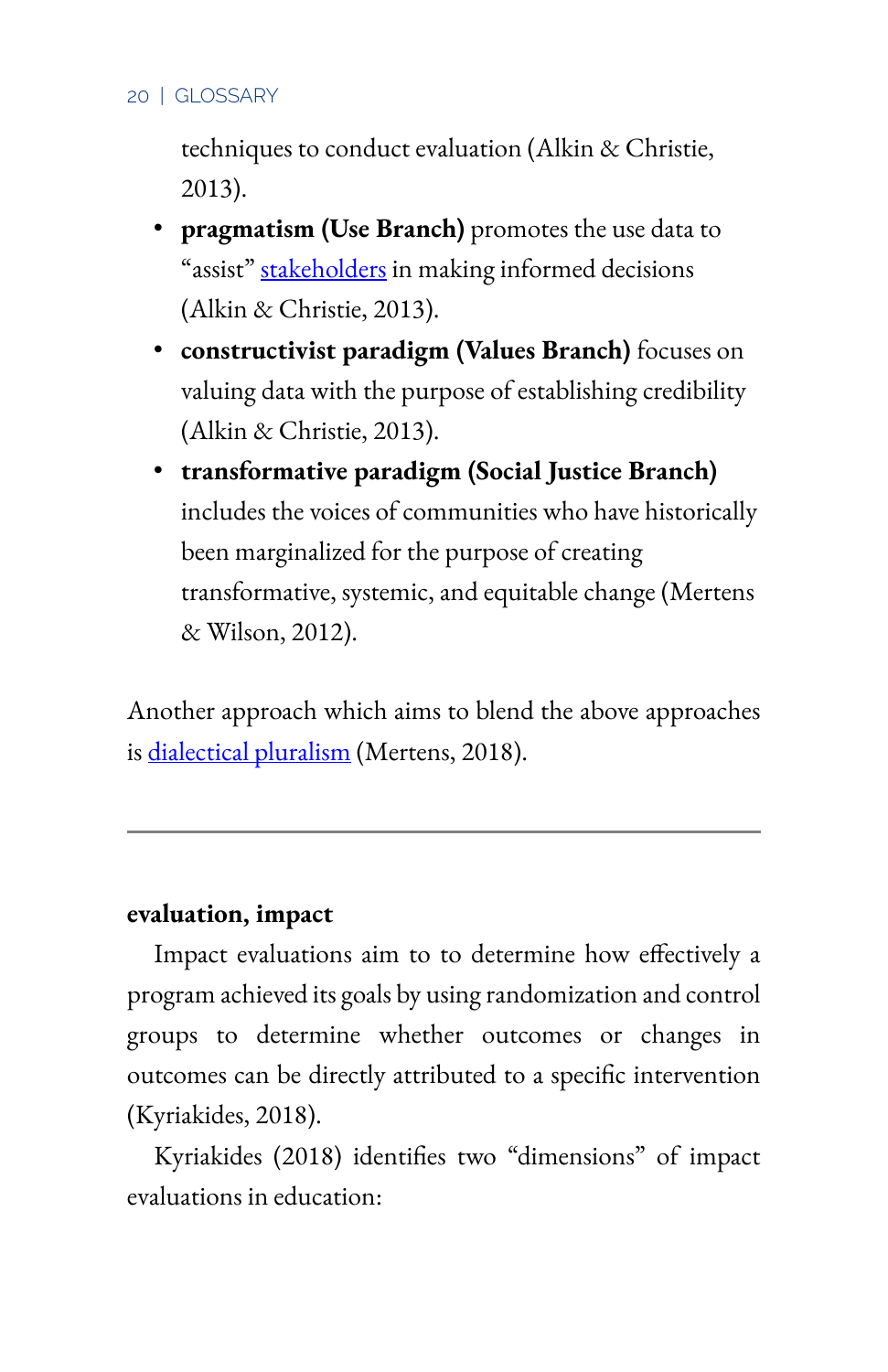- **Quality Dimension of Educational Evaluation:** This type of evaluation is based on student learning outcomes. It measures learning outcomes by assessing what has been achieved and if that achievement is more, less, or the same as what was expected.
- **Equity Dimension of Educational Evaluation:** This type of evaluation is based on educational fairness. It measures outcomes by investigating whether the gap in achievement between students from different backgrounds has been reduced, remained the same, or been increased.

The diagram below outlines "dimensions of measuring effectiveness," and highlights the relationship between the quality and equity dimensions of education (Kyriakides, 2018).



(Diagram taken from Kyriakides, 2018, p. 10)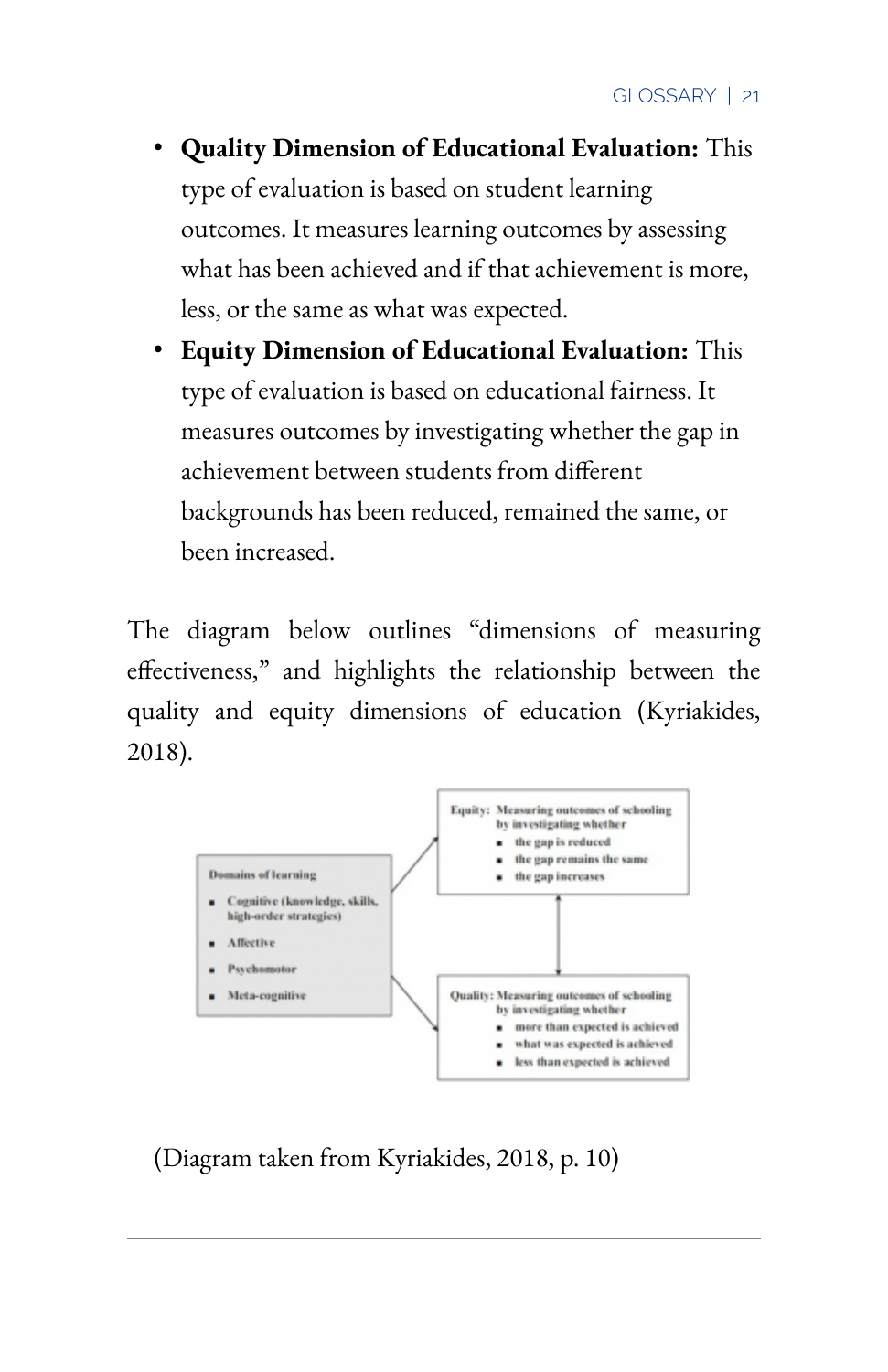### **focus group**

A research instrument that has the design of a group interview in which the researcher facilitates discussion among participants (Trochim et al., 2016). In essence, each participant shares their opinions and listens to those of their group mates. An advantage of focus groups is that they allow the researcher to get a comprehensive and concise view of a particular group's attitudes, opinions or preferences about a topic. However, there are some drawbacks to focus groups. For instance, social desirability bias might cause certain opinions and perspectives to remain hidden (Trochim et al., 2016).

#### <span id="page-36-0"></span>**generalizability**

Generalizability refers to the ability to extend the conclusions from the [sample](#page-57-0) to the broader population.

# **holistic scoring**

Holistic scoring results in one overall impression via one score (Banta & Palomba, 2015). This score encompasses all components of the assessment. Holistic scoring does not provide feedback about strengths and weaknesses and is best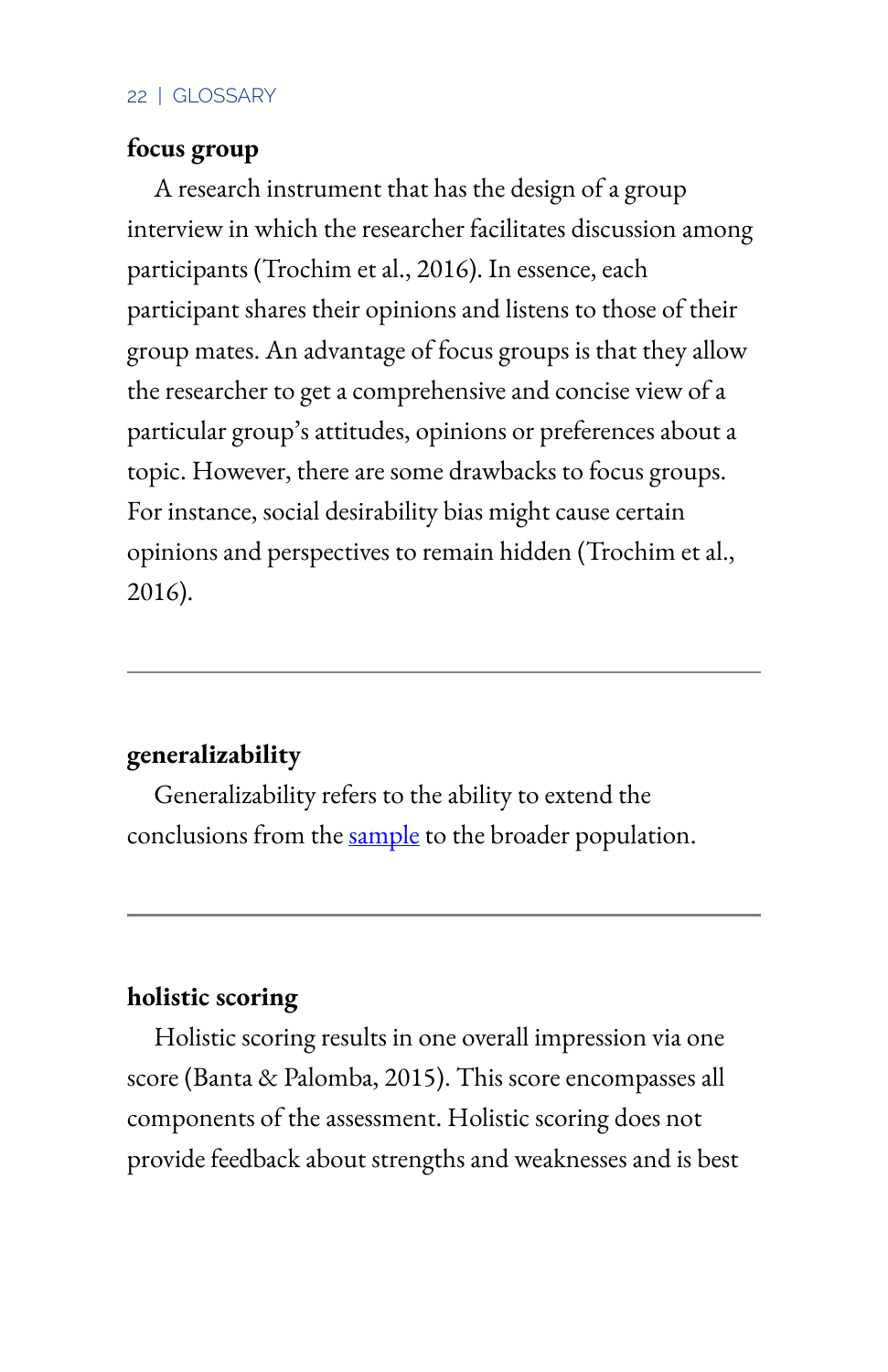used with a limited number of outcomes (Banta & Palomba, 2015).

## **improvement science**

A systematic problem-solving approach centered on continuous inquiry and learning (user-centered and problemcentered) in order to enhance practice/policy by increasing effectiveness and improving outcomes (Bryk et al., 2015). Change ideas are tested in rapid cycles, resulting in efficient and useful feedback to inform system improvements (Sherer et al., 2020). This process also helps illuminate when a change is an improvement (i.e., what works), for whom, and under what conditions (Bryk et al., 2015; Sherer et al., 2020). The six basic improvement principles are (Bryk et al., 2015):

- 1. Make the work problem-specific and user centered
- 2. Focus on variation in performance
- 3. See the system that produces
- 4. We cannot improve at scale what we cannot measure
- 5. Use disciplined inquiry to drive improvement
- 6. Accelerate learning through networked communities

Improvement science aims to prevent [solutionitis](#page-62-0) from occurring (Bryk et al., 2015).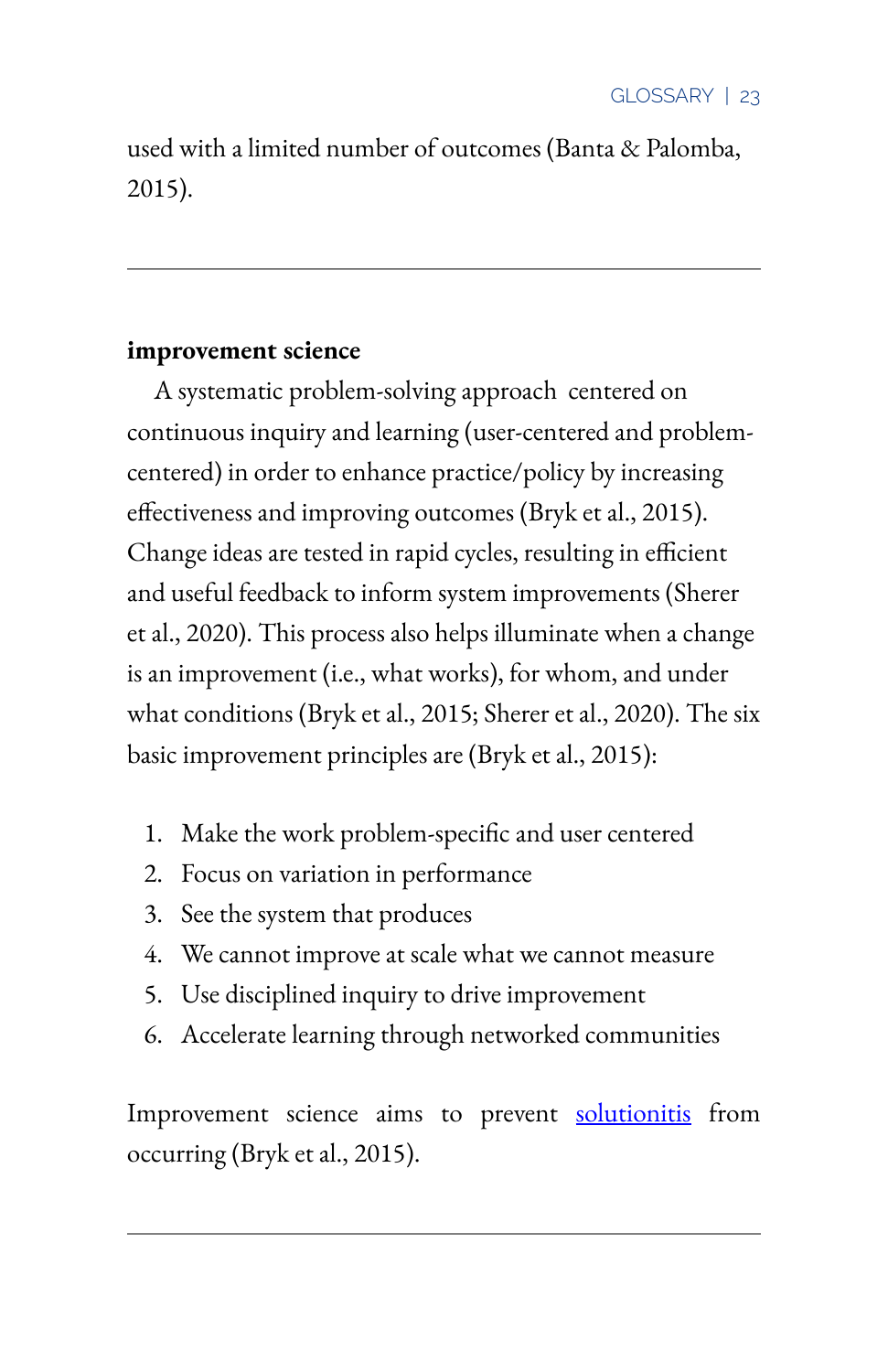## **index**

A combination of different quantitative variables put together using a set of rules that form a single score used to measure something over time (Trochim et al., 2016). An example of an index is the Socioeconomic Status (SES) Index which combines three different variables: income, education, and occupation. Another example is the Consumer Price Index (CPI) (Trochim et al., 2016).

## **internships**

A type of direct performance assessment which involves professional real-world experiences that engage students in a specific field of study (Banta & Palomba, 2015).

## <span id="page-38-0"></span>**interviews**

A research instrument in which the interviewer coordinates a conversation and asks questions to an interviewee.

• **semi-structured interviews**: An interview process where the interviewer asks a set of predetermined openended questions but can also ask other questions based on the flow of the conversation (Banta & Palomba, 2015).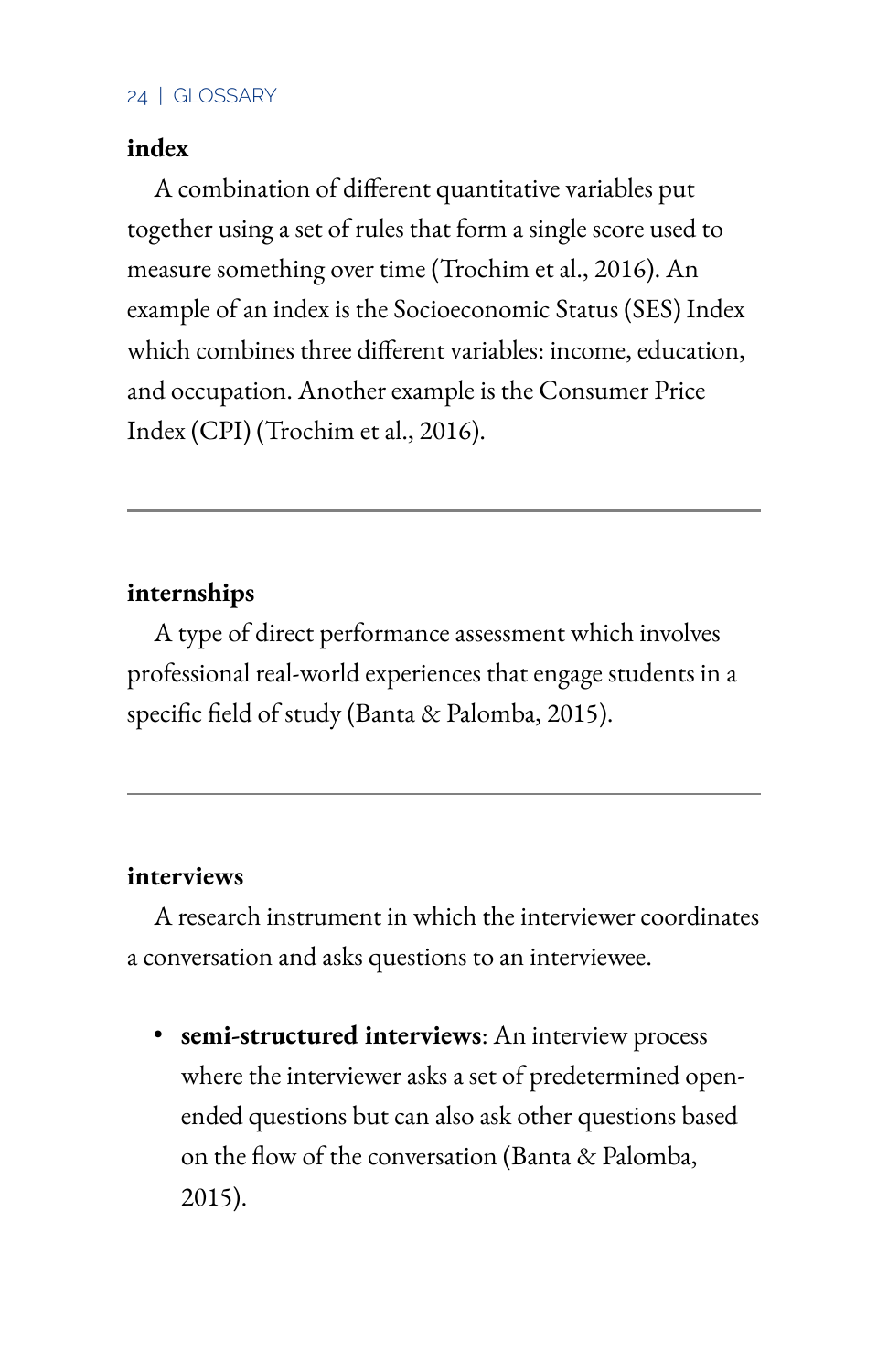• **unstructured interviews:** An interview process which allows the interviewer to fully adjust and modify questions based on the flow of conversation (Banta & Palomba, 2015).

# <span id="page-39-0"></span>**justice**

A key principle in the Belmont Report which refers to the following (Trochim, et al., 2016):

- Determining who gets to participate in the study based on fairness (not circumstances);
- Doing recruiting with "respect for persons"; and
- Sufficiently compensating people for their time spent/ inconvenience due to them participating.

Compensation is not considered a "benefit" of participation; rather, it's considered a way to incentivize people to participate and remain in the study (Trochim et al., 2016).

When determining what "sufficient compensation" means, researchers may consider a person's hourly wages and the number of hours participation involves. Then they provide an amount that attempts to offset the inconvenience of participating. However, inappropriately high compensation has the threat of attracting people who may be vulnerable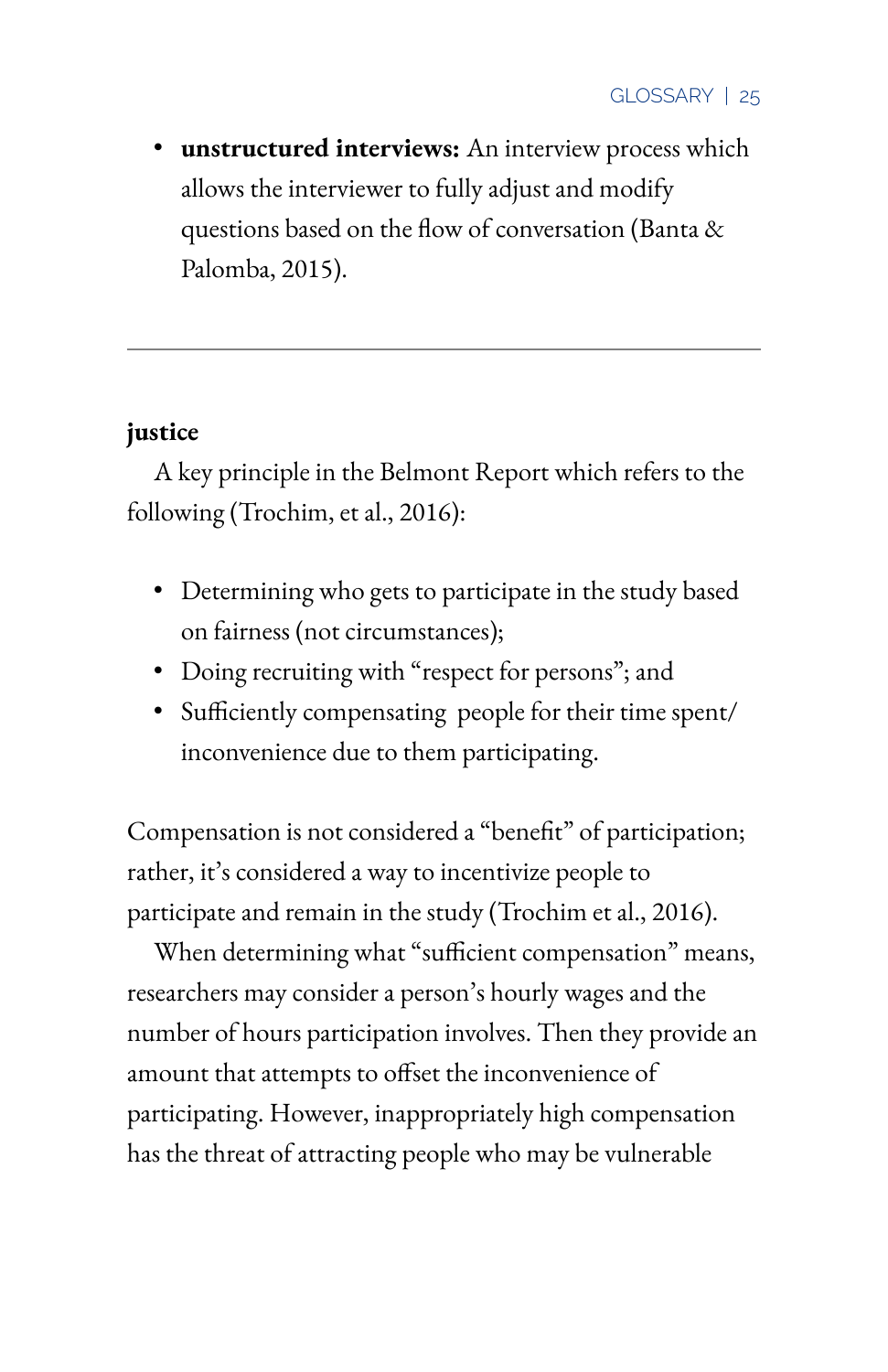economically—if they are in need of the money, they may not feel like they can voluntarily decline or quit participating.

Other principles of the Belmont Report include beneficence and respect for persons (Trochim, et al., 2016).

## **levels of measurement**

The relationship or meaning between numerical values. Below are four levels of measurement that help us interpret data (Trochim et al., 2016):

- **nominal**: Qualitative variables that do not hold any ranking order nor numerical measure. Nominal variables do not necessarily contain letters or names. Note that nominal variables can be described as frequencies and percentages (e.g., percent male and percent female) when communicating the findings.
	- Example: party a6liation, hair color, city, social security number, zip code
- **ordinal**: Variables that have directionality and a range to show higher or lower. Note that while the variables can be ordered values (such as 0, 1, 2, etc.), the distance between 0 and 1 are not necessarily equal. In other words, ordinal variables do not have an interpretable distance.
	- Example: t-shirt size; educational attainment level;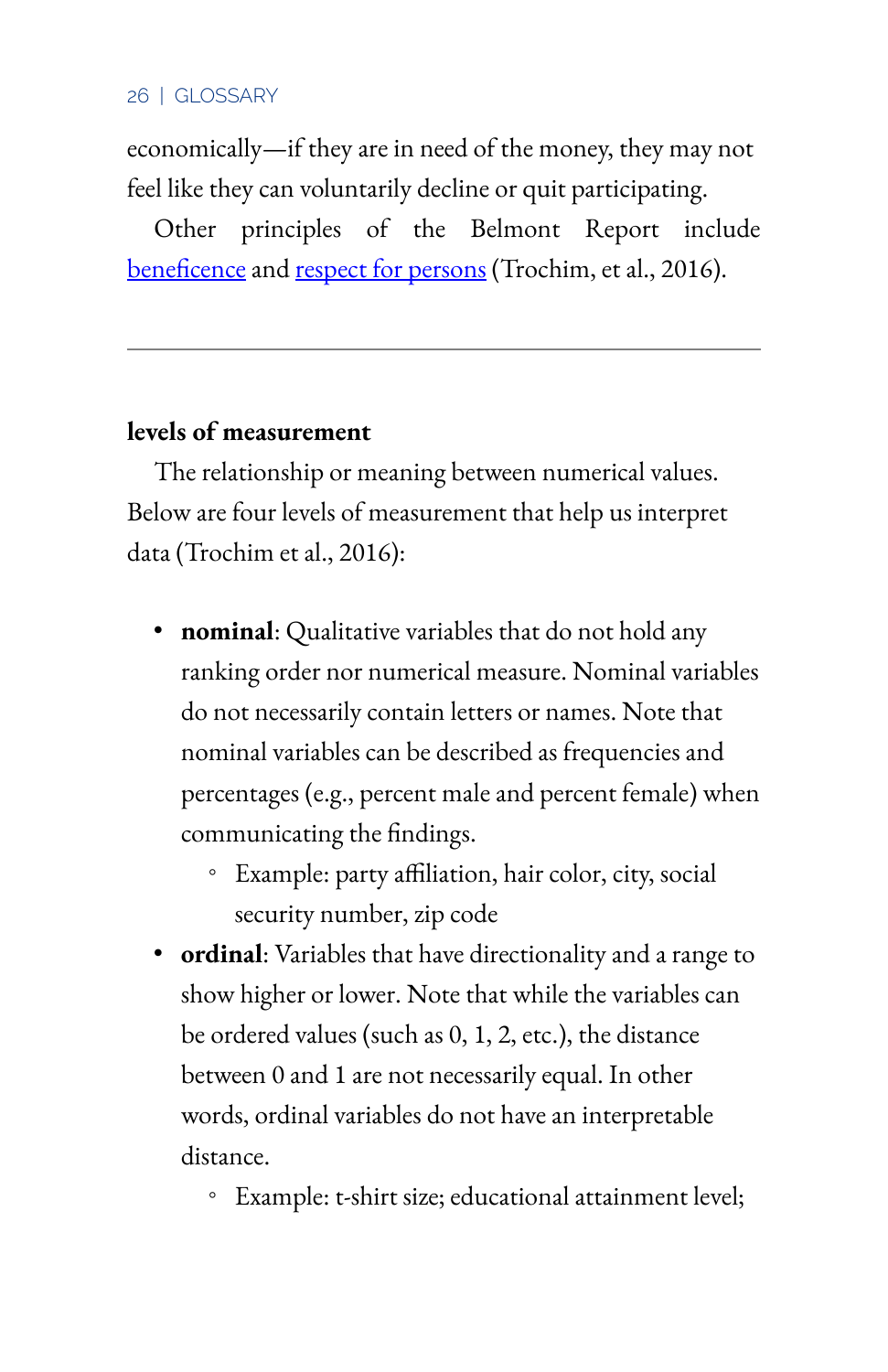coffee cup size; first, second, and third place in a race

- **interval**: Variables that have measurable and interpretable distance between attributes with an arbitrary zero.
	- Example: Degrees, SAT scores, Year
- **ratio**: Variables that have interval measurement with a meaningful absolute zero.
	- Example: Weight, # of Clients, Distance

## **learning goals**

Learning goals are designed for macroscopic meaning, the development of society or community. Learning goals are used to express intended results in general terms and consist of broad learning concepts such as clear communication, problem solving, and ethical awareness (Banta & Palomba, 2015). They are developed through a consensus of a crosssection of the campus community (Banta & Palomba, 2015).

### **learning objectives**

Learning objectives are designed for microscopic meaning, the development of the student's self. These objectives are developed by faculty and staff for specific academic or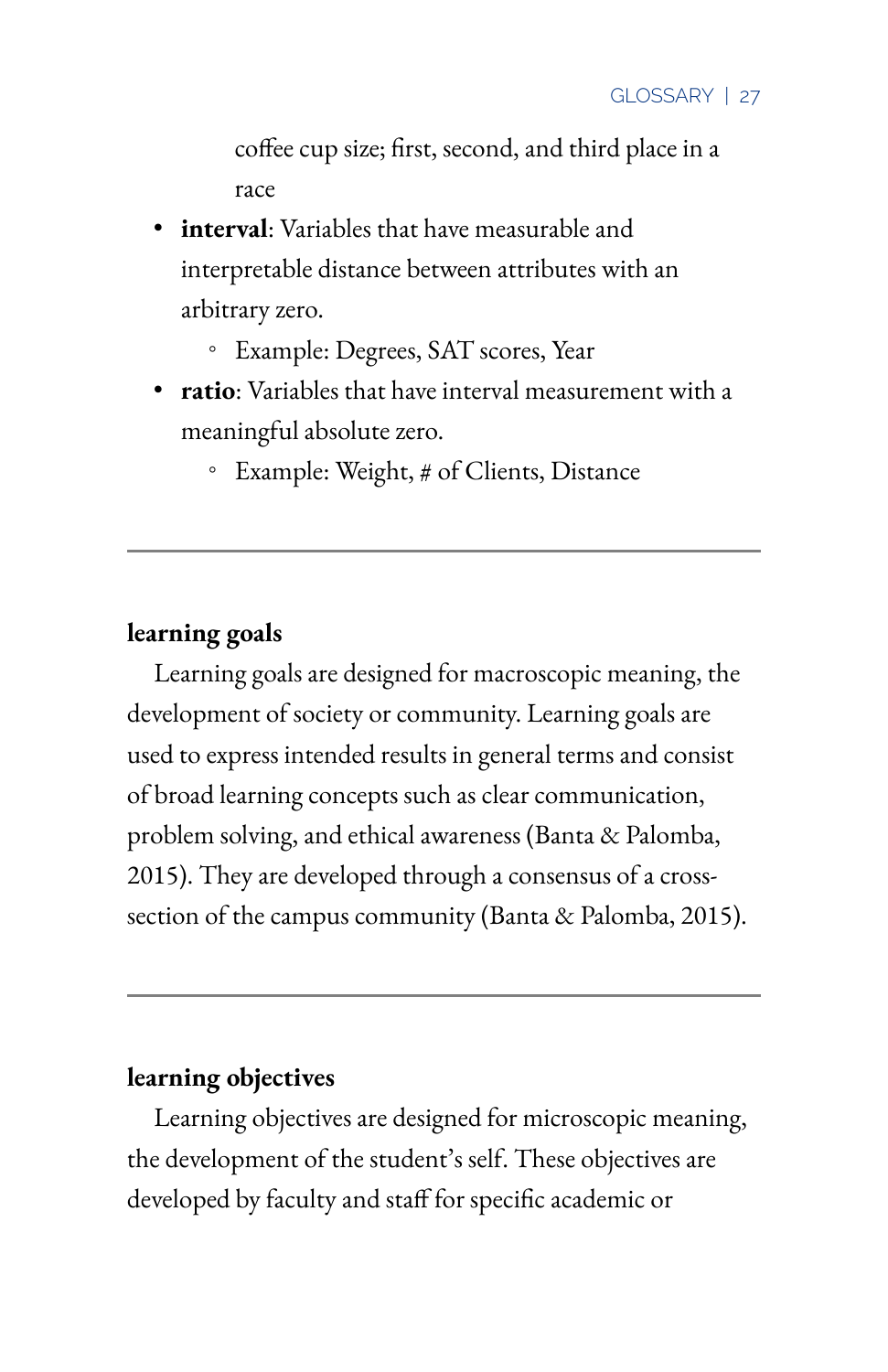cocurricular programs that they provide (Banta & Palomba, 2015). They describe expected student learning and behavior in precise terms, providing guidance for what needs to be assessed (Banta & Palomba, 2015). In other words, they provide clarity and focus on the priority topics which are determined by faculty, staff, etc.

## **learning taxonomies**

Learning taxonomies allow educators to distinguish learning outcomes between cognitive (what students know), affective (what students value), and psychomotor (what students can do) outcomes (Banta & Palomba, 2015). One example is **Bloom's Taxonomy** (Bloom, 1956).

## **logic model**

A logic model is a simplified picture of a program, initiative, or intervention that shows how the logical relationships among the resources that are invested, the activities that take place, and the benefits or changes that result (Kellogg, 2004). It may show how the program is *expected* to work or how it *has been proven* to work (Kellogg, 2004). Logic models help with planning a new program/ initiative and with evaluating the effectiveness and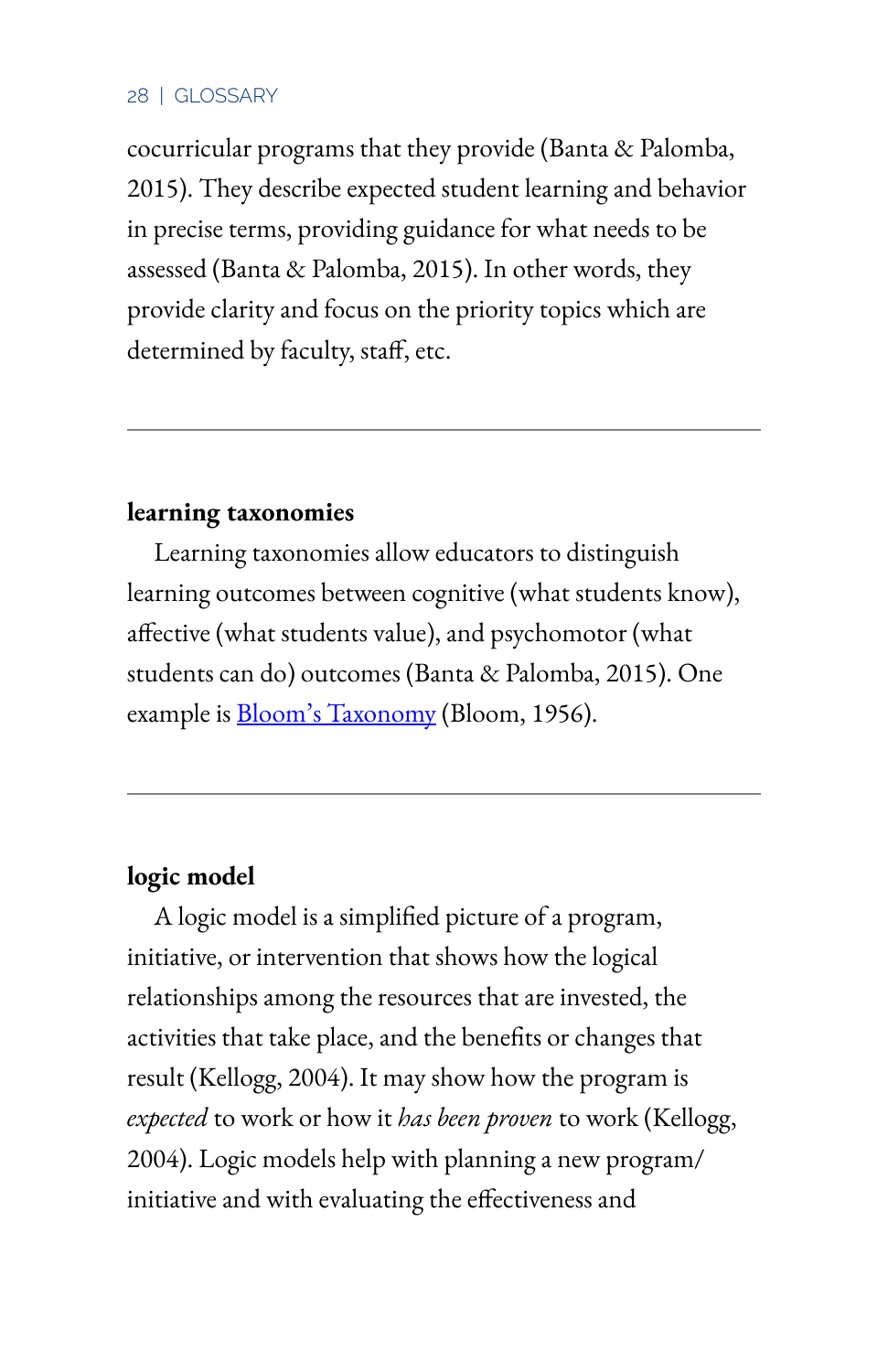functioning of existing ones (Kellogg, 2004). They are usually created in collaboration with [stakeholders](#page-62-1) (Kellogg, 2004).

## **mixed methods**

A method in evaluation and research in which quantitative and qualitative methodologies are strategically sequenced to collect, analyze, and integrate data (Mertens, 2018). The purpose of mixed methods is to develop meaningful perspectives that a single method is unable to capture (Mertens, 2018). There are several mixed method designs (Creswell & Plano Clark, 2018):

- **convergent design** *(previously known as the concurrent or parallel design)*: A mixed methods design in which the researcher collects and analyzes two separate databases, quantitative and qualitative, and then merges the two databases in order to compare the results. The purpose of this design is to find different but complementary data on the same topic (Morse, 1991).
- **explanatory sequential design** *(also referred to as explanatory design)*: A mixed method design that begins with collection and analysis of quantitative data followed by the collection and analysis of qualitative data in order to explain, compare, or to further explore findings from the initial phase of quantitative results.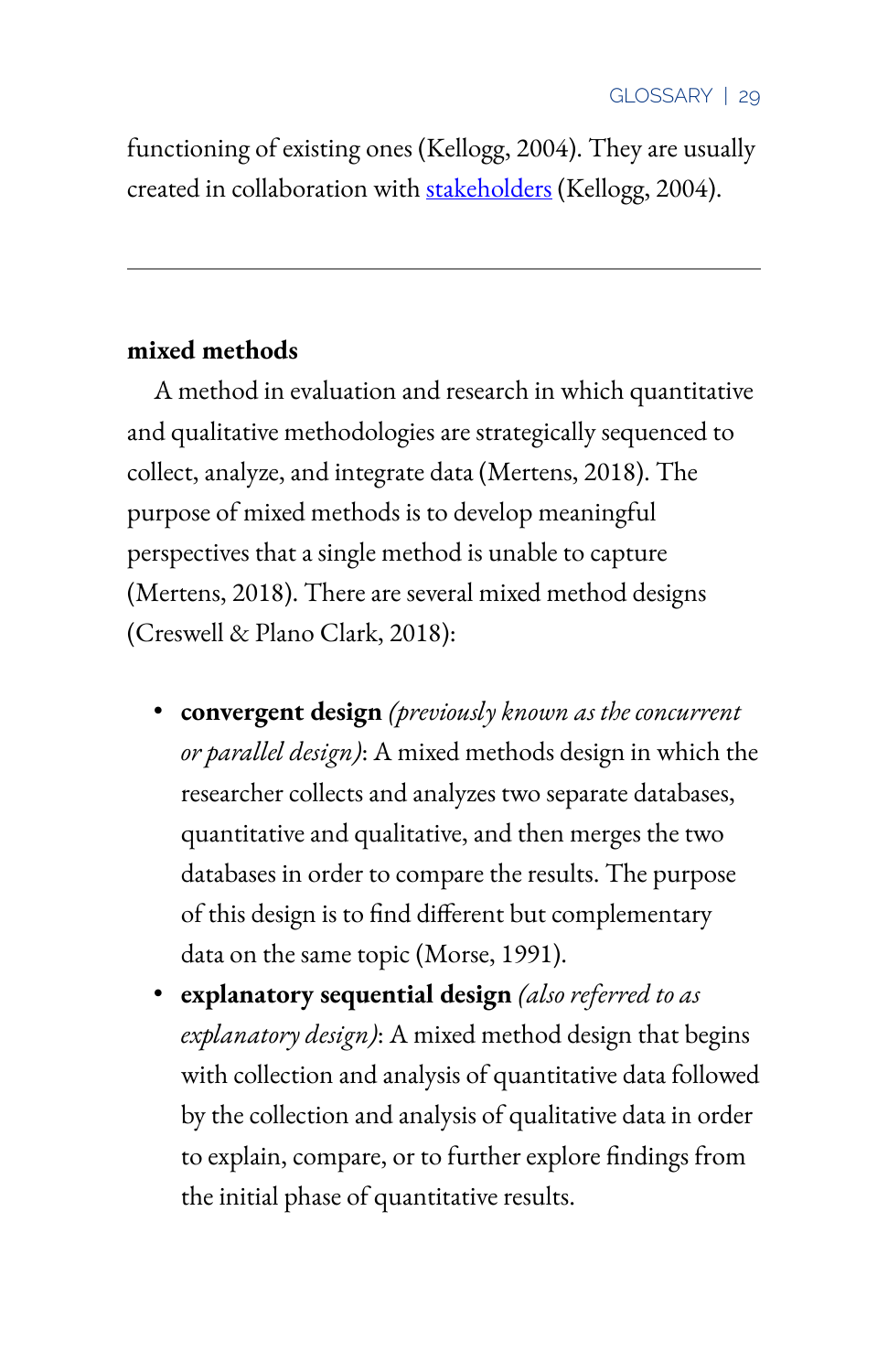• **exploratory design** *(also referred to as exploratory design)*: A three-phase mixed methods design that initially starts with the collection and analysis of qualitative data or qualitative data which is then "explored" to identify if a new quantitative tool needs to be designed and/or enhanced (Creswell & Plano Clark, 2018). The newly designed quantitative tool is then tested and data is collected (Creswell & Plano Clark, 2018). Finally, this process is concluded by the interpretation of both (qualitative and quantitative) findings and the reporting those findings.

## **objective tests**

In contrast with performance assessments, objective [tests](#page-65-0) in educational assessment include items (i.e., questions) that have choices (i.e., answers) created by others, such as multiple choice and true/false questions (Banta & Palomba, 2015). Objective tests do the following (Banta & Palomba, 2015):

- Can incorporate a wide breadth of knowledge and require less of the researcher's time to analyze
- May be less successful at incorporating nuance and complex questions
- Include well-written items which have clear language, have answers of similar complexity, avoid "all of the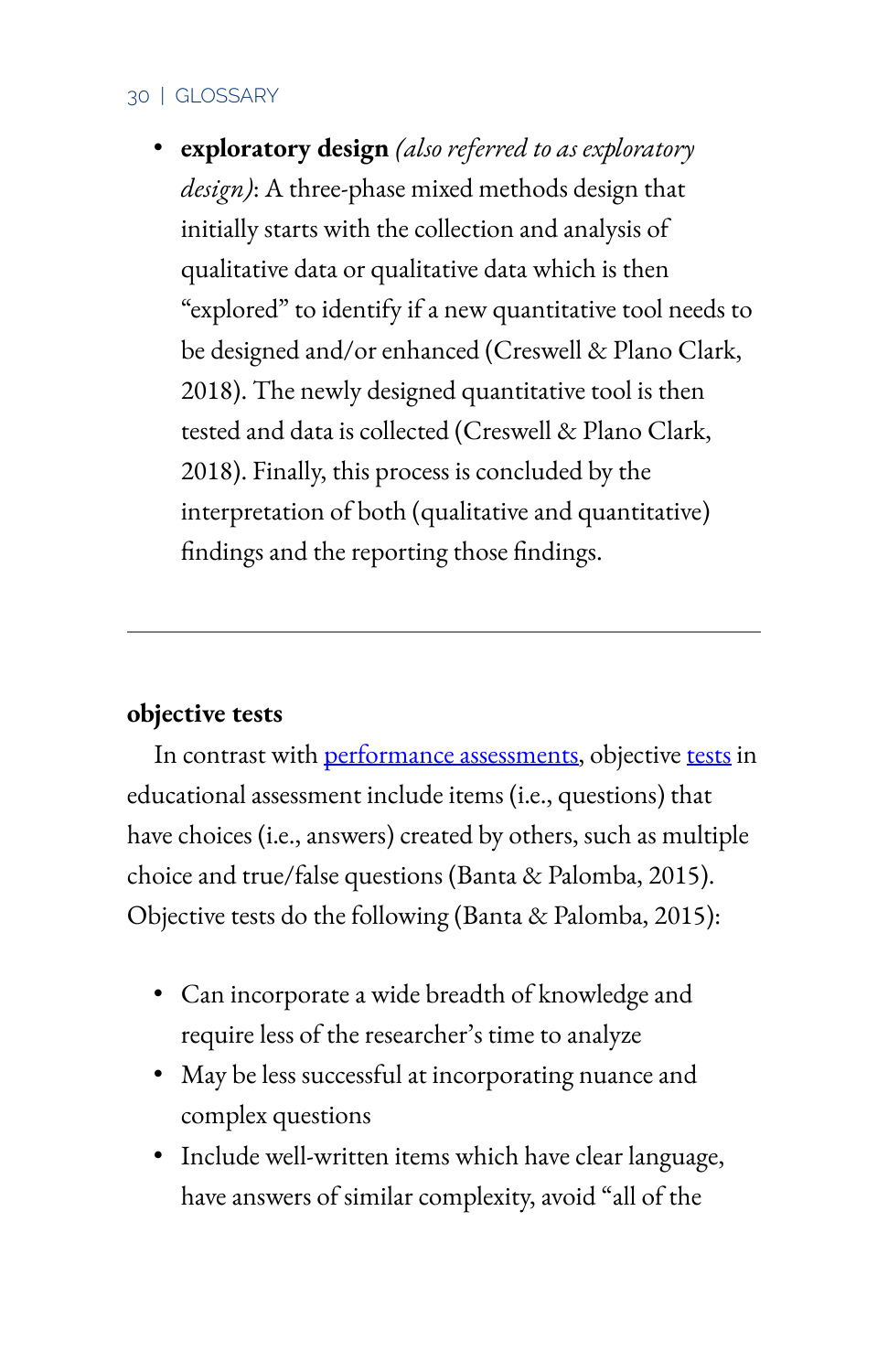above" and "none of the above," and are linked to set outcomes

Facilitators should anticipate that students may need up to three times as long as teachers to complete an objective test (Banta & Palomba, 2015).

## **objective tests, standardized**

A type of objective test that this widely administered and scored using consistent processes regardless of time or location (Banta & Palomba, 2015). Possible negative effects include increased test anxiety, decreased self-confidence, and an overreliance on habits like teaching to the test. The use of standardized objective tests should be analyzed through a critical lens to ensure that student cultural capital is being reflected.

### <span id="page-45-0"></span>**observation**

A way of gathering qualitative data through watching behaviors and events and by noting physical characteristics. There are several approaches to conducting observations:

• **direct observation**: A more detached approach where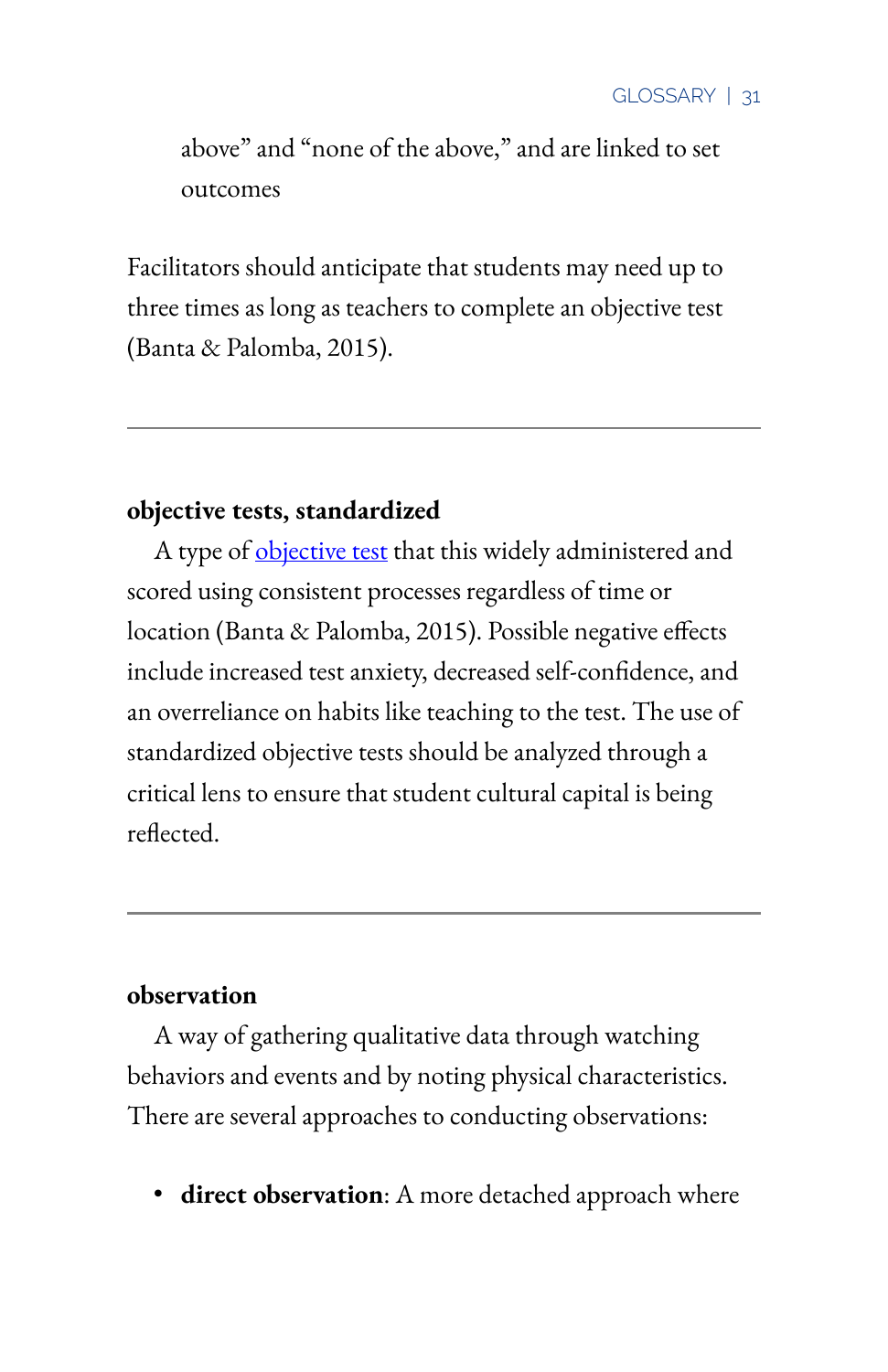the researcher doesn't become attached to the community or context when collecting data.

• **participant observation**: A less detached approach where the researcher becomes an active participator in the culture or context in order to collect data.

## <span id="page-46-0"></span>**operationalize (operationalization)**

The translation of an abstract idea into something real, such as by describing exactly how a concept will be measured. Operationalization helps convert (or translate) a theoretical cause-and-effect principle into something concrete that can be measured, for example a program and its outcomes.

## **Plan-Do-Study-Act cycle (PDSA)**

The Plan-Do-Study-Act cycle serves as a basic learning tool through which practitioners test changes, document the results, and revise their theories about how to achieve their aim(s)(Bryk et al., 2015; Sherer et al., 2020). The crucial aspect of the PDSA approach is that it is small-scale testing with minimal costs, quick learning, and nimble adjustments. With these repeated cycles of small-scale testing, an organization can identify ways to achieve positive results reliably and at scale (Bryk et al., 2015; Sherer et al., 2020).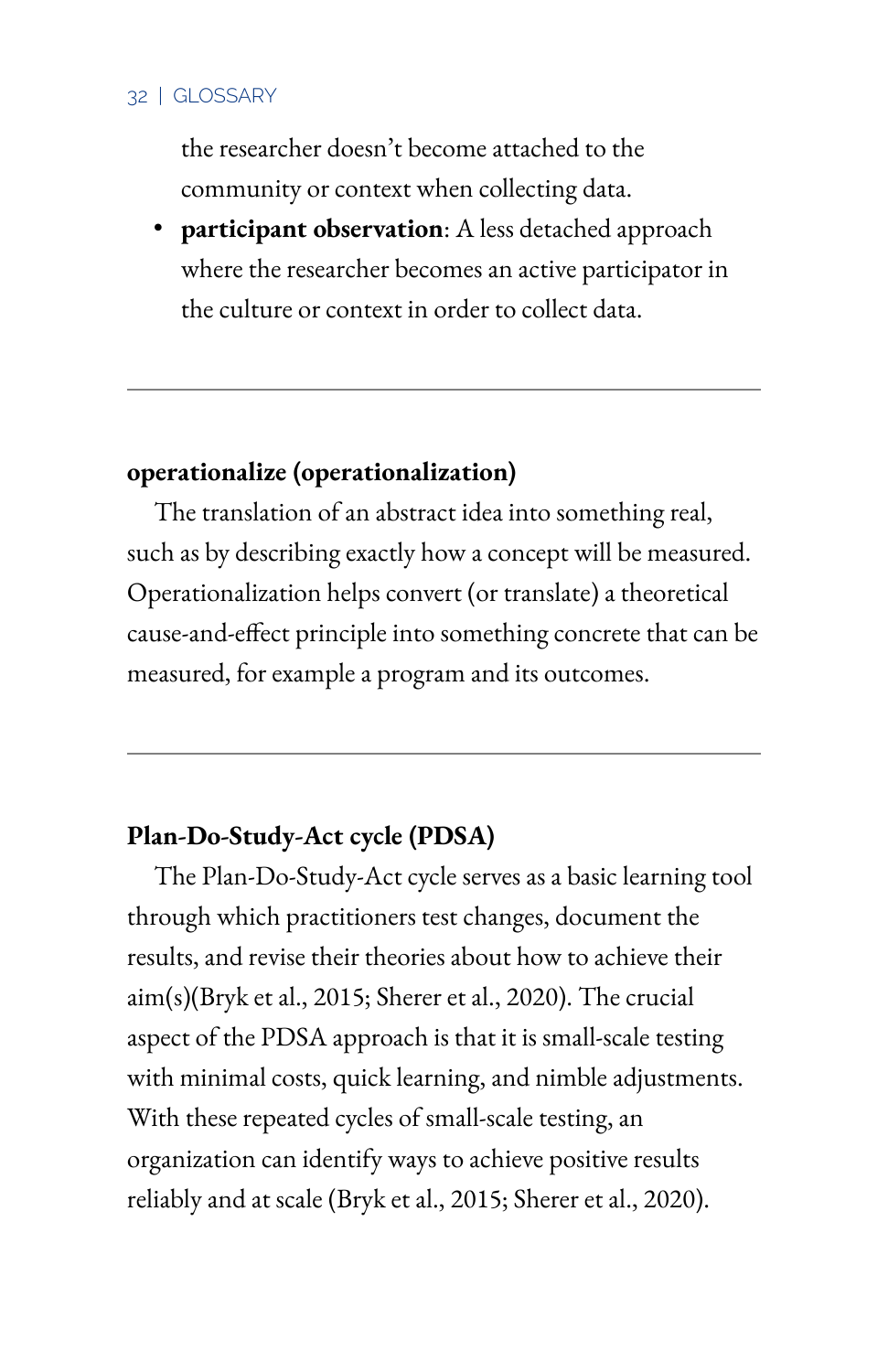

(Image from [https://www.smartsheet.com/content/plan](https://www.smartsheet.com/content/plan-do-study-act-guide)[do-study-act-guide\)](https://www.smartsheet.com/content/plan-do-study-act-guide)

# **portfolios**

A type of direct performance assessment in which students collect work over time, providing longitudinal data to and allows students to reflect on their individual learning, that can prove helpful in guiding student learning (Banta & Palomba, 2015). Portfolios allow students to demonstrate what they have learned in a nontraditional format and encourage student autonomy.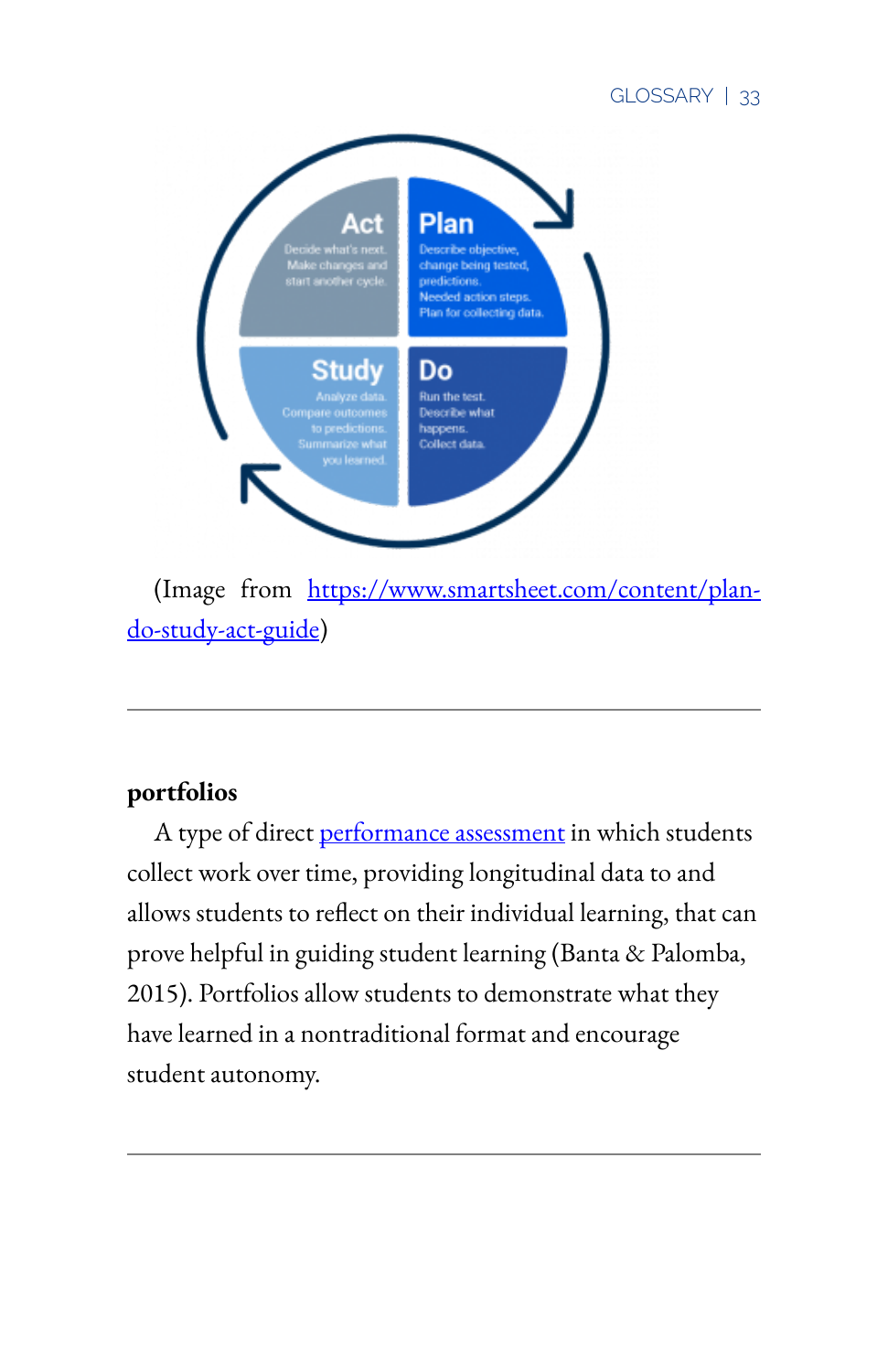## **portfolios, electronic**

A specific type of direct performance assessment which is a digital archive of students' work, artifacts, reflective writing, etc., that demonstrate student growth and learning over time according to set outcomes (Banta & Palomba, 2015). Researchers need to consider [validity](#page-66-0) and [reliability](#page-52-0), the additional time required, and that participants will require training to grade electronic portfolios. Electronic portfolios:

- Typically increase student engagement since students may be able to choose their own work and reflect on their rationale for inclusion;
- Can be personalized and/or customized to a particular discipline; and
- Incorporate opportunities for feedback, student reflection, and higher-order thinking skills such as crosscourse connections.

Connect to Learning Project is an e-portfolio resource that incorporates 24 college campuses: <http://c2l.mcnrc.org/>

## **probabilistically equivalent**

The concept that two groups would on average perform identically if measured to an infinite extent.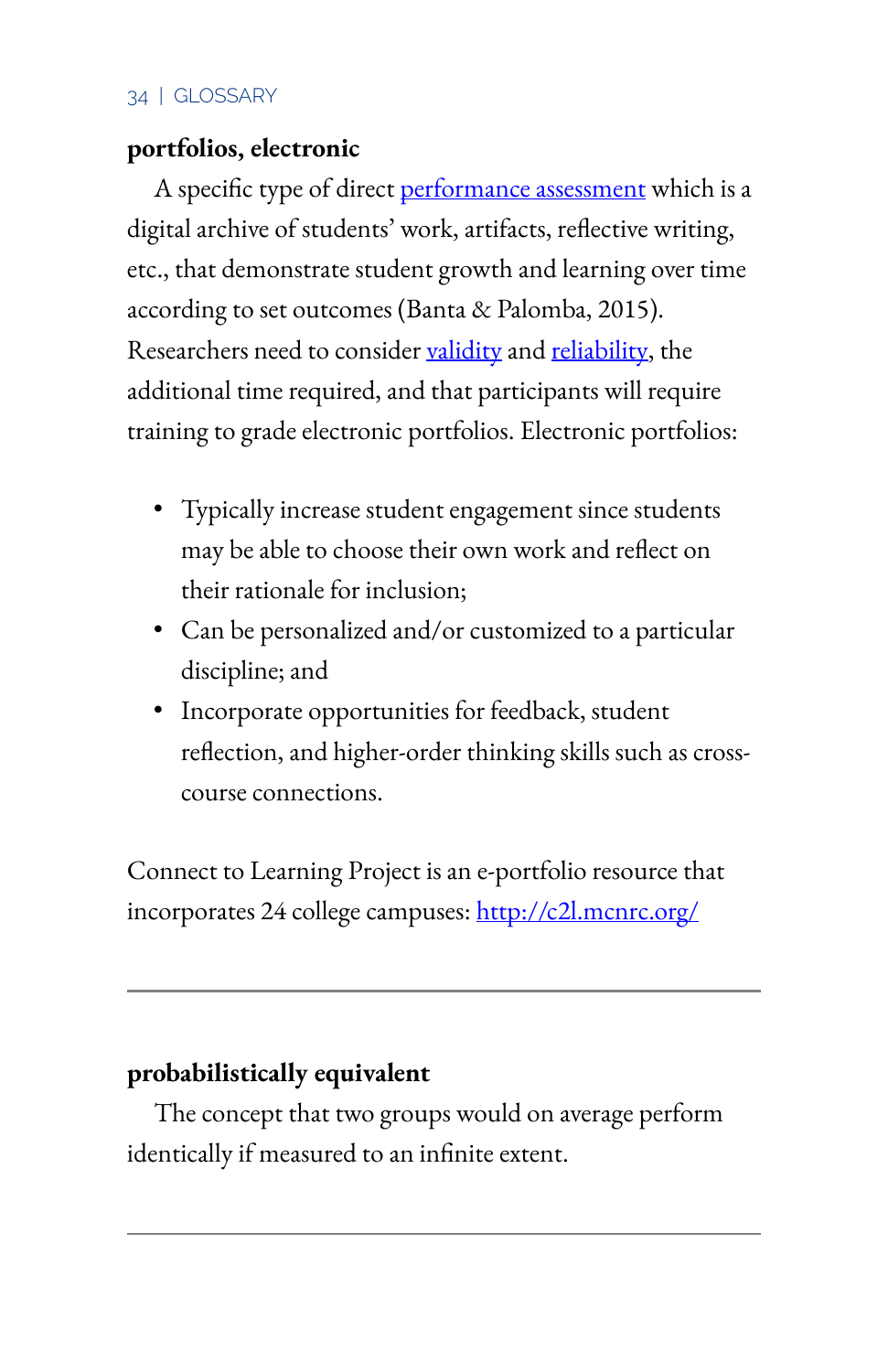# **problems of practice**

Problems of practice are persistent, contextualized, and specific issues embedded in the work of a professional practitioner (University of Pittsburg, n.d.). Addressing a problem of practice can potentially result in improved understandings, experiences, and outcomes (Bryk et al., 2015). Problem of practice should be local but also grounded in a larger universal frame (University of Pittsburg, n.d.).

An actionable problem of practice is (Bryk et al., 2015):

- *urgent for the organization* (the problem arises out of a perceived need)
- *actionable* (the problem exists within the individual's sphere of influence)
- *feasible* (the problem can be addressed in a limited timeframe with the available resources)
- *strategic* (the problem is connected to the goals of the larger organization)
- *tied to a specific set of practices* (the problem is narrowed to specific practices that have a good change of improvement)
- *forward looking* (the problem reaches towards the next level of work)

**projects**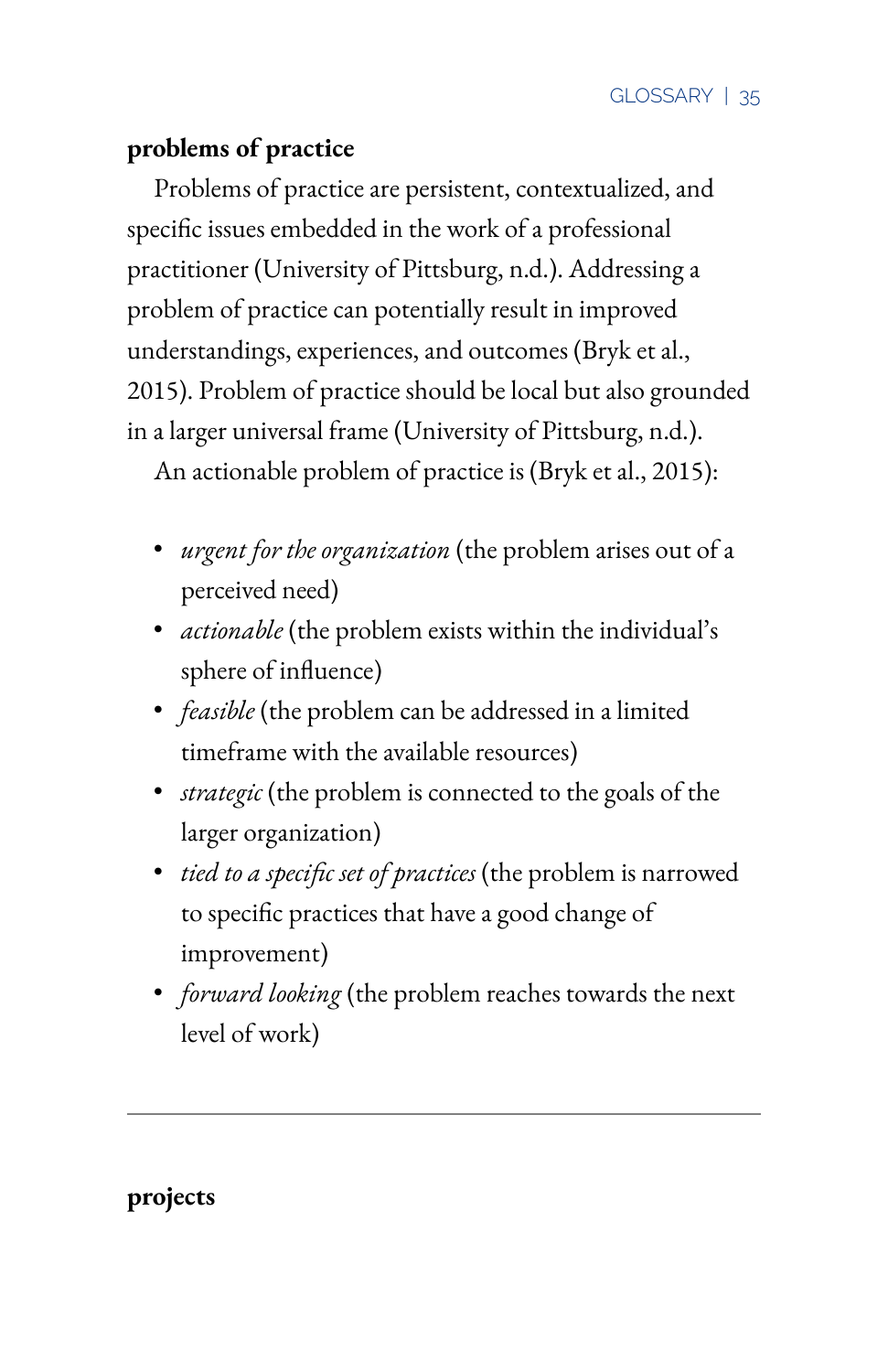A type of direct performance assessment which may include research papers, presentations, theses, dissertations, exhibitions, oral presentations, demonstrations, design competitions and case studies (Banta & Palomba, 2015).

## **qualitative data collection**

Qualitative data are collected in a variety of ways including through a case study, focus groups, [observations,](#page-45-0) short answers in [surveys](#page-64-0), [interviews](#page-38-0), journaling, photography, and certain unobtrusive measures.

## **quality**

A term used to infer that a certain expectation and level of criteria is being met in higher education settings. The five dimensions of quality are listed below (Suskie, 2014).

- **Relevance** is explained as the connection students have with the college (e.g., The university using donor's money to provide financial aid students).
- **Community** recognizes that higher education is a collection of folks and networks that allow for it to function (e.g., having campus partners, faculty, and staff).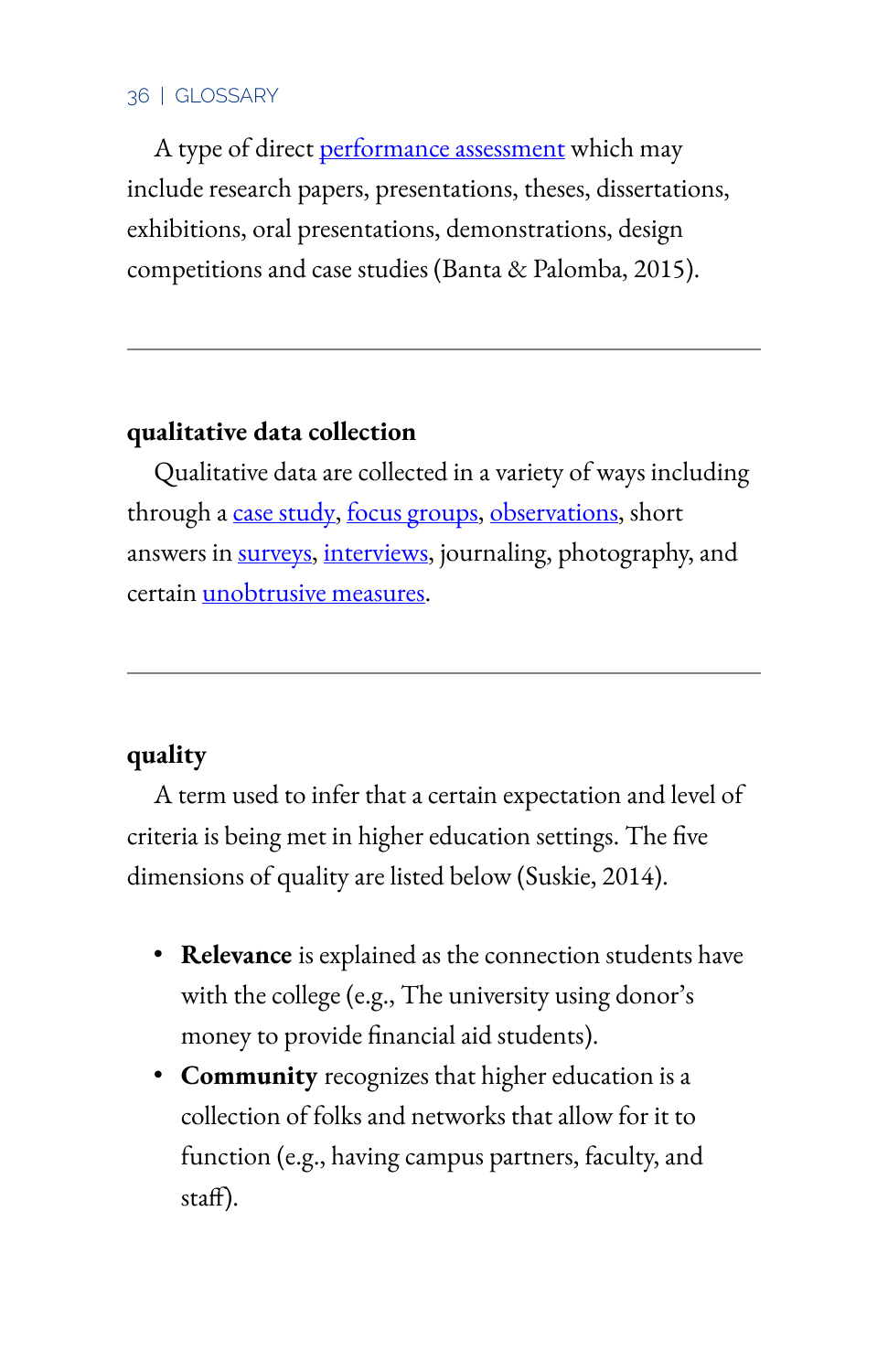- **Focus and aspiration** is about understanding the goals of students and helping them achieve those goals (e.g., providing academic advising)
- **Evidence** is used to keep the institution accountable and ensure that goals are being met. In addition, evidence helps to ensure that progress is being made to meet the goals (e.g., graduation rates, retention rates).
- **Betterment** in terms of ensuring quality means that an institution must always be evolving and self-improving (e.g., how well did the campus support students during the pandemic?). "Betterment is the foundation of the other four cultures of quality" (Suskie, 2014).

## **quality assurance**

The process of conducting external peer review and selfstudy of higher education institutions to determine effectiveness via institutional audits and the dissemination of information on best practices. Having a national/ international quality assurance agency is important for quality assurance compliance, standardization of assessment tools across institutions, and allowing for checks and balances between institutions.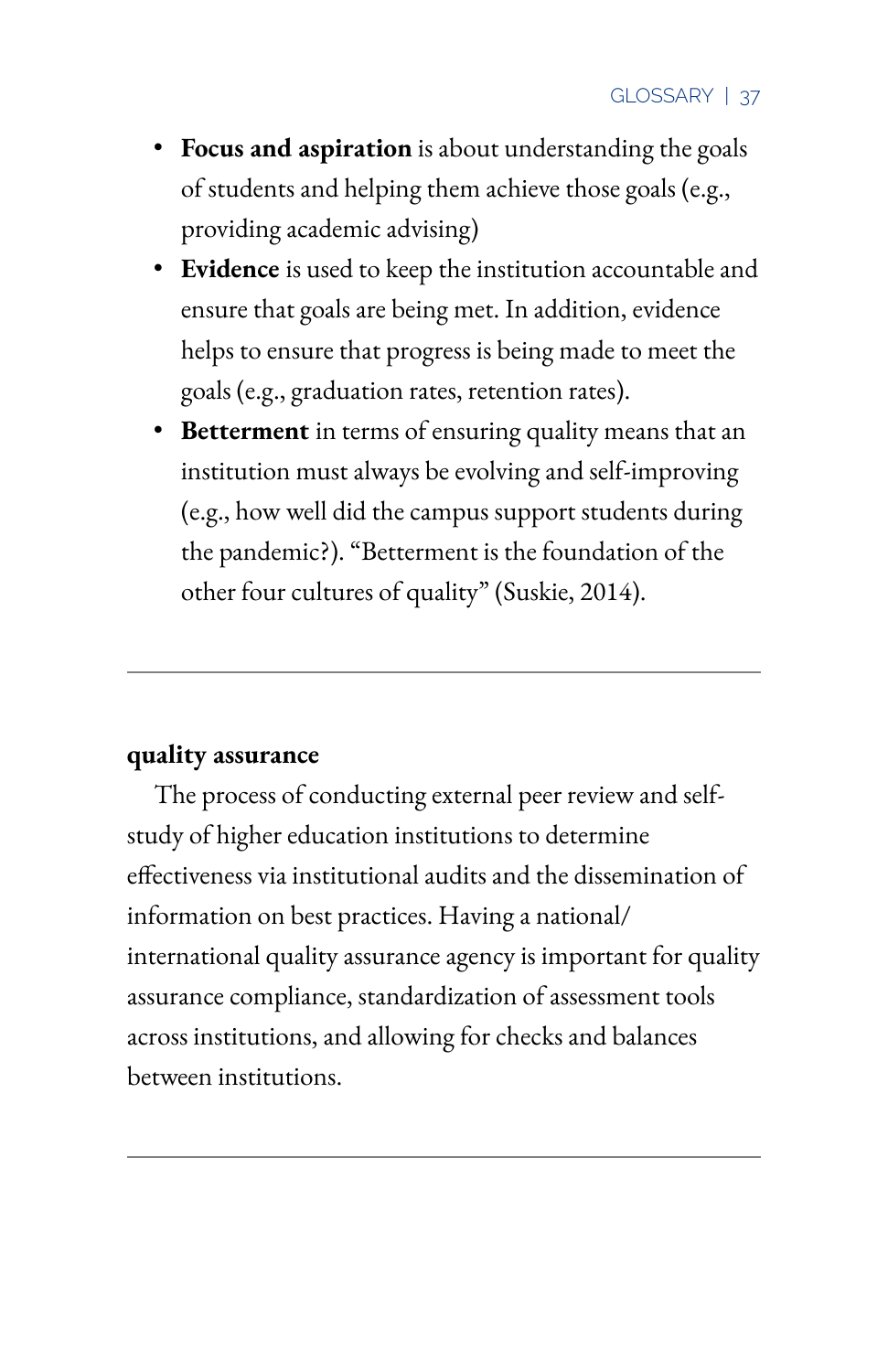## **random assignment**

The process of randomly assigning participants (e.g. flipping a coin, using a random-number generator on a computer or online) into subgroups.

- **experimental group**: The subgroup receiving the treatment or program of interest
- **control group**: The subgroup not receiving the treatment or program of interest

Note that random assignment is different from random selection when sampling.

# <span id="page-52-0"></span>**reliability**

Reliability refers to the consistency and dependability of the data. In other words, reliability tells us the extent that the measurements are consistent and repeatable. Reliability can be seen as a fraction or ratio ranging from 0 (representing totally random and fully dictated by error) and 1 (representing a 100% a reflection of the truth).

Reliable measures can be counted on to produce consistent responses over time. The scores/data resulting from the instrument of measurement should be tested for reliability rather than the instrument of measurement itself. Reliability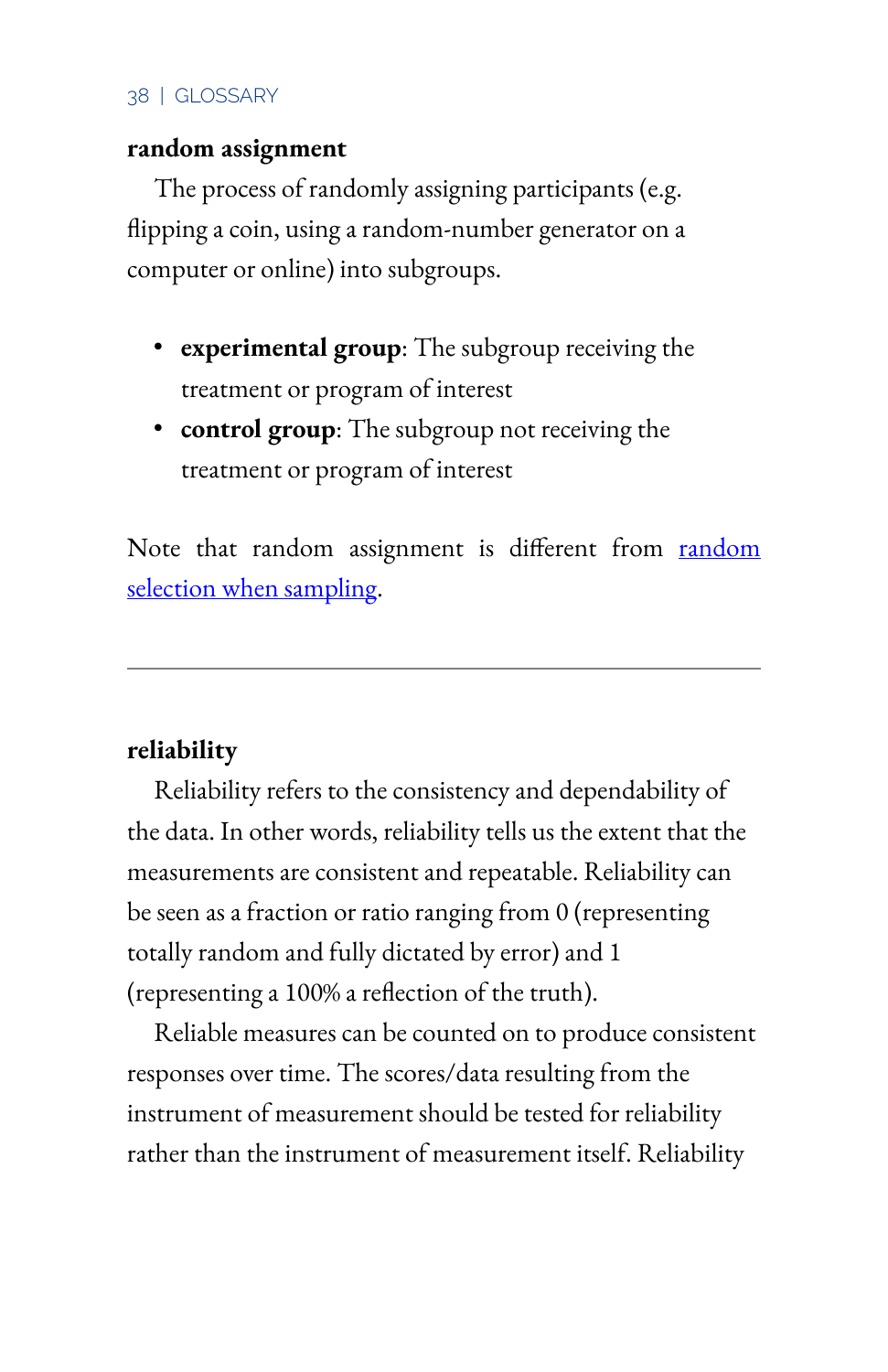has different names based on the instrument used to collect the data:

- **internal consistency**: The level of how well items on a [test](#page-65-0) or [survey](#page-64-0) are related to each other in measuring the same construct.
- **interrater reliability**: The degree of agreement among two or more raters.

## **research (basic)**

Systematic inquiry examining a thing which aims to be impartial and non-judgmental; results in generalizable, rigorous findings; and increases the public theory/knowledge base. Basic research studies occur both in controlled settings and "on the ground" depending on the thing being studied and how it's being studied. The findings are commonly published in academic journals and then learned about and used by other researchers.

### **research methods**

This term refers to a wide variety of things relating to *how*  to do research/evaluation. It can refer to the: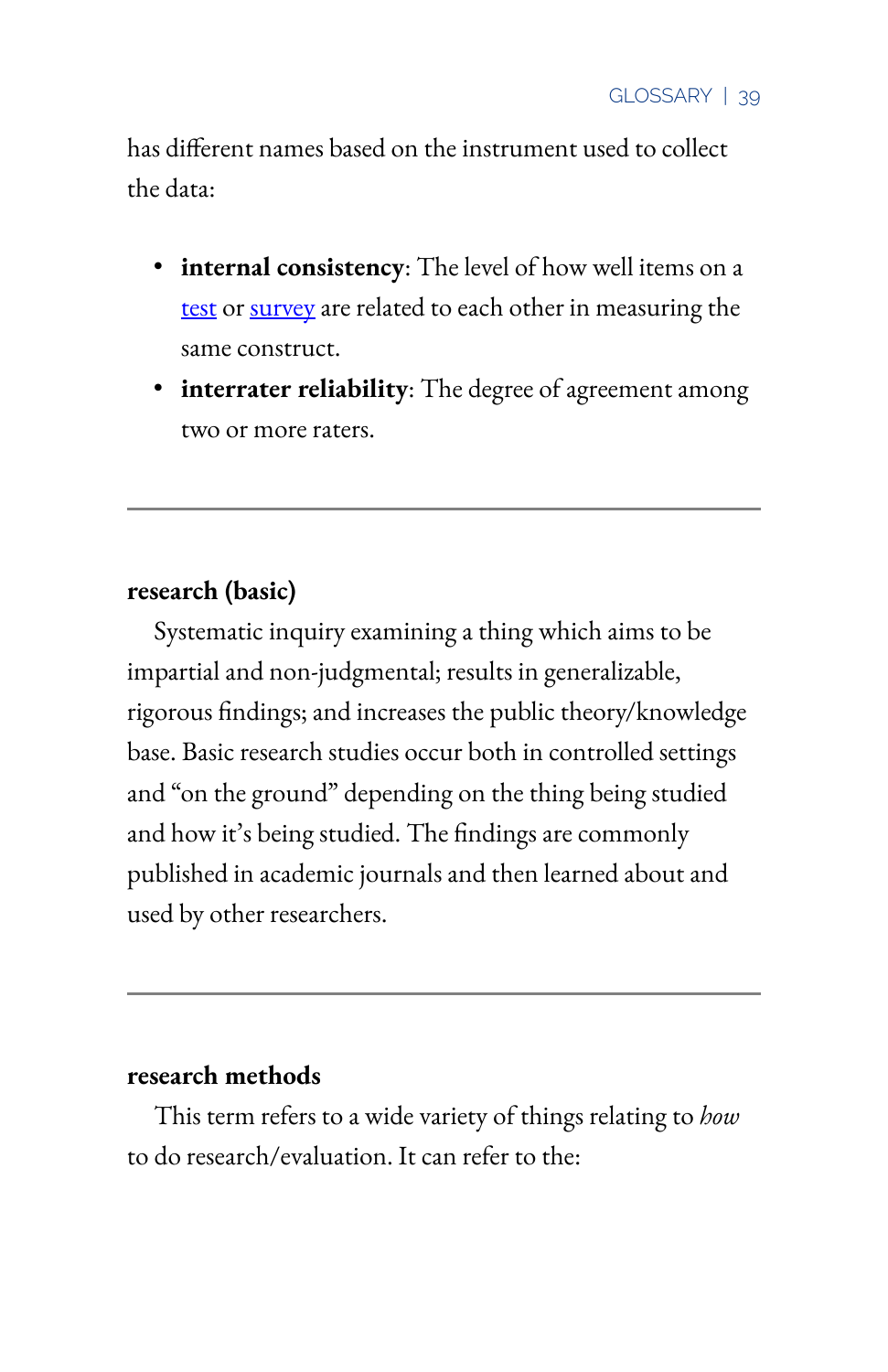- The steps of the study (e.g., determining the key questions, design/approach, [sampling](#page-57-0), data collection, qualitative and quantitative data analysis)
- Broad category of the study (e.g., qualitative, quantitative, mixed methods)
- Design of the study (e.g., experimental, quasiexperimental, nonexperimental)
- Various ways to collect data (e.g., [survey](#page-64-0), [observation,](#page-45-0) [interview,](#page-38-0) unobtrusive measures)

# **respect for persons**

A key principle in the Belmont Report which refers to:

- Treating people as independent, autonomous individuals (and protecting the well-being of those who aren't fully independent and/or autonomous );
- Following informed consent processes when signing up someone to be a participant; and
- Considering the relative risk of harm to any participant.

Informed consent processes help to inform potential participants and provide them with an avenue to maintain the voluntariness of their participation in the study. Special considerations for informed consent processes include situations where individuals are not "fully independent" and/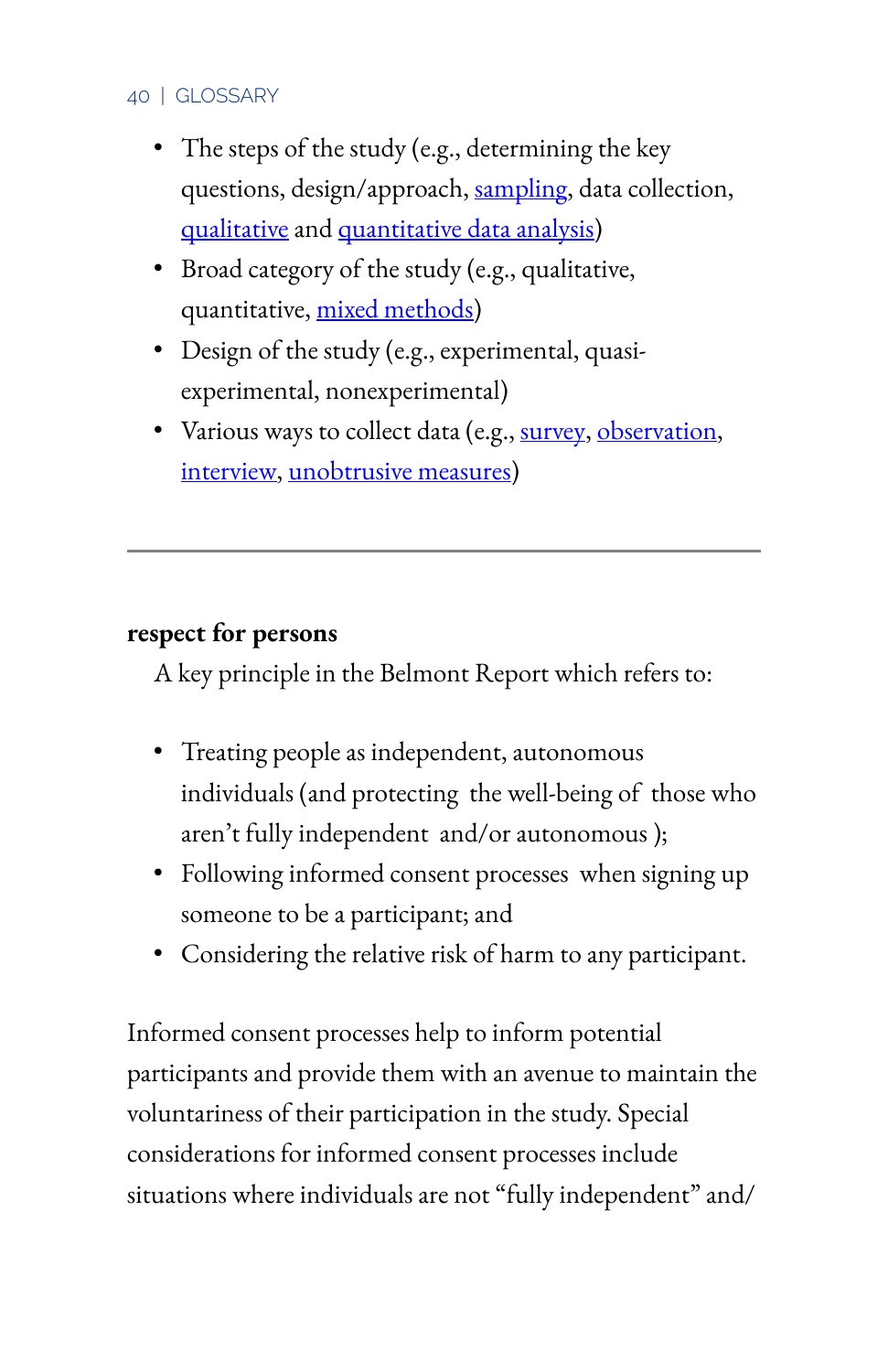or not "autonomous" (Trochim et al., 2016). Examples include:

- Properly gaining informed, voluntary **assent** from children (after their parents provide **consent**);
- Situations where people that are not able to make informed decisions or make decisions in their own best interest; and
- Situations where people's decisions are restrained by the situation/context, such as in individuals who are incarcerated, boss-employee relationships, and professorstudent relationships.

When gaining informed consent, the information must be communicated in the participant's native language, at their reading level, and in a way that they will best understand (possibly involving videos and pictures). In short, the researcher must do everything in their power to promote comprehension of the study, the potential participant's role in it, the benefits and risks, and the never-ending voluntariness of participation.

Other principles of the Belmont Report include beneficence and [justice.](#page-39-0)

### <span id="page-55-0"></span>**rubrics**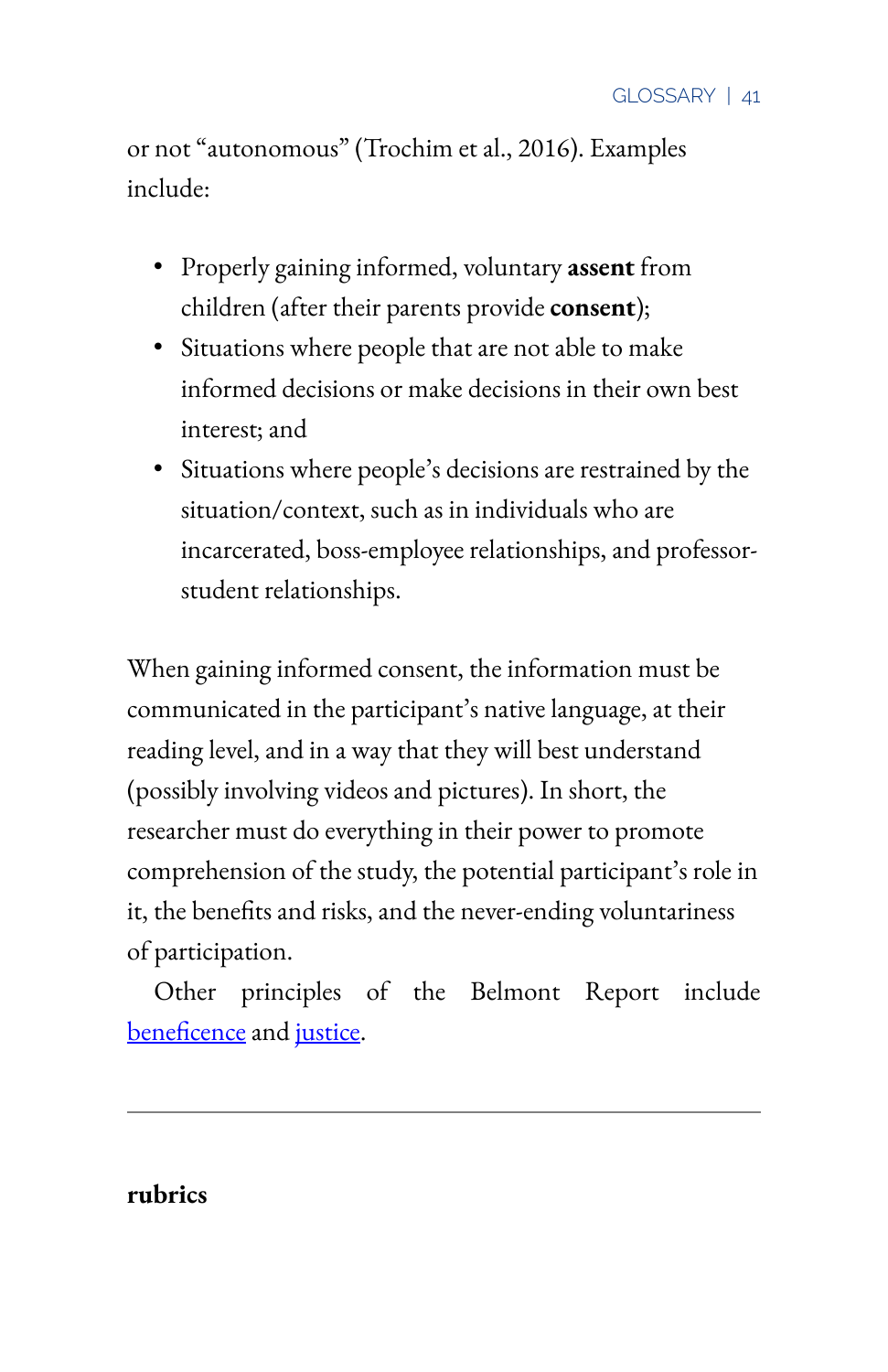Rubrics are standardized frameworks used when evaluating performance assessments (Banta & Palomba, 2015). Multiple characteristics, components, or outcomes are listed as rows and multiple rating options are listed as columns. Best practices for creating rubrics include:

- Use clear, descriptive language;
- Include extensive detail for each rating level to communicate clear expectations;
- Test to avoid over- or under-weighting any components; and
- Avoid oversimplification of the concepts.

There are many different types of rubrics, including analytic rubrics, value rubrics, and holistic scoring.

## **rubrics, analytic**

A type of [rubric](#page-55-0) which incorporate multiple characteristics, components, or objectives (each with their own score) into one rubric score (Banta & Palomba, 2015). They clearly define the evaluation criteria and work well for assignments that are complex, have multiple components, or represent multiple objectives.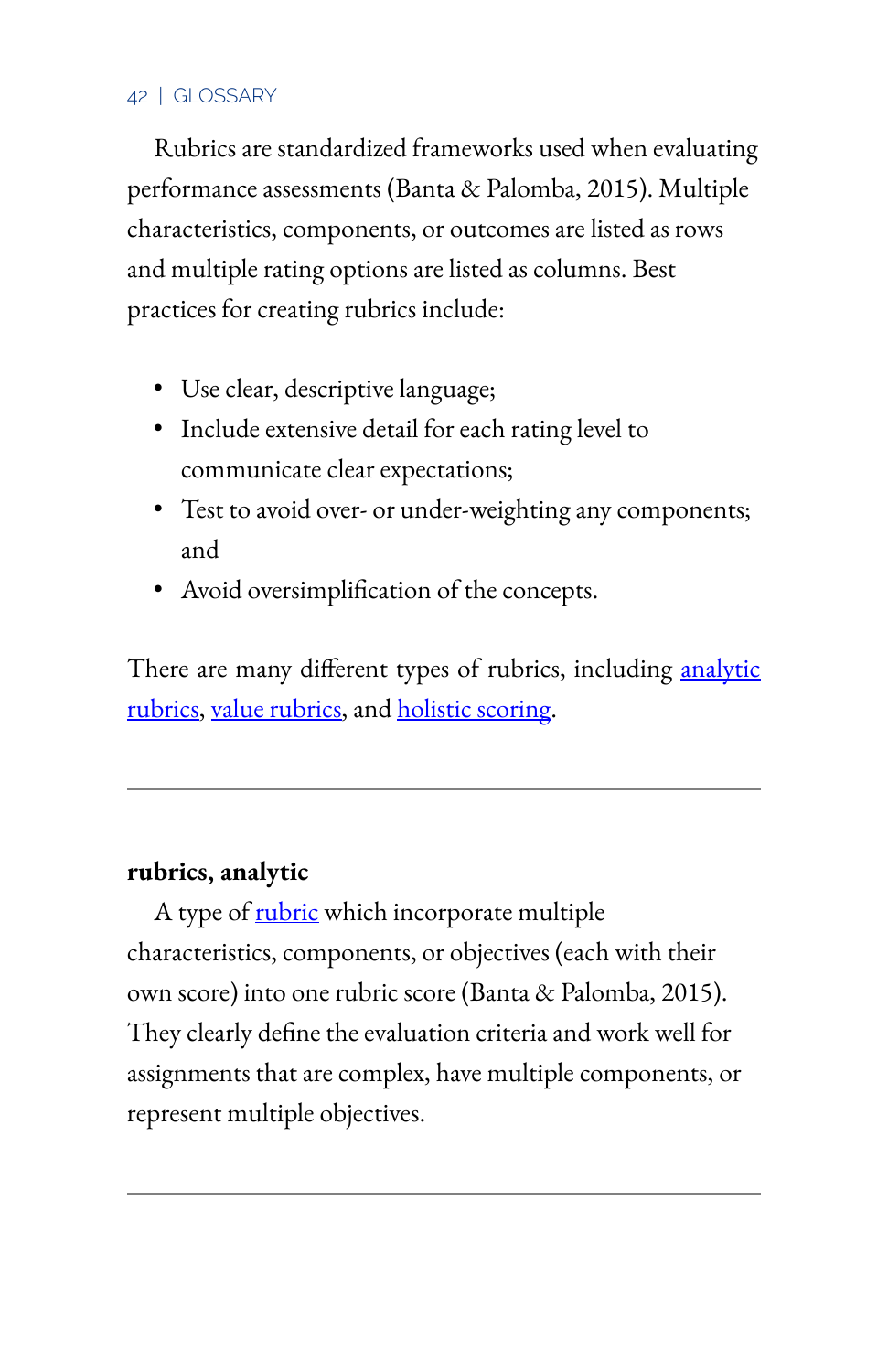## **rubrics, value**

The American Association of Colleges and Universities has created 16 value rubrics, also called standard rubrics, that were developed to link [rubrics](#page-55-0) used in the classroom with rubrics used to assess institutional effectiveness [\(Association of](https://www.aacu.org/value-rubrics) [American Colleges and Universities, n.d.; Banta & Palomba,](https://www.aacu.org/value-rubrics)  [2015\).](https://www.aacu.org/value-rubrics) These standard rubrics can be modified to fit the needs of an institution and are intended to be used on an organization-wide basis.

# <span id="page-57-0"></span>**sampling (sample)**

The process of selecting units, such as participants, organizations, or items, from a larger population that one is interested in researching. Once a group is selected to be in the study, that is called the *sample*. The people who actually participate in the study are called a sub-sample (Trochim et al., 2016). There are two major approaches to consider when sampling.

- **random (probability) sampling**: A sampling process in which every individual has an equal chance of being selected. More often this sampling process is used for larger groups. This is also called random selection.
- **purposive (nonprobability) sampling**: A sampling process in which units are selected based on the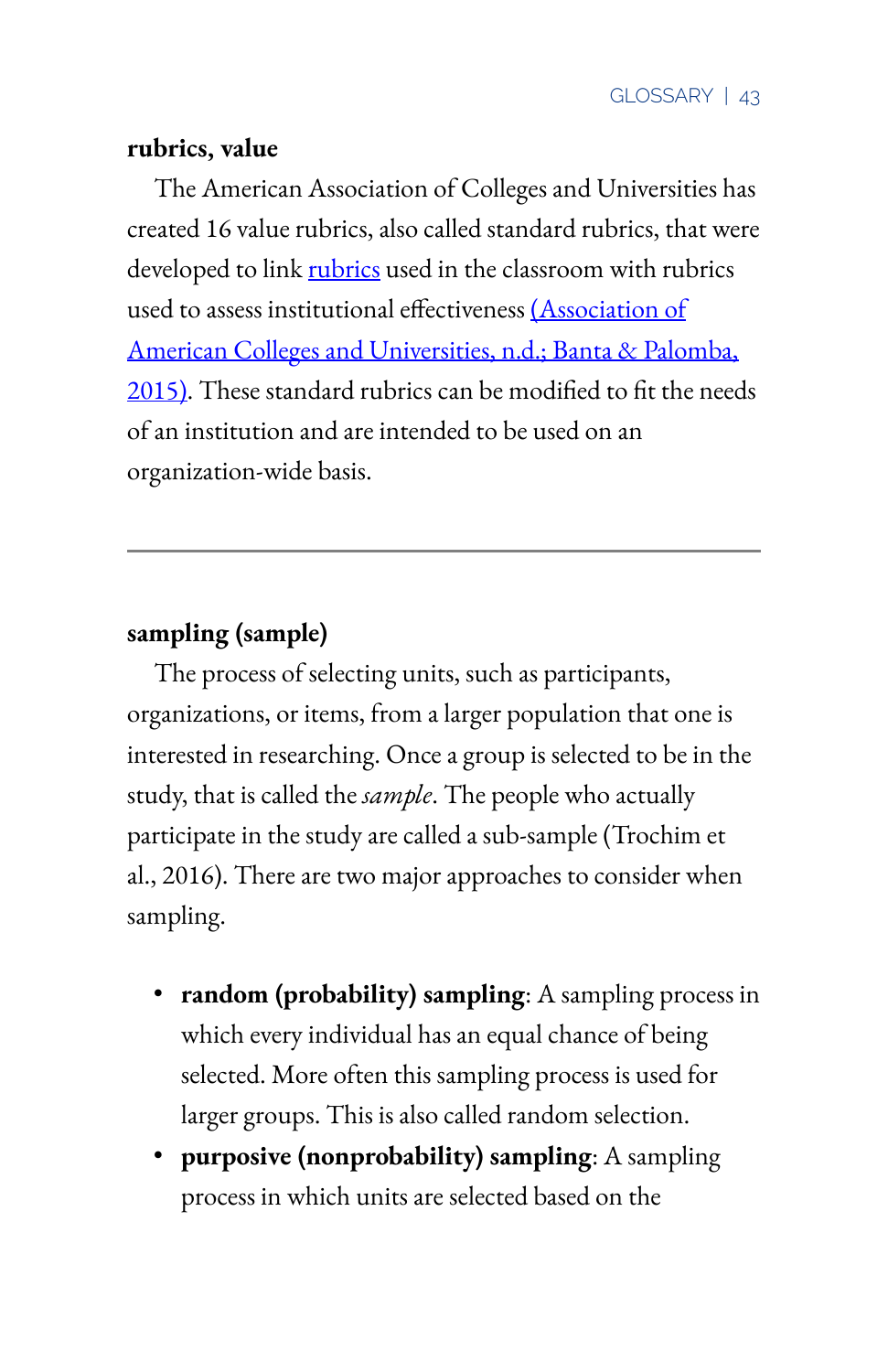researchers' judgement, experience, or even access to potential participants. This process has the greater potential for bias. The chance of someone being selected is not known. This sampling process is often used for smaller trials, case studies, focus groups, or as a pilot to justify or prove the feasibility of a larger study.

There are several types of random and nonrandom sampling methods. While random sampling tends to have a stronger [generalizability,](#page-36-0) the researcher should closely consider their research question, their access to the population, people's willingness to participate, and many other factors when selecting the most appropriate sampling method.

Note that random sampling is different from the random assignment of a sample into a control or treatment group.

## **scales (scaling)**

Scales, created through a scaling process, are used to measure abstract concepts. They function by associating qualitative constructs (objects) with quantitative units (numbers) typically resulting in a single numerical score. In general, qualitative constructs are statements that correspond to some numerical value. According to psychologist S.S. Stevens, "Scaling is the assignment of objects to numbers according to a rule" (Trochim et al., 2016).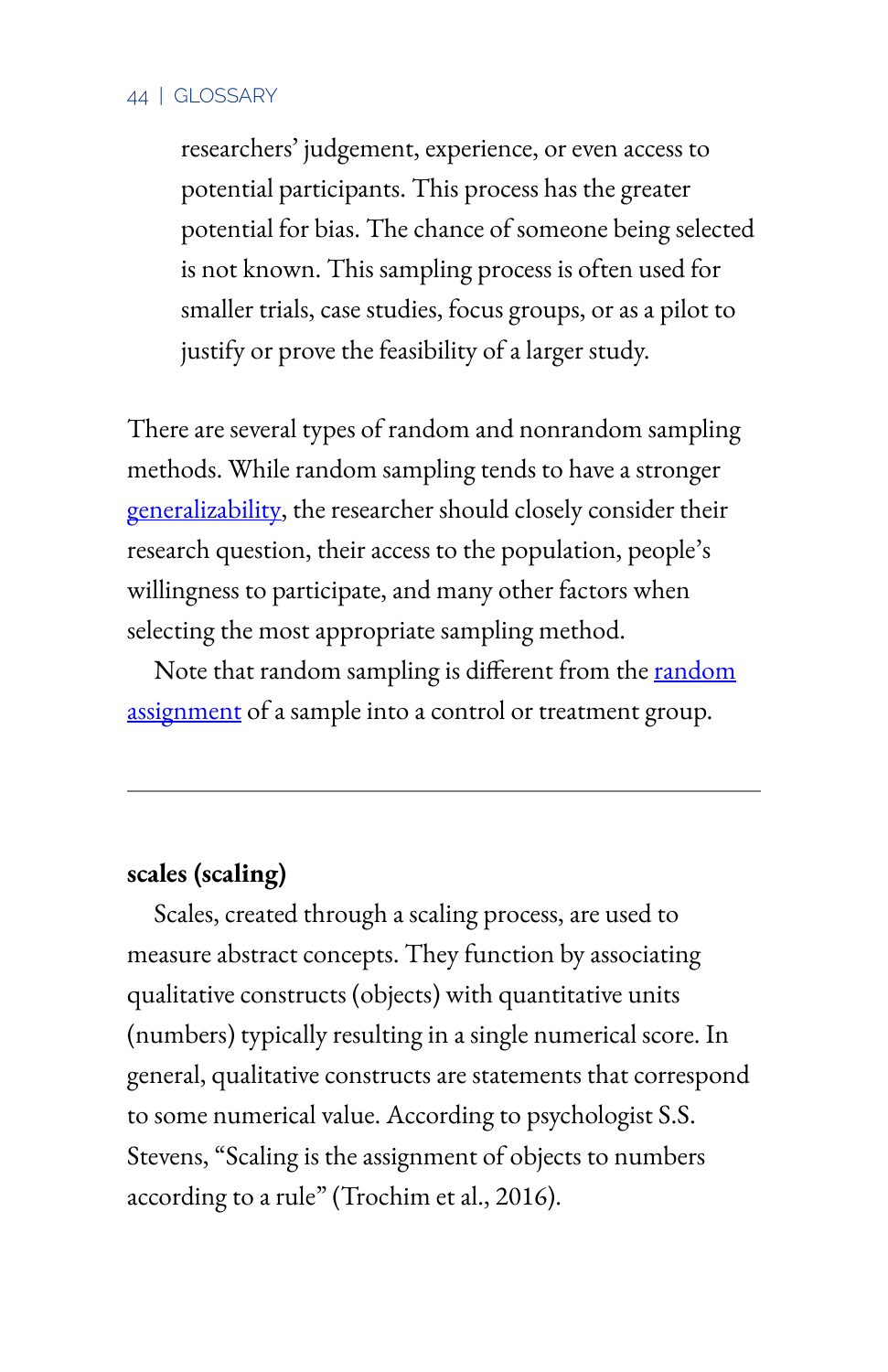Scaling is different from a response scale. Scaling refers to the process or procedure used to come up with an instrument that assigns numbers to objects. In contrast, as response scale refers to a way of collecting responses to an item on a survey which might take the form of a 1-5 rating (Trochim et al., 2016).

# **scaling, Guttman**

"A method of [unidimensional] scaling in which the items are assigned scale values that allow them to be placed in a cumulative ordering with respect to the construct being scaled" (Trochim et al., 2016). Gutman scaling is also referred to as cumulative scaling. On a ten-item cumulative scale, when respondents score a four, it indicates that they agree with the first four items (Trochim et al., 2016).

A Gutman scale is created by following these steps:

- Step 1: The focus of the scale project
- Step 2: Come up with a set of items
- Step 3: Have a group of judges rate how favorable the item is to the concept you are trying to measure
- Step 4: Use scalogram analysis to create the cumulative scale
- Step 5: Administer the scale; respondents' scores are calculated by adding the scale values of the items the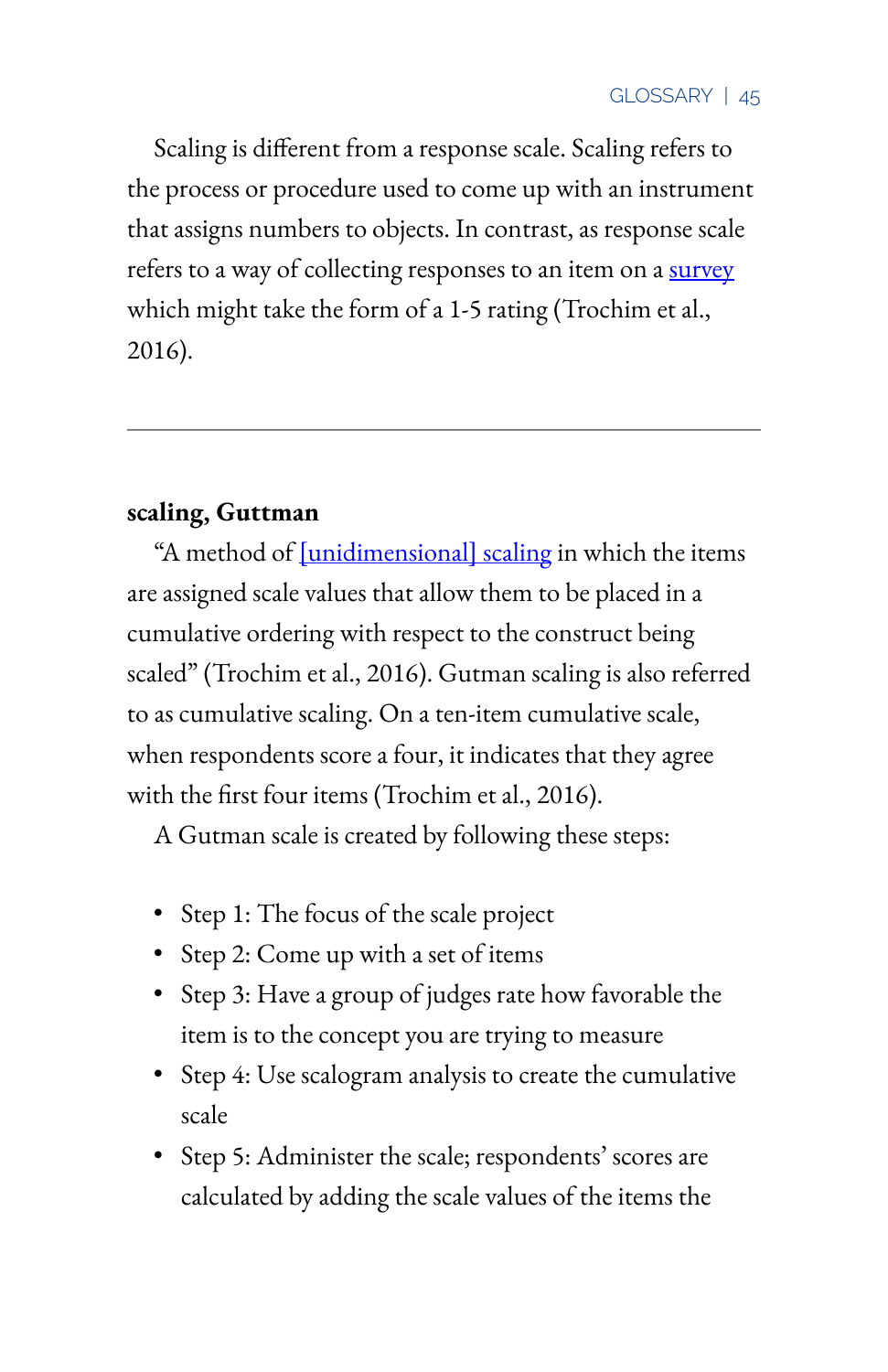respondents agreed with (Trochim et al., 2016).

## **scaling, Likert**

A unidimensional scaling method that measures the degree of agreement with statements expressing attitudes or ideas. For an example of a Likert scale, consider The Rosenburg Self-Esteem Scale (Trochim et al., 2016).

## **scaling, multidimensional**

When it is not possible to measure the construct with a single number line, multidimensional scaling must be used. For instance, "academic achievement" is multidimensional because there are multiple number lines that could be seen to work together to quantify this construct such as aptitude and motivation (Trochim et al., 2016).

## **scaling, Thurstone**

"A class of [unidimensional] scaling methods designed to yield unidimensional, interval level, multi-item scales" (Trochim et al., 2016). For example, one method under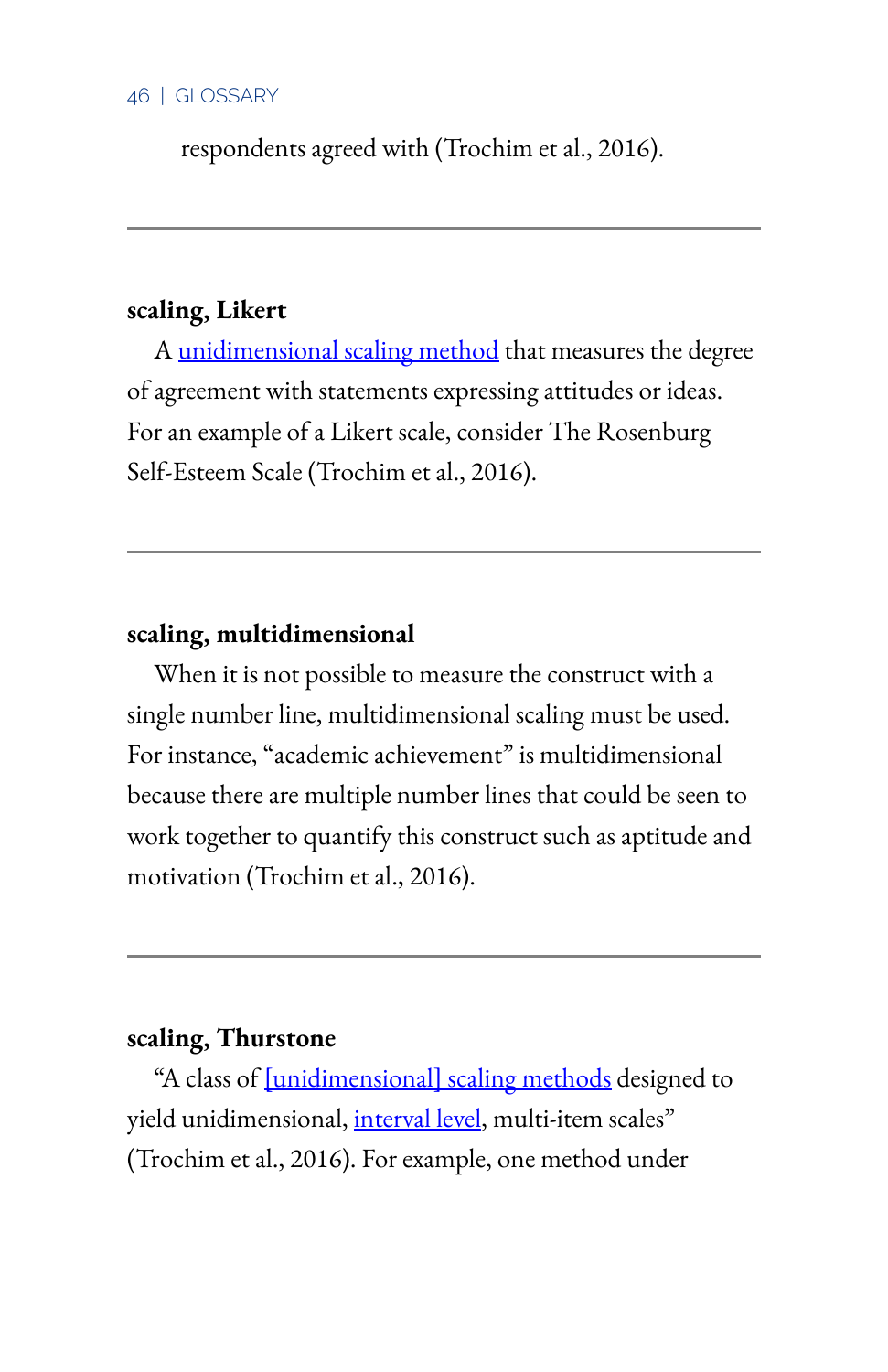Thurstone scaling is called the method of equal-appearing intervals, which is created by following these steps:

- Step 1: Develop the focus of the scale project. The concept you are investigating must be unidimensional.
- Step 2: Come up with potential items to for the scale
- Step 3: Have a group of judges rate how favorable the item is to the concept you are trying to measure on a 1 to 11 scale
- Step 4: Compute median and interquartile range for each item
- Step 5: Choose the final scale items based
- Step 6: Administer the scale

# **scaling, unidimensional**

A specific group of scales where the construct can be measured well with a single number line. For example, height, weight, and thirst are unidimensional. These concepts are easier to understand compared to multidimensional concepts. Unidimensional scales include Likert scales, Thurstone scales, and Guttman scales.

# **simulations**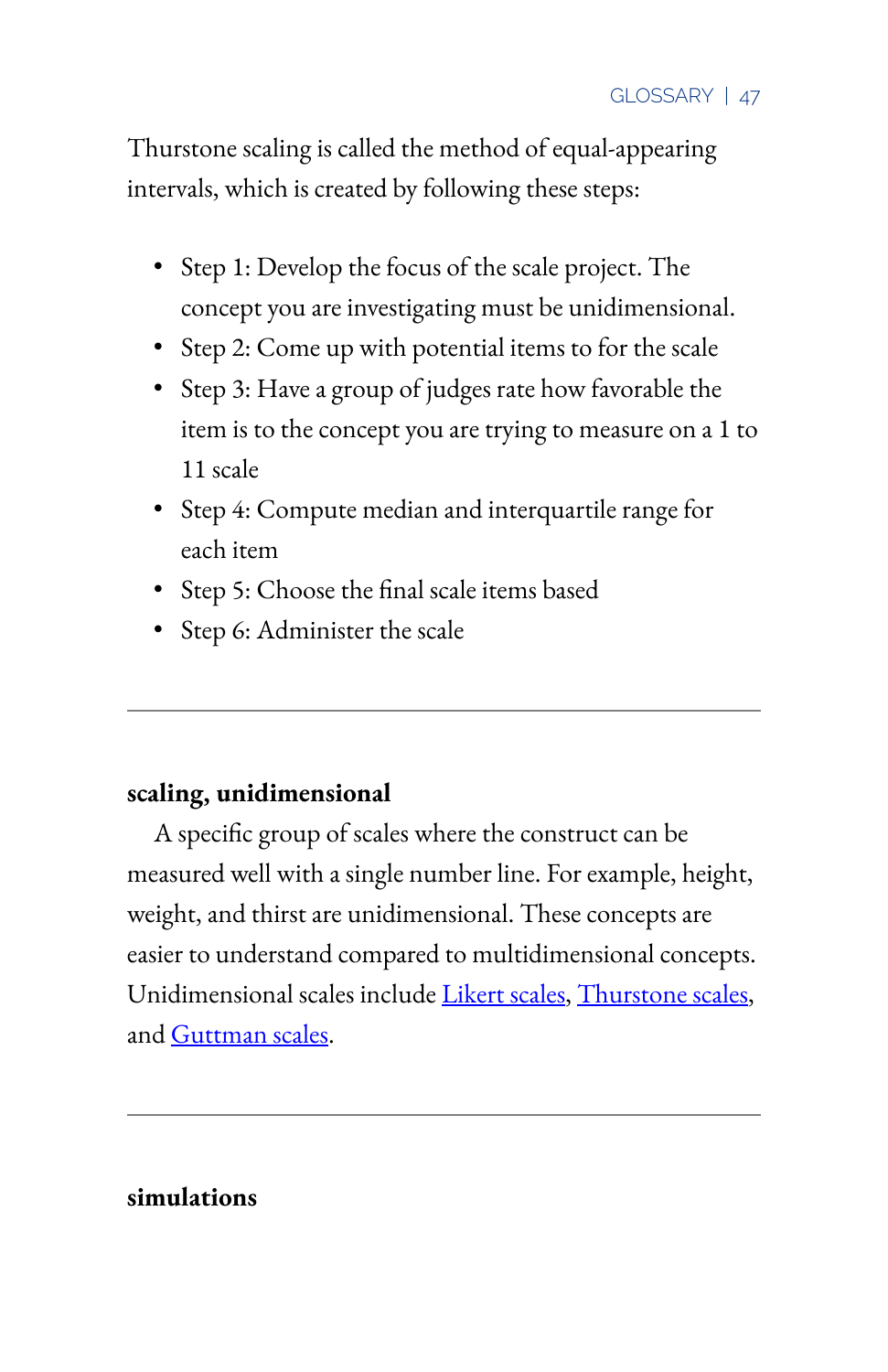A type of direct performance assessment which is utilized when it is not feasible to demonstrate skills in a real-world setting (Banta & Palomba, 2015). Artificial situations mimic real world scenarios to assess students' capabilities and problem-solving skills.

## <span id="page-62-0"></span>**solutionitis**

"A cultural phenomenon" where a problem is identified and a solution is provided without thinking of the bigger picture, which can lead to a not-so-great solution (Bryk et al., 2015).

## <span id="page-62-1"></span>**stakeholders**

The people who are impacted by the program (such as staff, clients, funders, community members) and who may be impacted by the evaluation. An evaluation inevitably involves—and is often shaped by and for—specific stakeholders.

**statistical analysis**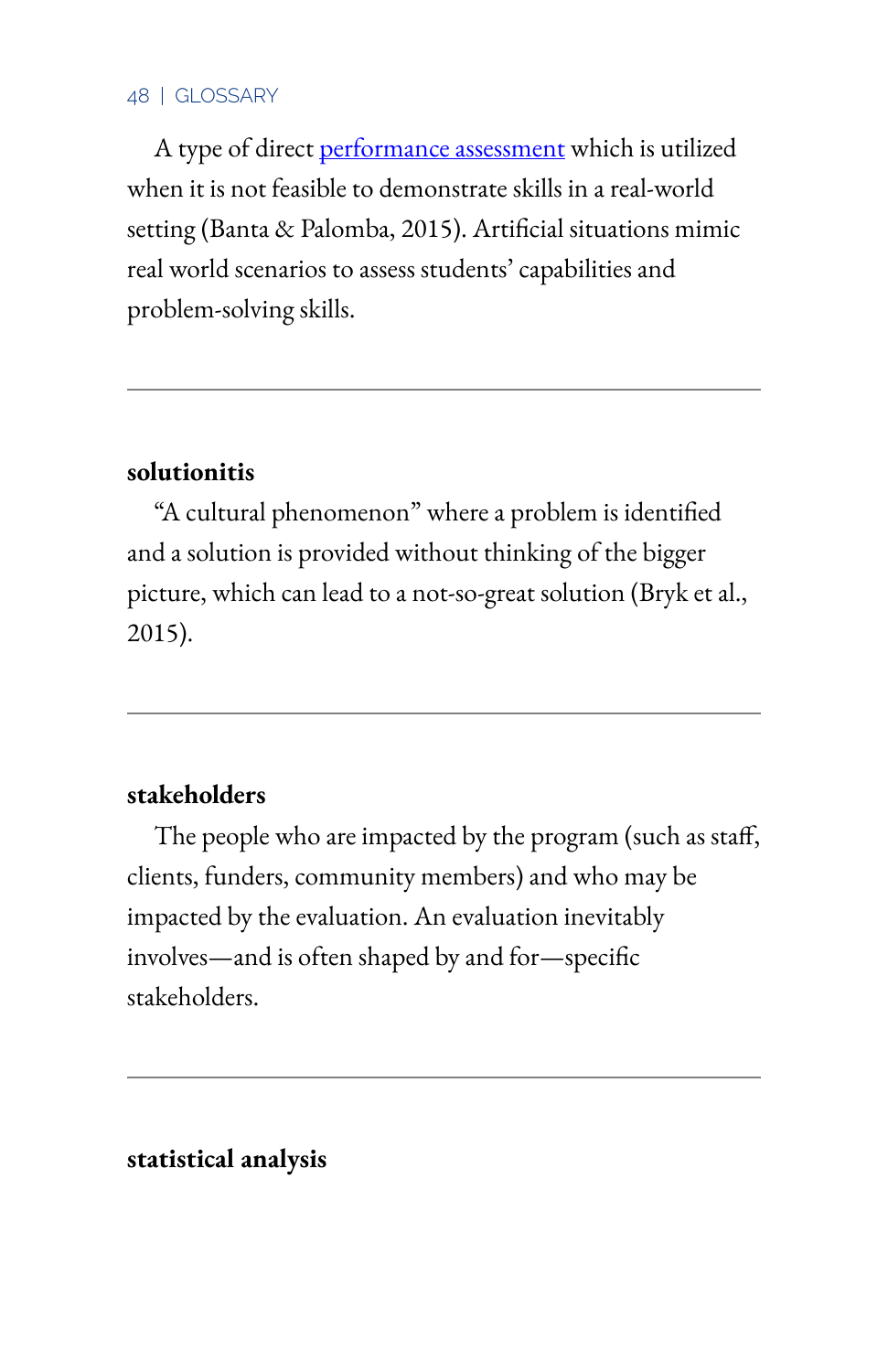- *In descriptive studies or some relational studies*, the researcher would include short descriptive summaries. Descriptive statistics highlight the data characteristics.
- *In experimental and quasi-experimental designs*, this would include more complex methods to answer and test the research hypotheses, such as inferential statistics.

# **statistical analysis, descriptive**

Descriptive statistics provide meaningful numeric descriptions of the [sample](#page-57-0) in order to uncover patterns in the data (Trochim, et al., 2016). It's important to pair descriptive statistics with graphical analysis so the broad picture of the data is clearly understood. Descriptive statistics can divided into the following three categories (Trochim, et al., 2016):

- **Distribution** is the summary of the frequency of values.
- **Central tendency** is an approximation of the middle of the distribution values (Trochim, et al., 2016).
	- Mean is the average of the values.
	- Median is the value in the middle of the set of values.
	- Mode is the most common value.
- **Dispersion** is the range of values around the central tendency (Trochim, et al., 2016).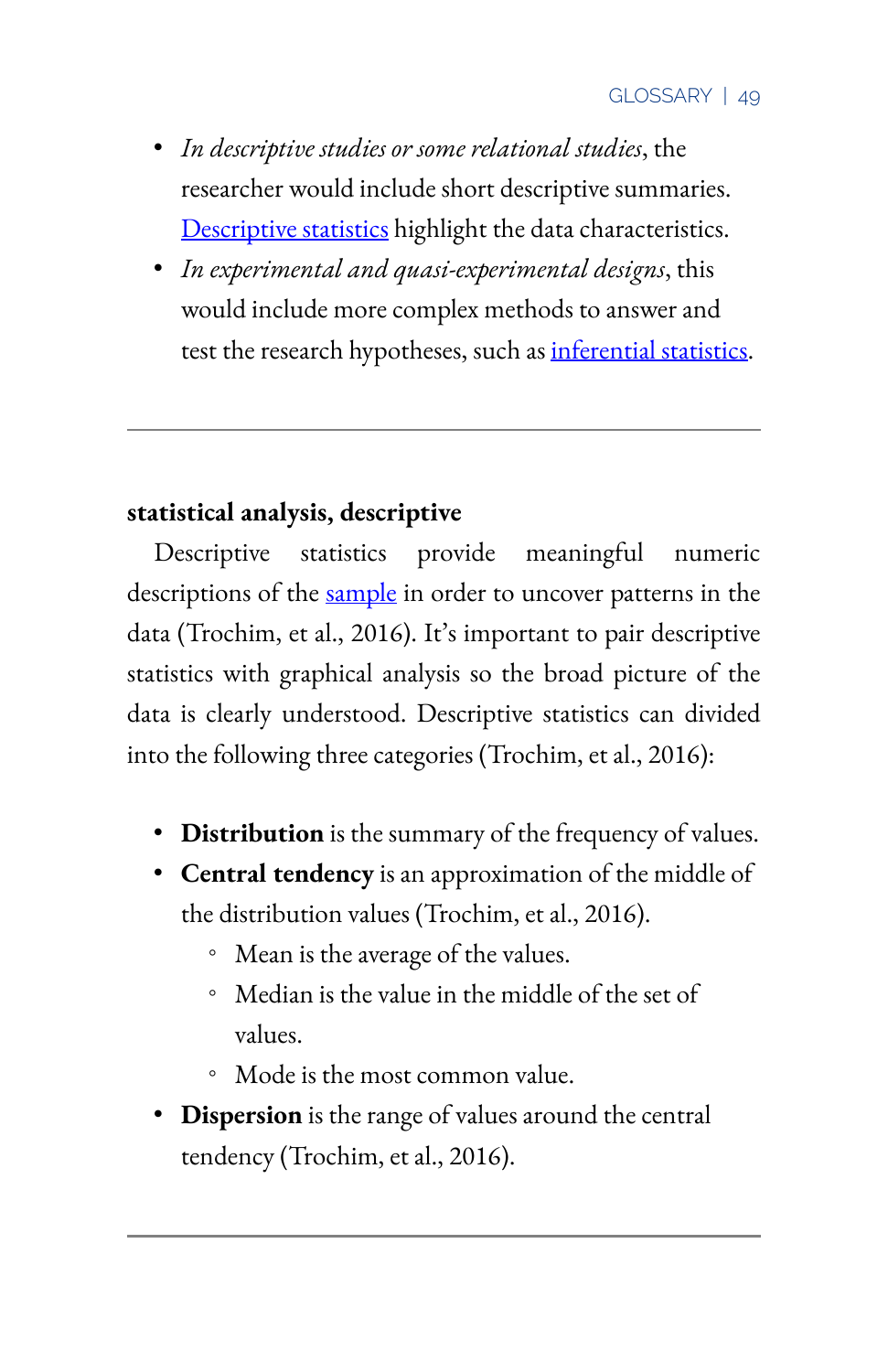## **statistical analysis, inferential**

Numeric analysis that enables data from one application to be mapped onto a larger context (Trochim et al., 2016). Inferential statistical analysis also reveals information about effect size (Trochim et al., 2016).

## <span id="page-64-0"></span>**survey (questionnaires)**

A research instrument that involves asking people to provide information with respect to their opinions, beliefs, and behaviors (Trochim et al., 2016). Generally, questionnaires are self-administered, and the researcher does not have the opportunity to probe and ask follow-up questions.

Surveys and questionnaires usually do not require as much time or resources to administer compared to *[interviews](#page-38-0)* and focus groups.

There are several different types of surveys with some of the most common being mail, electronic, and group-administered questionnaires (Trochim et al., 2016). It should be noted that investigators have to consider many factor before deciding which type to employ, such as the characteristics of the target population and the resources available (Trochim et al., 2016).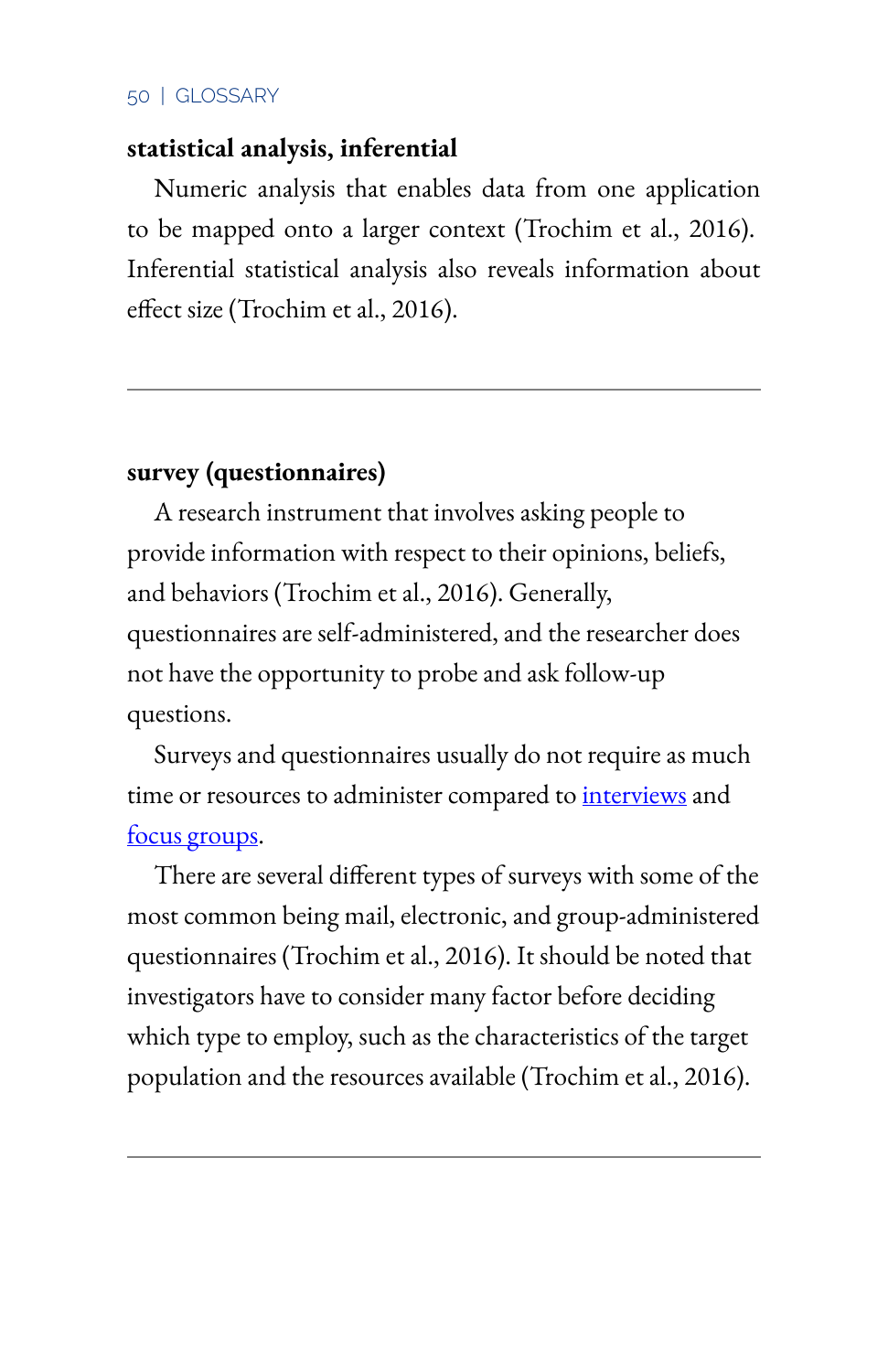### **survey questions**

In general, survey questions may be divided into two types: unstructured and structured. Unstructured questions are open-ended questions allowing the respondent to write in whatever they want to. Unstructured questions usually only require a short response, so they are also commonly called short answer questions. On the other hand, structured questions provide a choice of answers from which the respondent selects their answer.

# <span id="page-65-0"></span>**tests (exams)**

Tests are used as a data collection instrument to assess knowledge, recall, or skill as objectively as possible (in contrast with scales). In evaluation, tests are also called exams and are an example of a direct assessment method. The [reliability](#page-52-0) and [validity](#page-66-0) of tests are a key issue. Examples include multiple choice, true/false tests, essays, and oral exams. An important note to remember is that the construct should define the test; the test should not define the construct (Trochim et al., 2016).

## **tuning**

The process of creating field-specific standards for degrees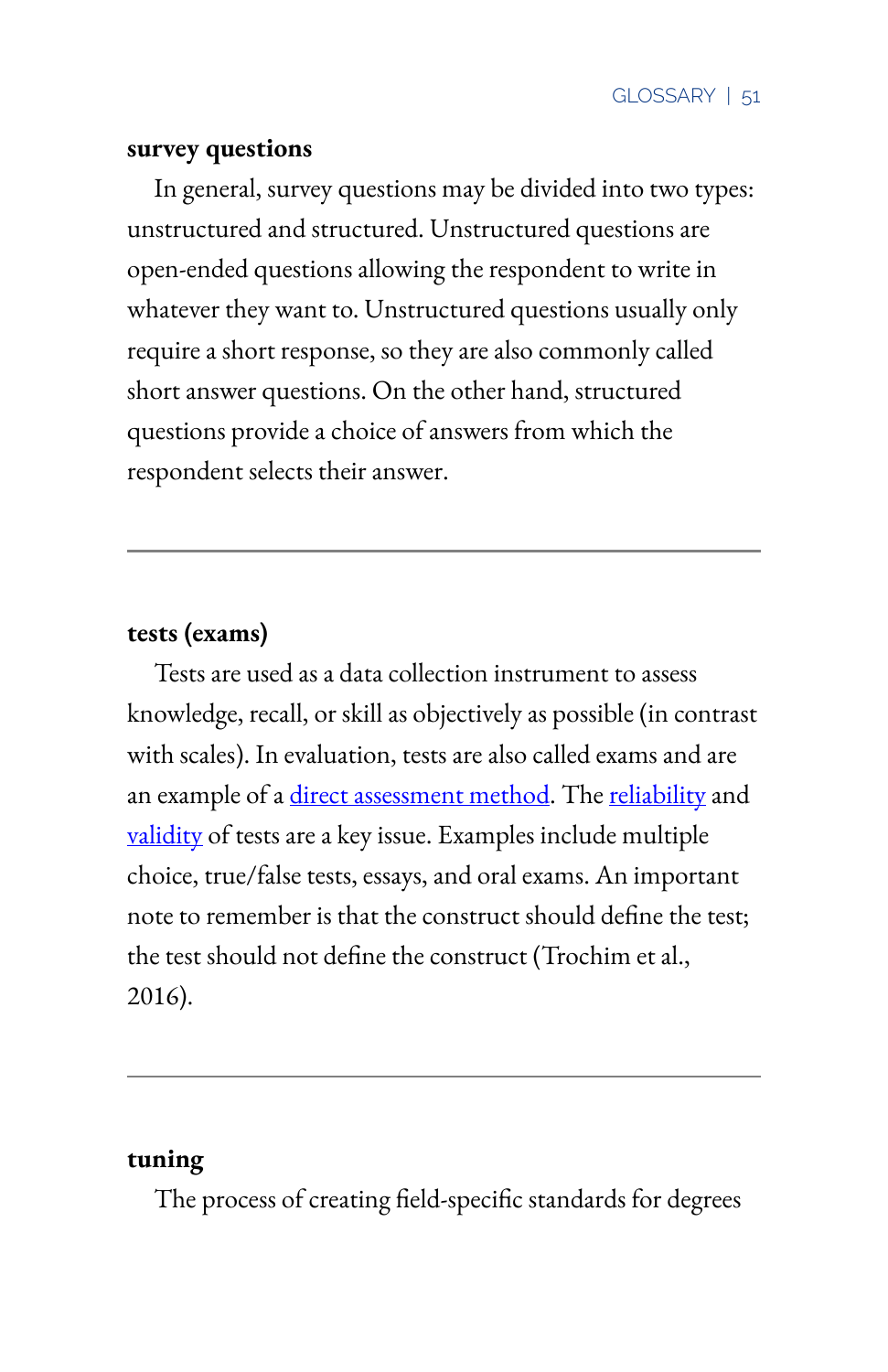that are valid across different institutions and/or countries (Banta & Palomba, 2015).

### **unobtrusive methods**

A way of collecting data that does not interfere with research subjects' lives, usually in an effort to minimize bias that could result from the interference.

## **unstructured data**

Any nonnumerical, descriptive data that results from qualitative data collection methods. Examples include video/ audio recording, pictures, written responses, and verbal responses.

## <span id="page-66-0"></span>**validity**

The accuracy of an observation. This refers to the closeness of what you intend to measure with what you actually measure. Validity *is* reliability while also accounting for the item being measured. Evaluating validity begins with clarifying purpose, intended interpretations, and likely uses. There are several different types of validity including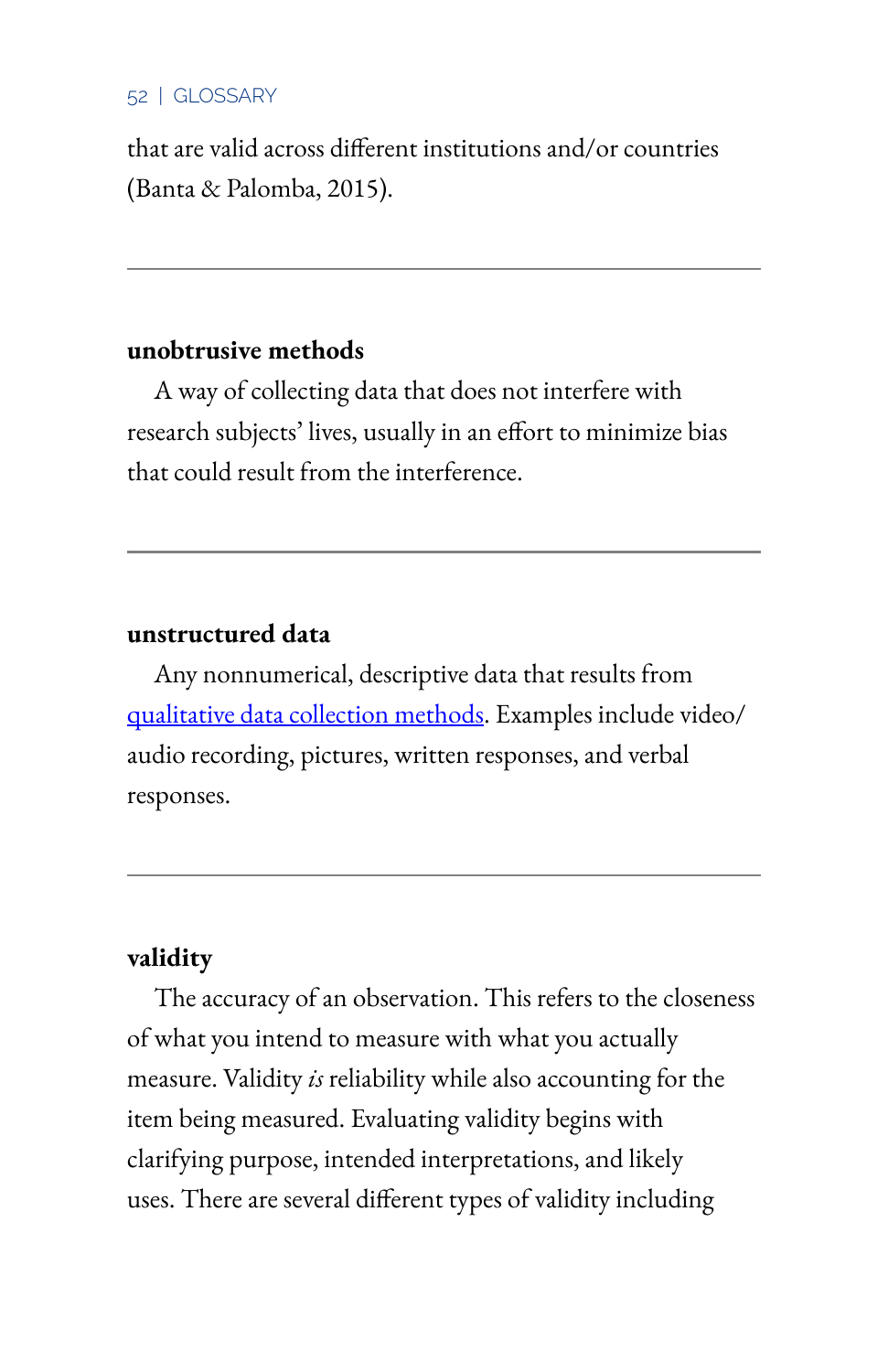construct validity, content validity, criterion-related validity (predictive validity and concurrent validity), external validity, face validity, and conclusion validity.

## **validity, conclusion**

Conclusion validity considers how reasonable the relationship between the variables are. There are two types of errors that a researcher can make when describing relationships in data.

- **Type I Error** refers to when the researcher concludes there is a relationship when there is not. This error is also known as a "false alarm" or a "false positive.
- **Type II Error** refers to when the researcher concludes that there is no relationship when there is. This error is also referred to as a "miss" or "false negative."

# **validity, construct**

A type of [validity](#page-66-0) that focuses on how well your measures reflect your theory. Consider measures to be the *actual* program occurring in the world, while theory is the concepts you *think* the program should be. In other words, construct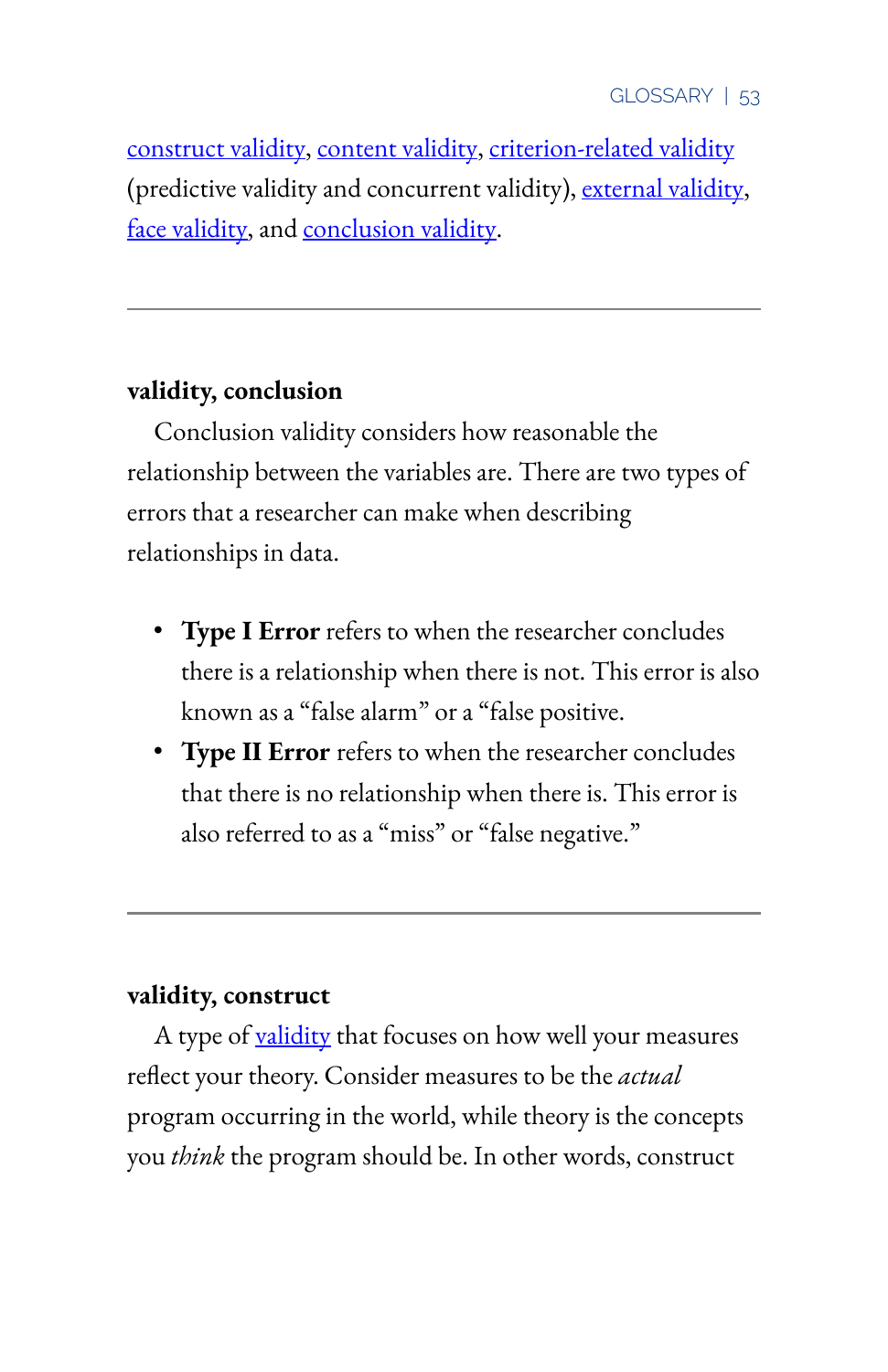validity is the congruence between the meaning of the underlying construct and the items on the [test](#page-65-0) or [survey](#page-64-0).

## **validity, content**

A type of [validity](#page-66-0) that focuses on the overall match between the content of the instrument and the content of the curriculum or other domain of interest.

## **validity, criterion-related**

This type of [validity](#page-66-0) includes predictive validity (evaluating the dependability of the relationship between scores/answers on an instrument and an outcome) and concurrent validity (evaluating the use of a test for predicting other outcomes).

## **validity, external**

A type of [validity](#page-66-0) that focuses on how well conclusions from the study can be held to the broader population while considering time and place. External validity can be strengthened in many ways, including the more a researcher has a [sample](#page-57-0) which is representative of the target population and the more the study can be replicated in different contexts.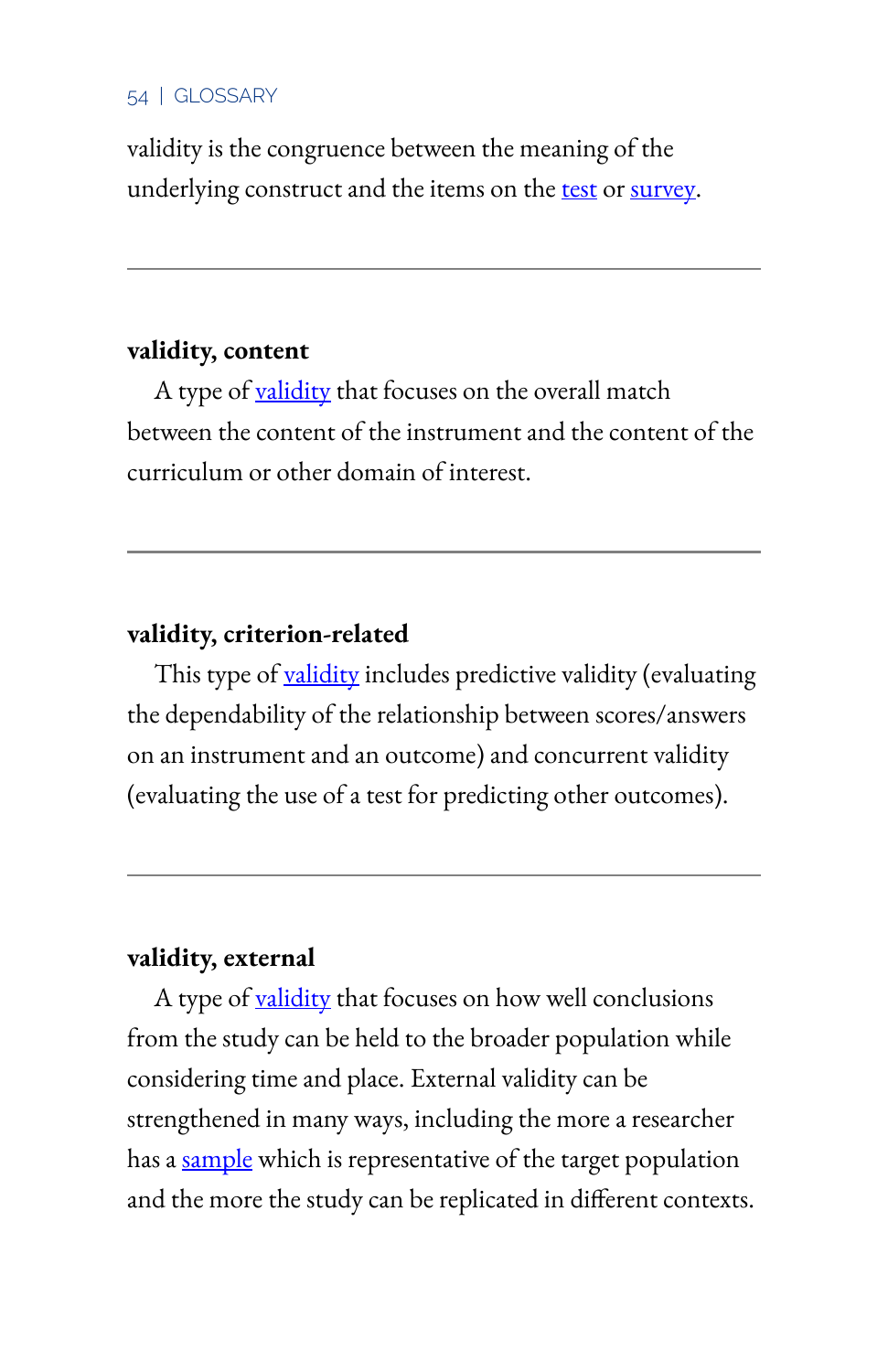## **validity, face**

A type of [validity](#page-66-0) that subjectively assesses (solely based on individual judgement) whether, *on its face,* a measurement tool seems appropriate for measuring the thing that it's trying to measure (aka, the construct). Face validity checks to determine if the *[operationalization](#page-46-0)* is a relevant translation of the program.

## **wicked problems**

Problems that encompass interdependent system in which no clear solution exists, only "better or worse solutions" (e.g., inequity, violence in schools, student bullying)(Rittle & Weber, 1973).

References Banta & Paloma, 2015 Suskie, 2014 Trochim et al., 2017 Rittle & Weber, 1973 Anderson & Krathwohl, 2001…from Banta page 67 Bloom, 1956….from Banta page 67 Bamberger, Raimondo, & Vaessen, 2016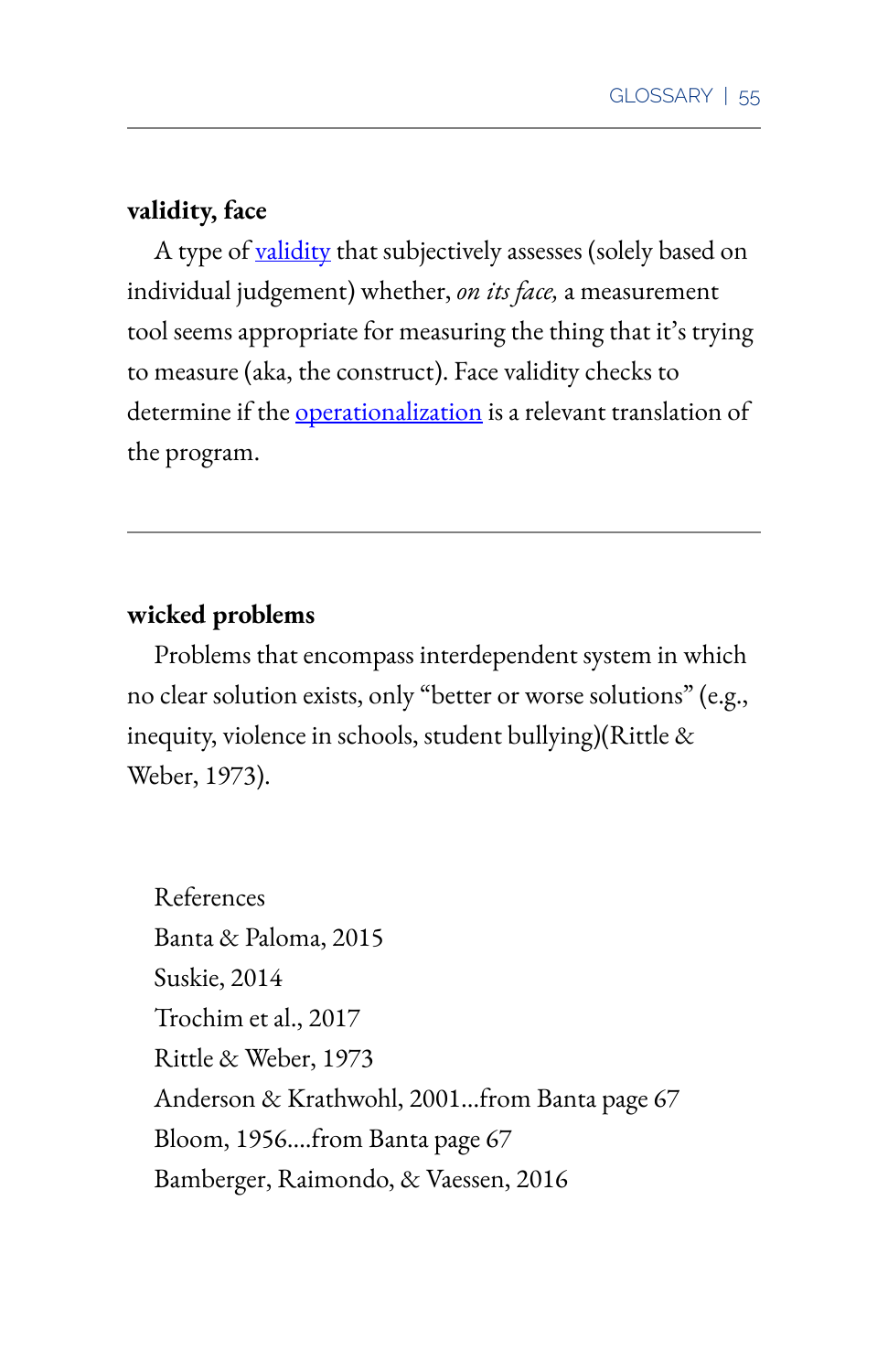Patton, 2011….from Mertens Mixed Methods in Evaluation History page 9

Equity-Centered Assessment: Embedding Equity Throughout the Assessment Cycle. (2021.) Campus Labs is now Anthology. [https://assessmentinstitute.iupui.edu/](https://assessmentinstitute.iupui.edu/overview/institute-files/2020-institute/tuesday-2020/lundquist14O.pdf) [overview/institute-7les/2020-institute/tuesday-2020/](https://assessmentinstitute.iupui.edu/overview/institute-files/2020-institute/tuesday-2020/lundquist14O.pdf) [lundquist14O.pdf](https://assessmentinstitute.iupui.edu/overview/institute-files/2020-institute/tuesday-2020/lundquist14O.pdf) 

First Peoples Principles of Learning. FVES Learning Commons. Retrieved on October 5, 2021. [https://fveslearningcommons.wordpress.com/](https://fveslearningcommons.wordpress.com/indigenous-ways-of-knowing-first-peoples-principles/) indigenous-ways-of-knowing-first-peoples-principles/

Henning, G., Heiser, C., Lundquist., Rice, A. (May 20, 2021.) Uncovering Equity in Everyday Assessment Practice. *Assessment Update*, Volume 33, Issue 3. [https://doi.org/](https://doi.org/10.1002/au.30252) [10.1002/au.30252](https://doi.org/10.1002/au.30252).

Hundley, S. (May 2021.) "An Equity Conversation Previewing the Equity-Centered Assessment Landscape Survey." Assessment Institute in Indianapolis. [https://www.listennotes.com/podcasts/](https://www.listennotes.com/podcasts/leading/s01e23-an-equity-gMUdzI8fVAZ/) [leading/s01e23-an-equity-gMUdzI8fVAZ/](https://www.listennotes.com/podcasts/leading/s01e23-an-equity-gMUdzI8fVAZ/)

Kellogg Foundation, W. K. (2004.) Using Logic Models to Bring Together Planning, Evaluation, and Action: Logic Model Development Guide.

Lundquist, A., Heiser, C. (August 21, 2020.) Practicing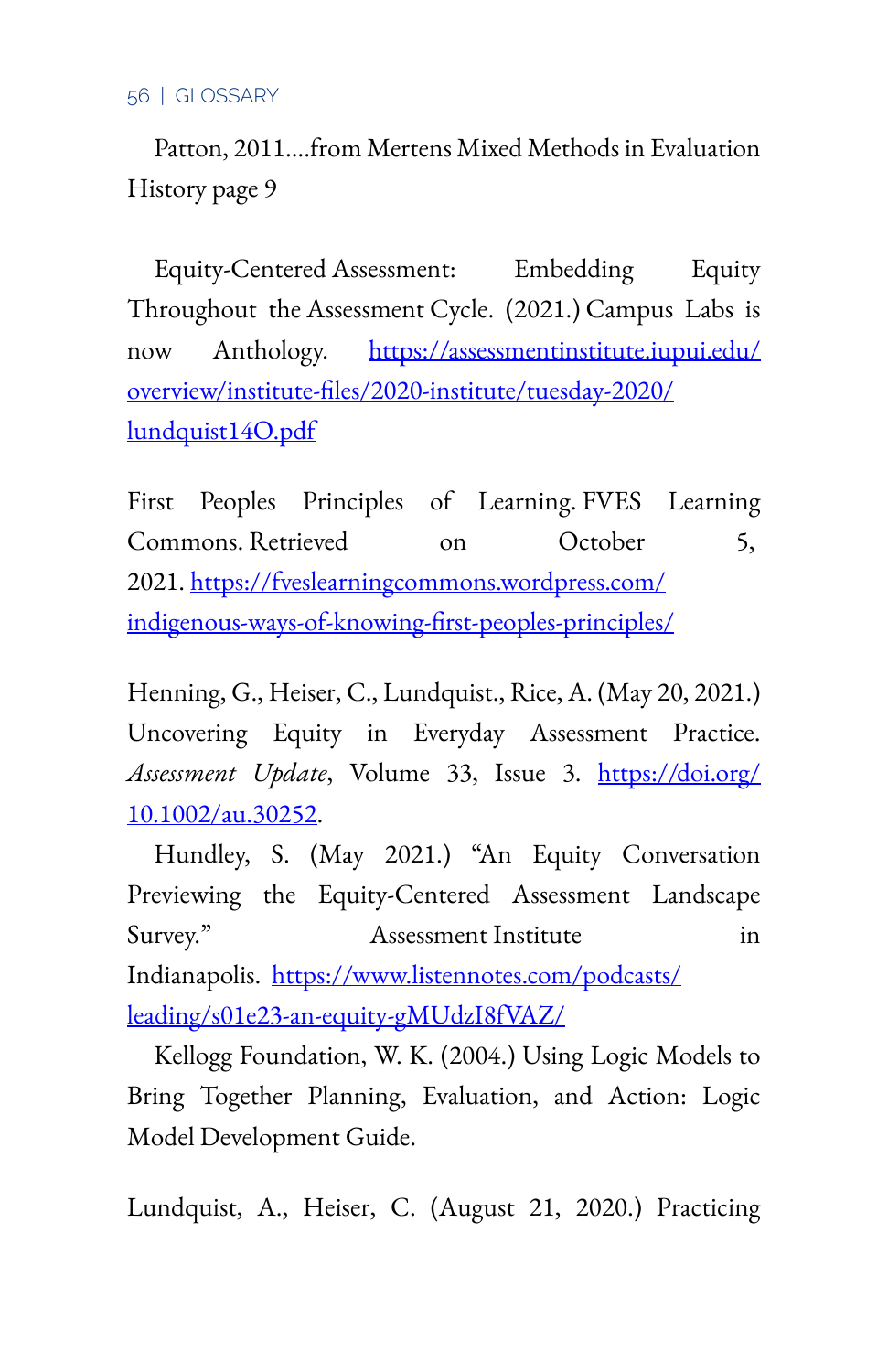Equity-Centered Assessment. Anthology.

[https://www.anthology.com/blog/practicing-equity](https://www.anthology.com/blog/practicing-equity-centered-assessment)[centered-assessment](https://www.anthology.com/blog/practicing-equity-centered-assessment) 

Mertens, D. (2018.) Mixed Methods Design in Evaluation.

Wanzer, D. L. (2021.) What is Evaluation? Perspectives of How Evaluation Differs (or Not) From Research. American Journal of Evaluation. Vol. 42 (1) 28-46.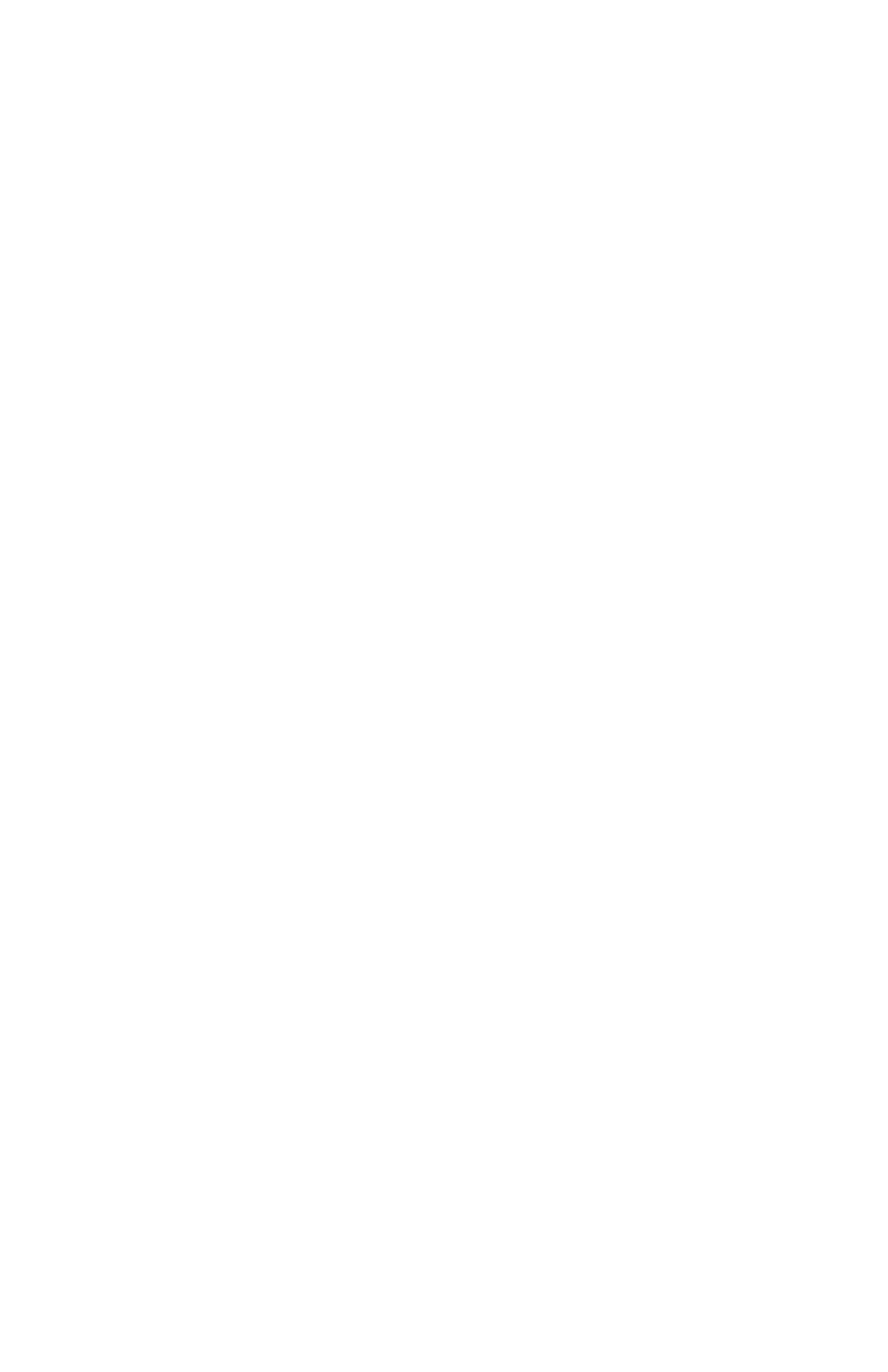## **References**

Alkin, M., & Christie, C. (2004). An evaluation theory tree. In *Evaluation roots* (pp. 13–65). Thousand Oaks, CA: Sage Publications, Inc. https://doi.org/10.4135/ 9781412984157.n2

Association of American Colleges and Universities. (n.d.). *VALUE rubrics*. https://www.aacu.org/value-rubrics

Bamberger, M., Vaessen, J., & Raimondo, E. (Eds.). (2016). *Dealing with complexity in development evaluation.* Thousand Oaks, CA: SAGE Publications, Inc. https://www.doi.org/ 10.4135/9781483399935

Banta, T. W., & Palomba C. A. (2015). *Assessment essentials: Planning, implementing, and improving assessment in higher education.* San Francisco, CA: Jossey-Bass Higher and Adult Education. ISBN-10:1118903323

Bryk, A. S, Gomez, L.M., Grunow, A., & LeMahieu, P. G. (2015). *Learning to improve: How American's schools can bet better at getting better.* Cambridge, MA: Harvard Educational Press. ISBN 678-1-61250-791-0

Campus Labs. (2021.) *Equity-Centered Assessment: Embedding equity throughout the assessment cycle.*  [https://assessmentinstitute.iupui.edu/overview/institute](https://assessmentinstitute.iupui.edu/overview/institute-files/2020-institute/tuesday-2020/lundquist14O.pdf)files/2020-institute/tuesday-2020/lundquist14O.pdf

Creswell, J. W., & Plano Clark, V. L. (2018). *Designing and*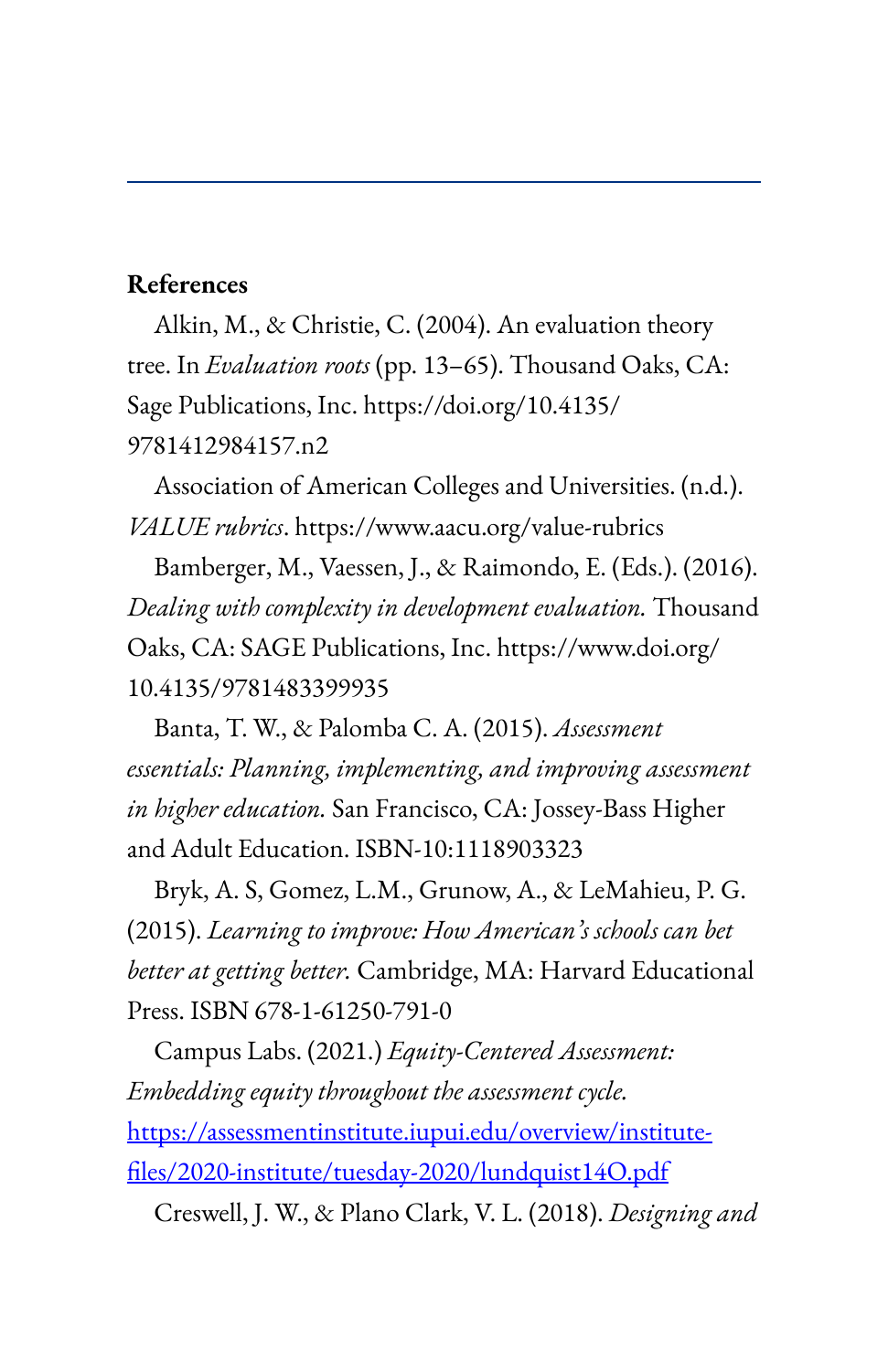## 60 | REFERENCES

*conducting mixed methods research* (3rd ed.). Thousand Oaks, CA: Sage Publications, Inc.

First Peoples Principles of Learning. *FVES Learning Commons.* Retrieved on October 5, 2021.

[https://fveslearningcommons.wordpress.com/indigenous](https://fveslearningcommons.wordpress.com/indigenous-ways-of-knowing-first-peoples-principles/)ways-of-knowing-first-peoples-principles/

Hesse, B. W., Moser, R. P., & Riley, W. T. (2015). From big data to knowledge in the social sciences. *Annals of the American Academy of Political and Social Science, 659*(1), 16–32. [https://doi.org/10.1177/0002716215570007](https://psycnet.apa.org/doi/10.1177/0002716215570007)

Hundley, S. (2021, May). An equity conversation previewing the Equity-Centered Assessment Landscape Survey. *Assessment Institute in Indianapolis.* [https://www.listennotes.com/podcasts/leading/s01e23-an](https://www.listennotes.com/podcasts/leading/s01e23-an-equity-gMUdzI8fVAZ/)[equity-gMUdzI8fVAZ/](https://www.listennotes.com/podcasts/leading/s01e23-an-equity-gMUdzI8fVAZ/)

Johnson, R. B., & Schoonenboom, J. (2016). Adding qualitative and mixed methods research to health intervention studies: Interacting with differences. *Qualitative Health Research, 26*(5), 587–602. [https://doi.org/10.1177/](https://doi.org/10.1177/1049732315617479) [1049732315617479](https://doi.org/10.1177/1049732315617479) 

Kyriakides, L., Creemers, B., & Charalambous, E. (2018). Equity and quality dimensions in educational effectiveness. Cham, Switzerland: Springer. ISBN-10:3319720643

Lincoln, Y. S., & Guba, E. G. (1985). *Naturalistic inquiry.* Thousand Oaks, CA: Sage Publications, Inc.

Lundquist, A., Heiser, C. Practicing Equity-Centered Assessment. *Anthology.* August 21, 2020.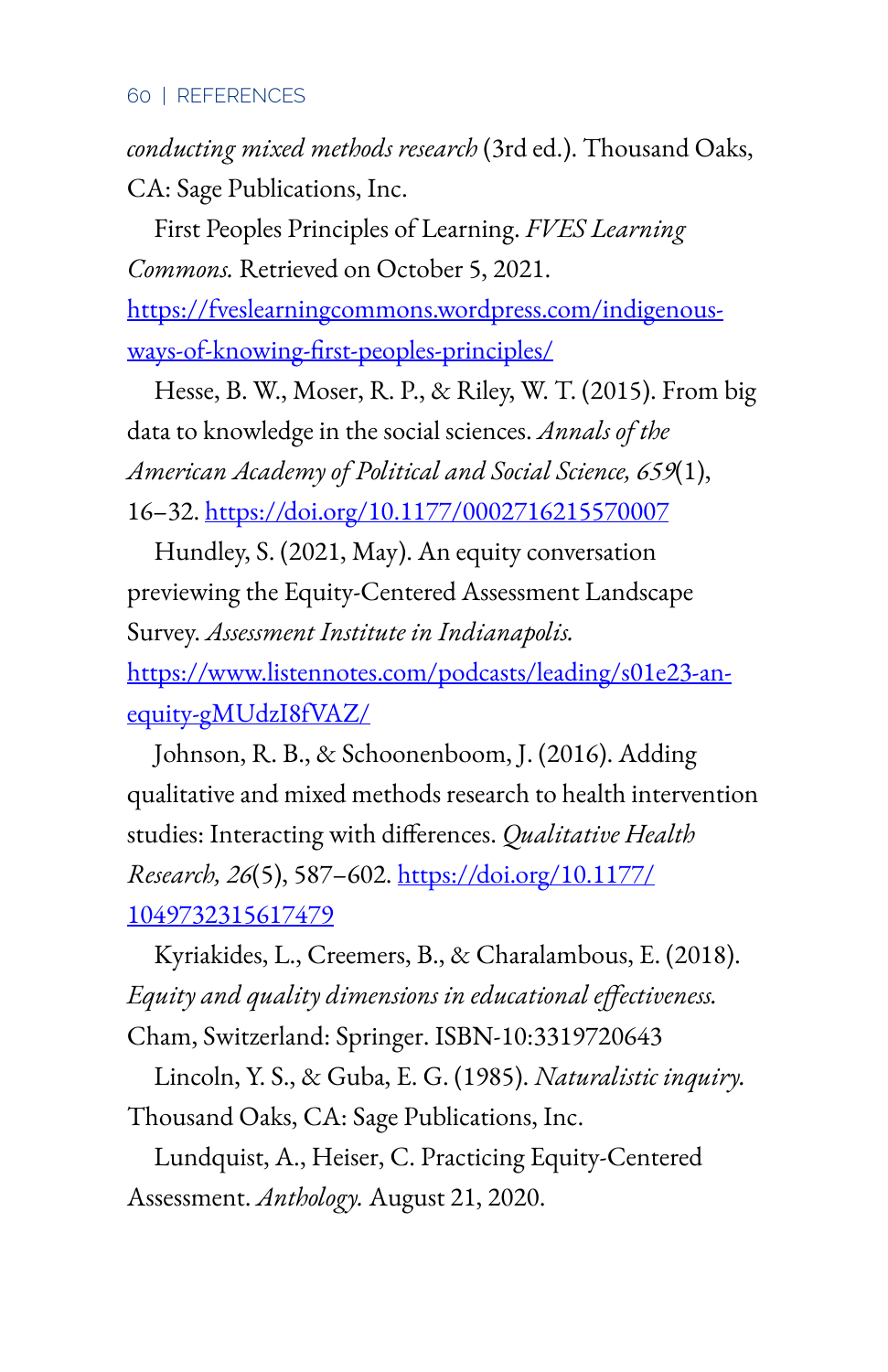[https://www.anthology.com/blog/practicing-equity](https://www.anthology.com/blog/practicing-equity-centered-assessment)[centered-assessment](https://www.anthology.com/blog/practicing-equity-centered-assessment) 

Mertens, D. M. (2018). Trends, challenges, and advances in mixed methods evaluation. In

*Mixed methods design in evaluation* (pp. 175-182). Thousand Oaks, CA: Sage Publications, Inc.

Mertens, D. M., & Wilson, A. T. (2012). *Program evaluation theory and practice: A comprehensive guide.* New York, NY: The Guilford Press.

Morse, J. M., & Niehaus, L. T. (2009). *Mixed method design: Principles and procedures*. Walnut Creek, CA: Left Coast Press.

Patton, M. Q. (2011). *Developmental evaluation: Applying complexity concepts to enhance innovation and use.* Guilford press.

Rittel, H. W., & Webber, M. M. (1973). Dilemmas in a general theory of planning. *Policy Sciences, 4*(2), 155-169. https://www.cc.gatech.edu/fac/ellendo/rittel/ritteldilemma.pdf

Sherer, D., Norman, J., Bryk, A.S., Peurach, D.J., Vasudeva, A., & McMahon, K. (2020). *Evidence for improvement: An integrated analytic approach for supporting networks.* Stanford, CA: The Carnegie Foundation for the Advancement of Teaching.

Suskie, L. (2014). *Five dimensions of quality: A common*